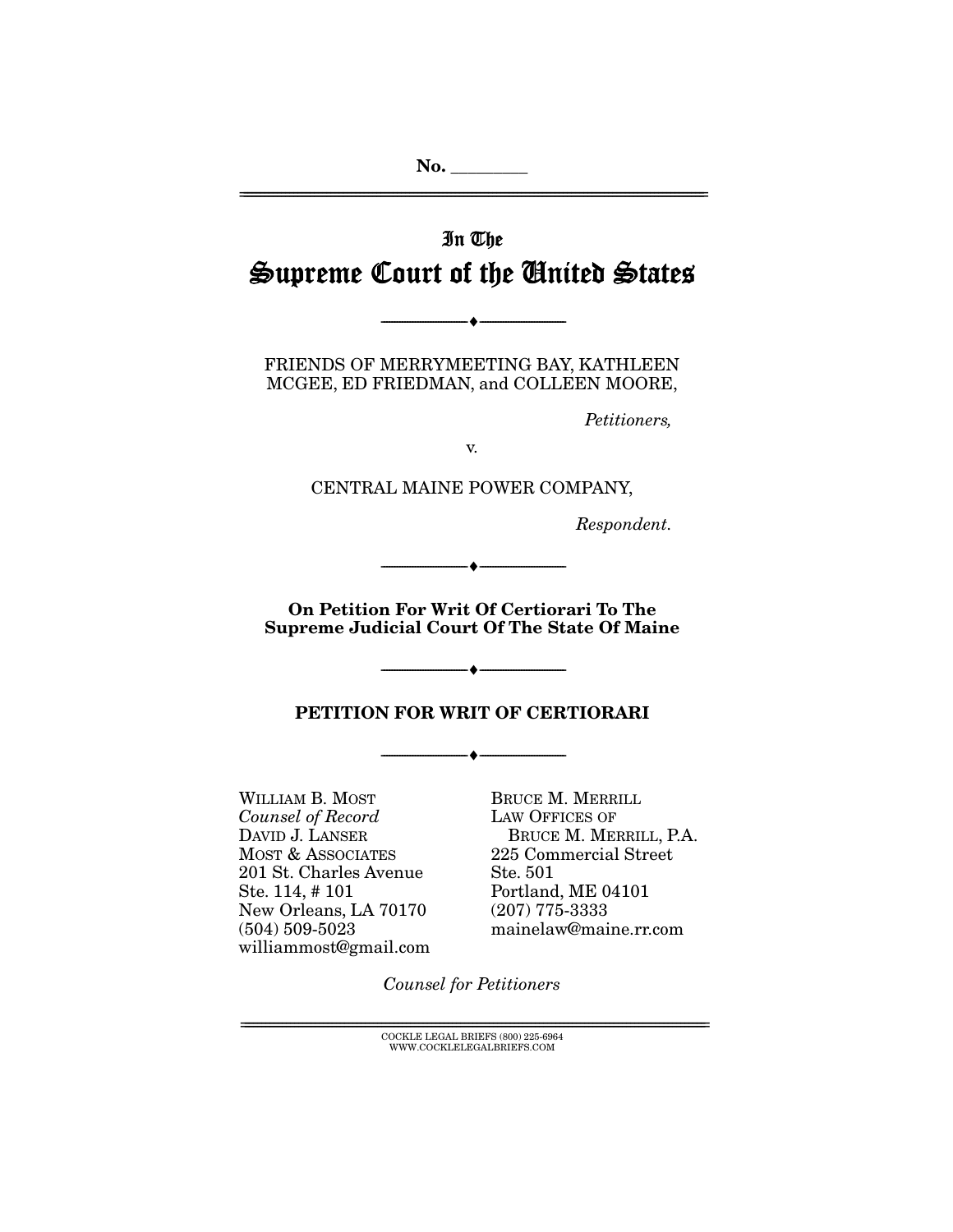# **QUESTION PRESENTED**

 Whether the issuance of a non-binding "No Hazard Determination" by the Federal Aviation Administration preempts the application of state law, despite the Determination's text stating it "does not relieve" an entity from compliance with state law.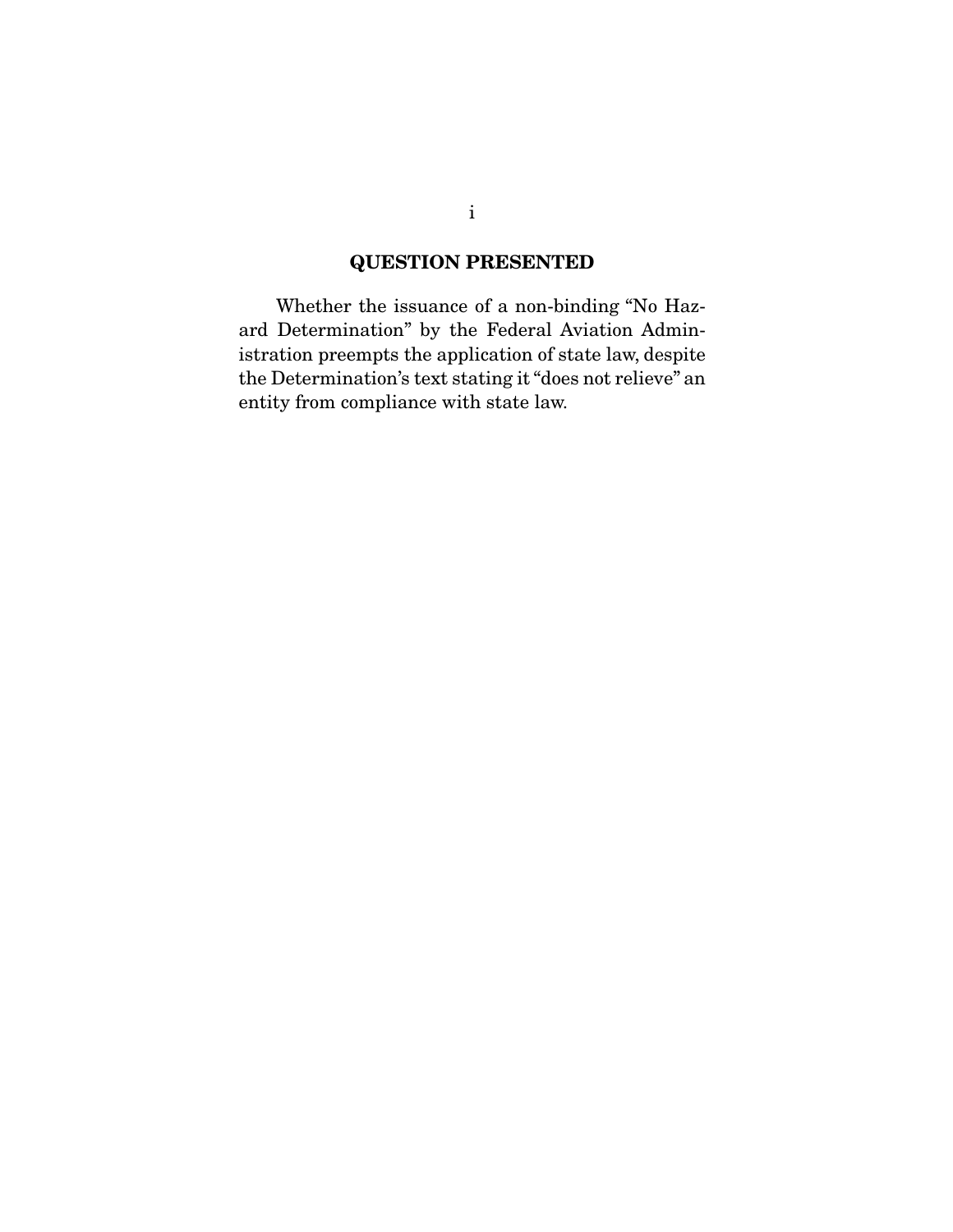#### **PARTIES TO THE PROCEEDING**

 Petitioners Friends of Merrymeeting Bay ("FOMB"), Kathleen McGee, Ed Friedman, and Colleen Moore were the plaintiffs in the Superior Court proceedings and appellants in the appellate proceeding. Respondent Central Maine Power Company was the defendant in the Superior Court proceedings and appellee in the appellate proceeding.

#### **CORPORATE DISCLOSURE STATEMENT**

 Petitioner Friends of Merrymeeting Bay is a nonprofit corporation incorporated in the State of Maine. It has no parent company or publicly held company owning 10% or more of its stock.

### **RELATED CASES**

- Originally filed as *Friends of Merrymeeting* Bay, et al. v. Central Maine Power Company, No. CV-20-19, Sagadahoc County Superior Court for the State of Maine. Transferred to the Maine Business and Consumer Court.
- Friends of Merrymeeting Bay, et al. v. Central Maine Power Company, No. BCD-CV-20-36, Business and Consumer Court of Cumberland County for the State of Maine. Judgment entered January 15, 2021, included as Appendix B, unreported.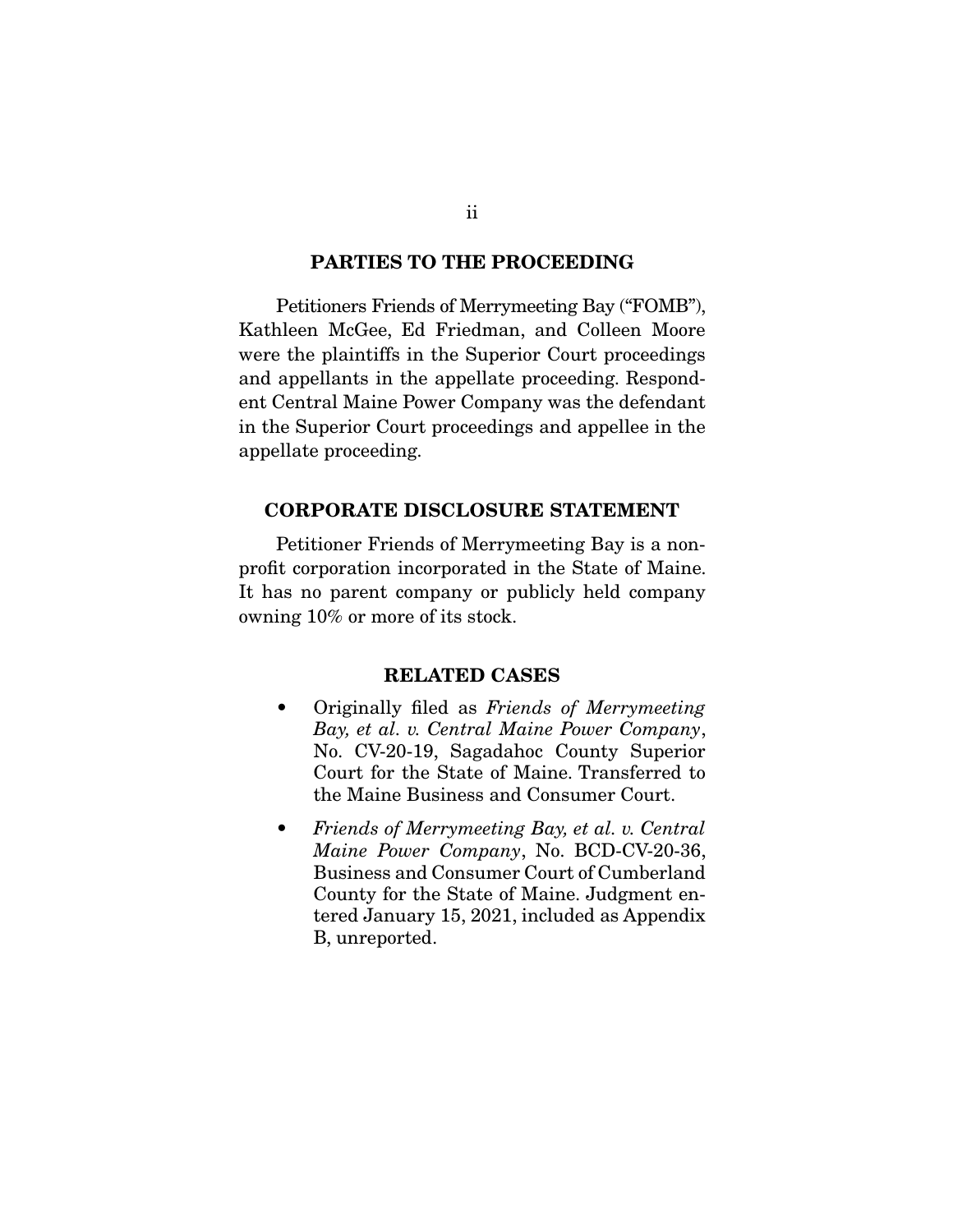# **RELATED CASES** – Continued

• Friends of Merrymeeting Bay, et al. v. Central Maine Power Company, No. BCD-21-43, State of Main Supreme Judicial Court Sitting as the Law Court. Judgment entered January 11, 2022, included as Appendix A, unreported.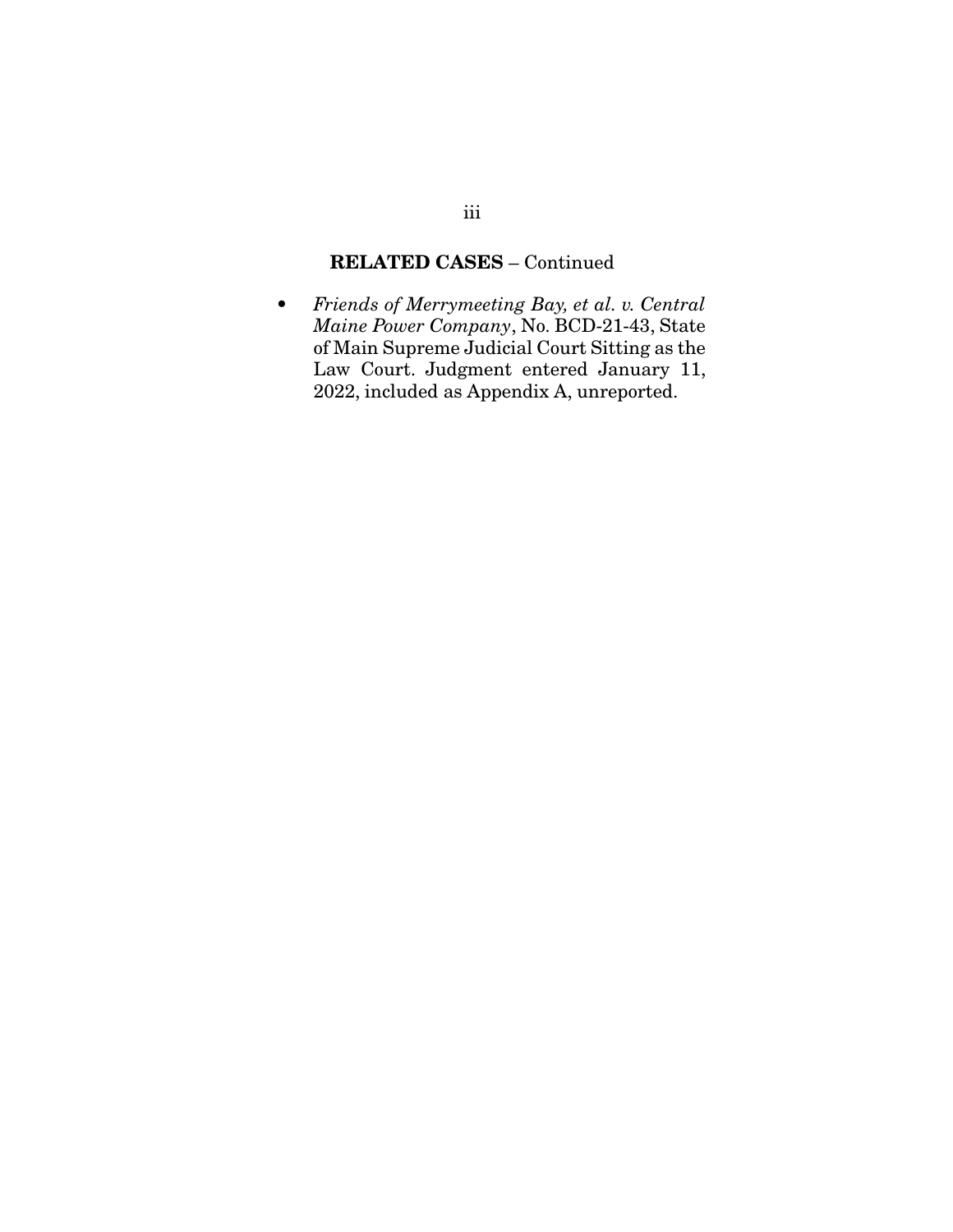# TABLE OF CONTENTS

|                                                                                                                             | Page           |
|-----------------------------------------------------------------------------------------------------------------------------|----------------|
|                                                                                                                             | $\mathbf{i}$   |
| PARTIES TO THE PROCEEDING                                                                                                   | ii             |
| CORPORATE DISCLOSURE STATEMENT                                                                                              | ii             |
|                                                                                                                             | ii             |
|                                                                                                                             | iv             |
|                                                                                                                             | vi             |
| PETITION FOR A WRIT OF CERTIORARI                                                                                           | 1              |
|                                                                                                                             | $\overline{2}$ |
|                                                                                                                             | 3              |
| STATUTES AND CONSTITUTIONAL PROVI-                                                                                          | 3              |
| INTRODUCTION AND STATEMENT OF THE                                                                                           | 3              |
| REASONS FOR GRANTING THE PETITION                                                                                           | 8              |
| The Decision Below Harms the "Coopera-<br>$A_{1}$<br>tive Federalism" Structure of the Federal                              | 8              |
| B <sub>r</sub><br>The Decision Below Gives Any Federal<br>Agency the Power to Preempt State Law<br>With a Guidance Document | 11             |
|                                                                                                                             | 12             |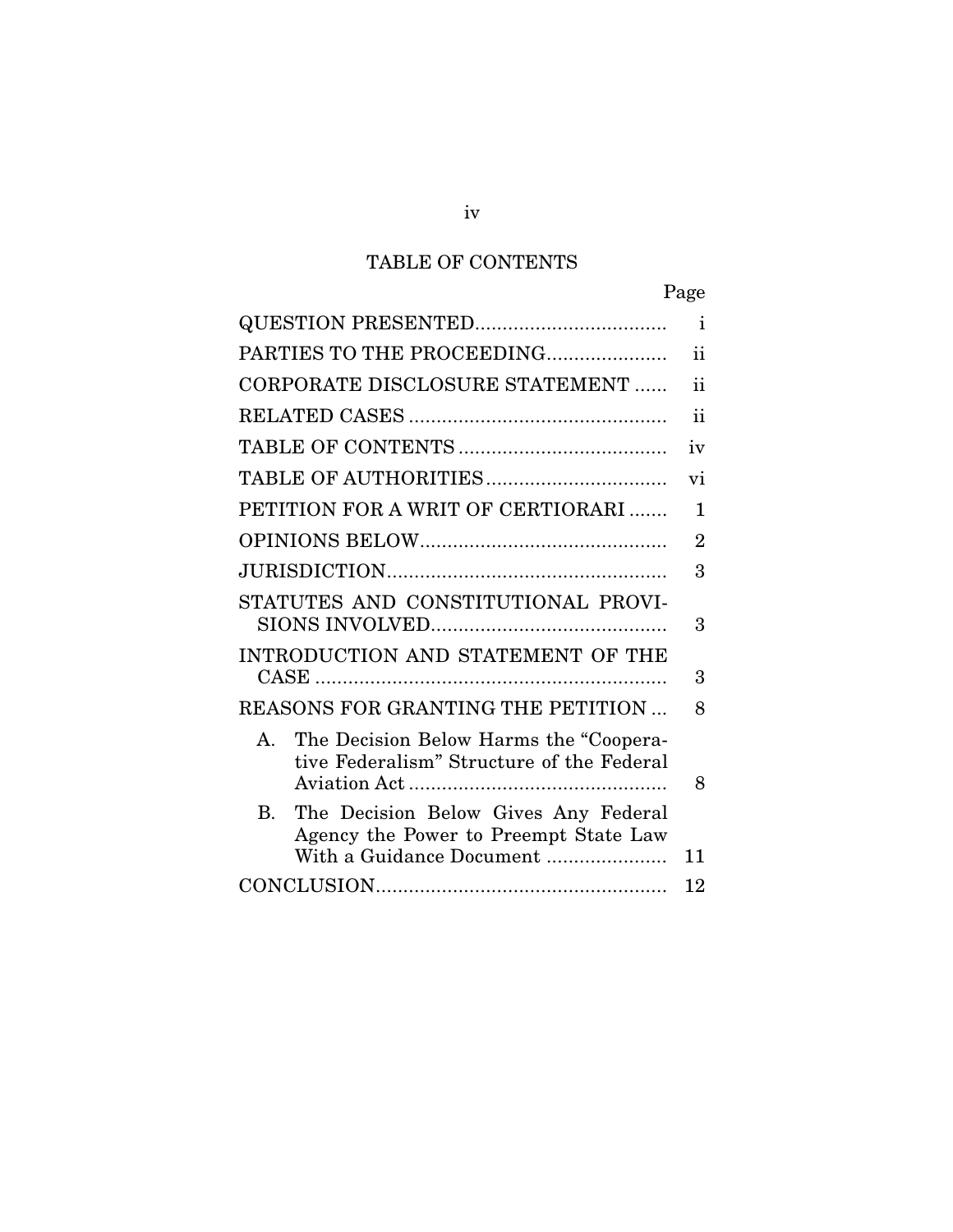# TABLE OF CONTENTS – Continued

Page

# APPENDIX

| Appendix A<br>Decision, State of Maine Supreme Judicial<br>Court Sitting as the Law Court (January |
|----------------------------------------------------------------------------------------------------|
| Appendix B<br>Judgment, Business and Consumer Court<br>of Cumberland County for the State of       |
| Appendix C<br>Determination of No Hazard to Air Naviga-                                            |
| Appendix D                                                                                         |
| Appendix E                                                                                         |
| Appendix F                                                                                         |

v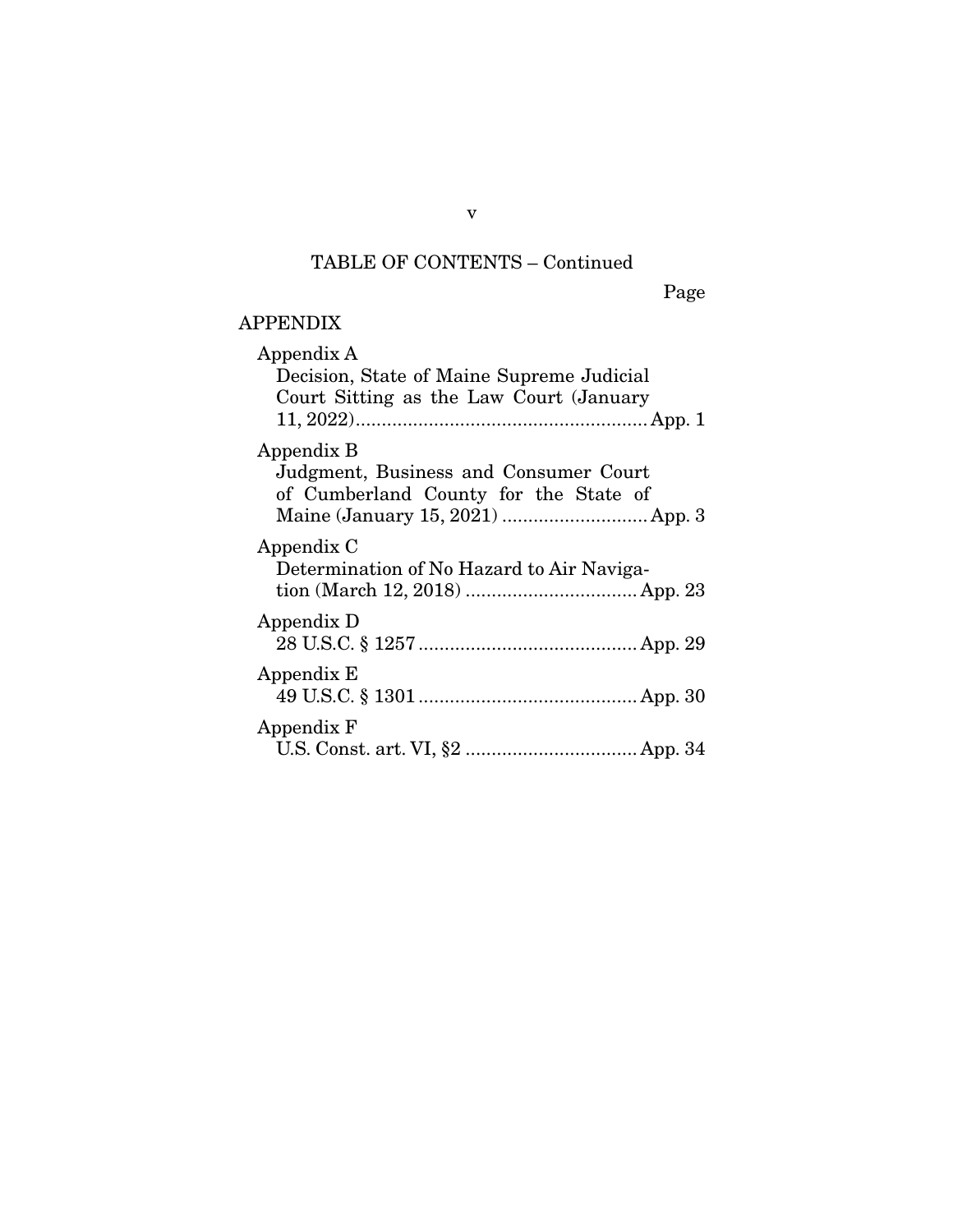# TABLE OF AUTHORITIES

# CASES

| BFI Waste Sys. v. FAA, 293 F.3d 527 (D.C. Cir.                   |
|------------------------------------------------------------------|
| Bieneman v. City of Chicago, 864 F.2d 463 (7th                   |
| Carroll Airport Comm'n v. Danner, 927 N.W.2d                     |
| Cipollone v. Liggett Group, Inc., 505 U.S. 504<br>$(1992) \dots$ |
| Fidelity Federal Savings & Loan Ass'n v. de la                   |
|                                                                  |
| Jones v. Rath Packing Co., 430 U.S. 519 (1977)8                  |
| Medtronic, Inc. v. Lohr, 518 U.S. 470 (1996)10                   |
| Michigan Chrome and Chemical Co. v. City of                      |
| Murphy v. Nat'l Collegiate Athletic Ass'n, 138                   |
| Mut. Pharm. Co. v. Bartlett, 570 U.S. 472 (2013)7                |
| Town of Barnstable Mass. v. FAA, 659 F.3d 28                     |
|                                                                  |

# CONSTITUTIONAL PROVISIONS

U.S. Const. art. VI, § 2, cl. 2 ...................................... 3, 8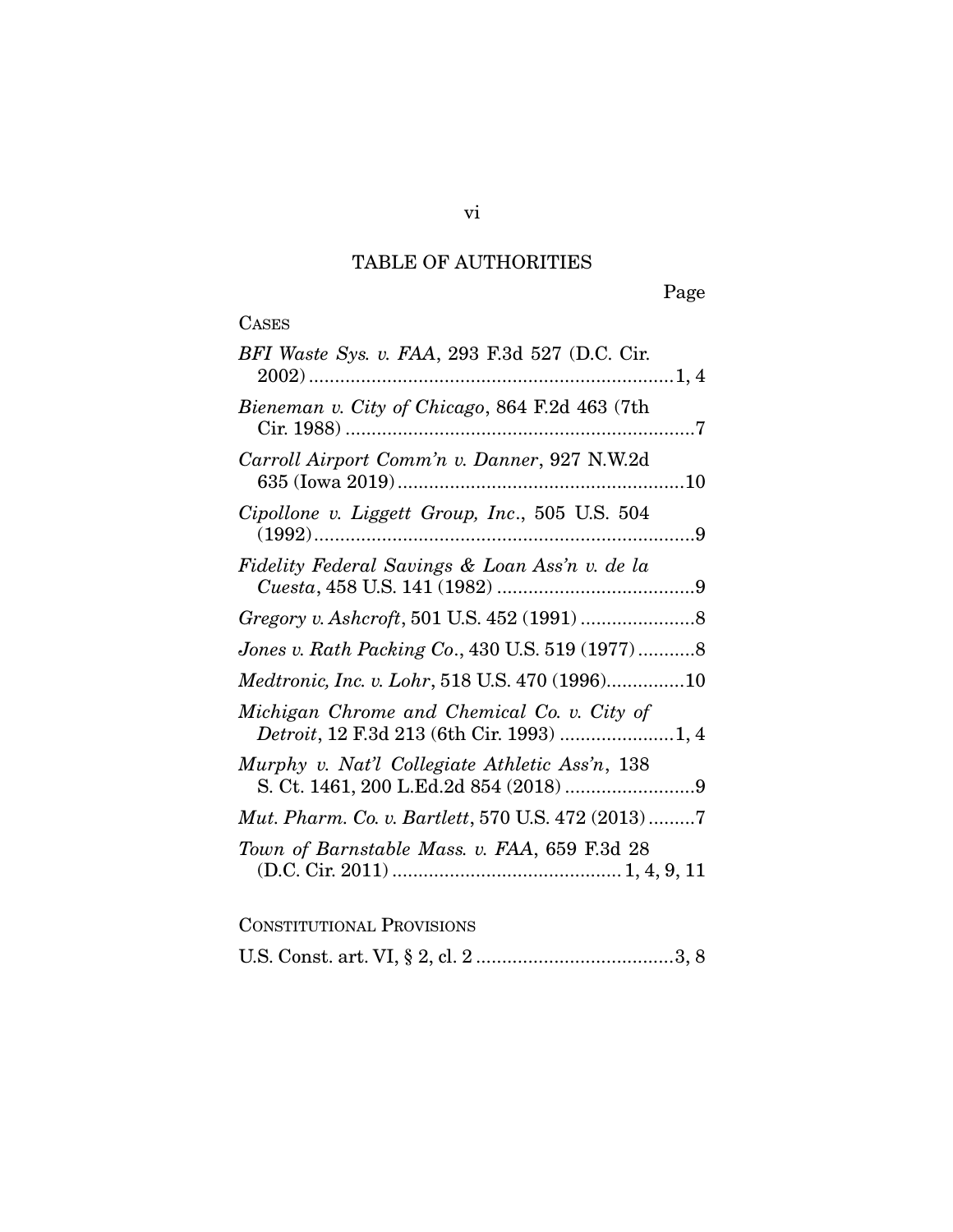# TABLE OF AUTHORITIES – Continued

Page

# **STATUTES**

# OTHER AUTHORITIES

| Catch and Release Best Practices, National Oce-<br>anic and Atmospheric Administration (Oct. |  |
|----------------------------------------------------------------------------------------------|--|
| FAA Order No. 1050.1, Environmental Impacts:                                                 |  |
| Seat Belts, National Highway Traffic Safety Ad-                                              |  |
| When and How to Wash Your Hands, Centers for<br>Disease Control and Prevention (Jun. 10,     |  |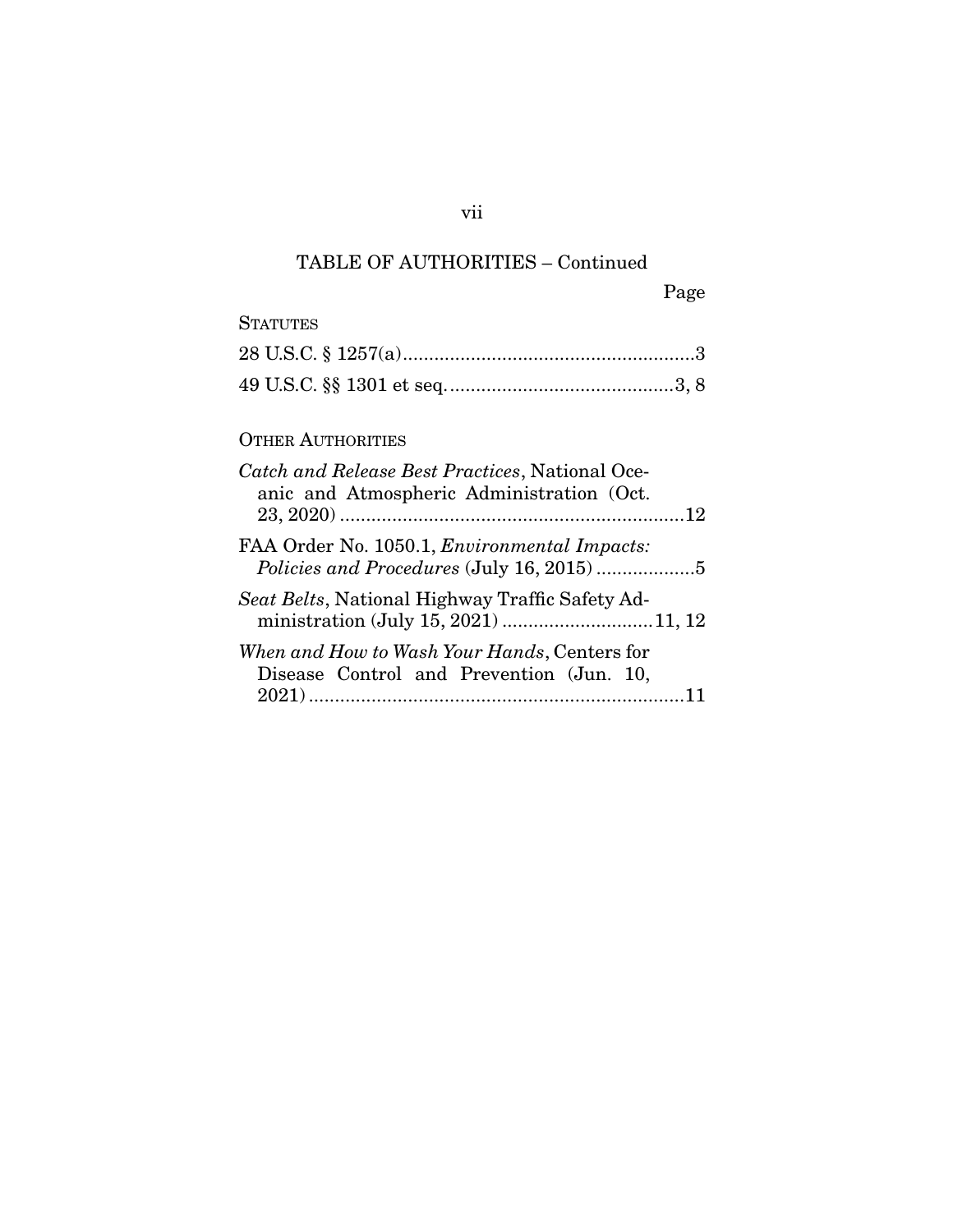### **PETITION FOR A WRIT OF CERTIORARI**

 Petitioners seek a writ of certiorari from a judgment of the Supreme Judicial Court of Maine.

 In a four-sentence opinion, the Supreme Judicial Court – intentionally or not – damaged the structure of the Federal Aviation Act. The Maine court did so by applying federal preemption to a "No Hazard Determination" ("NHD") – a non-binding guidance document issued by the Federal Aviation Administration. The court so held despite the text of the NHD which states that it "does not relieve the sponsor of compliance responsibilities relating to any law, ordinance, or regulation of any Federal, State, or local government body." The Supreme Judicial Court's ruling puts it squarely at odds with federal precedent from multiple Circuit courts that NHDs "have 'no enforceable legal effect.' "1

 The decision below grants any federal agency the new power to preempt Maine state law with an otherwise unenforceable guidance document. That substantially expands the power of federal administrative agencies to the detriment of states.

 And because NHDs are non-binding, the Federal Aviation Act previously relied on "cooperative federalism" to carry out its goals. That is to say, the Act relied

<sup>1</sup> *Town of Barnstable Mass. v. FAA*, 659 F.3d 28, 31 (D.C. Cir. 2011), *citing BFI Waste Sys. v. FAA*, 293 F.3d 527, 530 (D.C. Cir. 2002); *see also Michigan Chrome and Chemical Co. v. City of Detroit*, 12 F.3d 213 (6th Cir. 1993) ("The hazard/no hazard determination by the FAA encourages voluntary cooperation with the regulatory framework and is legally unenforceable.").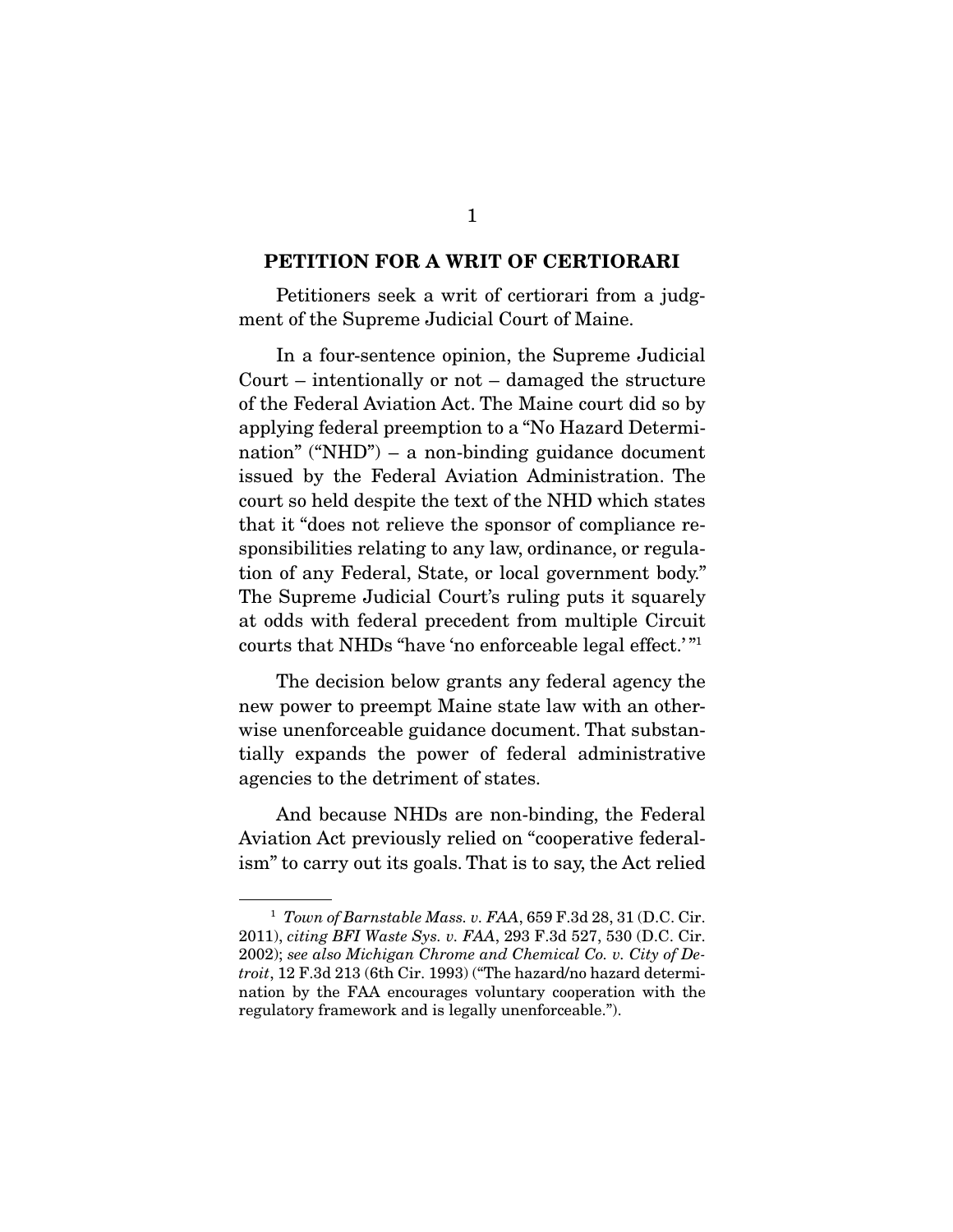on state and local law to effectuate the recommendations of an NHD. That cooperative federalism has been lost due to Maine's application of preemption. Now, no government entity can effectuate an NHD's advice in Maine.

 This is problematic as the NHD functions only to ensure the FAA's minimum guidelines are met, thus their issuance as *recommendations* rather than requirements. Therefore, if an appropriate alternative exists which would both conform with state law and satisfy the federal agency's hazard guidelines, property owners and states are left without a remedy to obtain such an alternative.

 Without action by this Court, property owners will be denied a remedy, significant damage will be done to a federal statute, and federal agencies will gain more power at the expense of states.

### **OPINIONS BELOW**

--------------------------------- ♦ ---------------------------------

 The opinion of the Maine trial court and Supreme Judicial Court are unpublished, but are provided in the Appendix at pages App. 1-22.

--------------------------------- ♦ ---------------------------------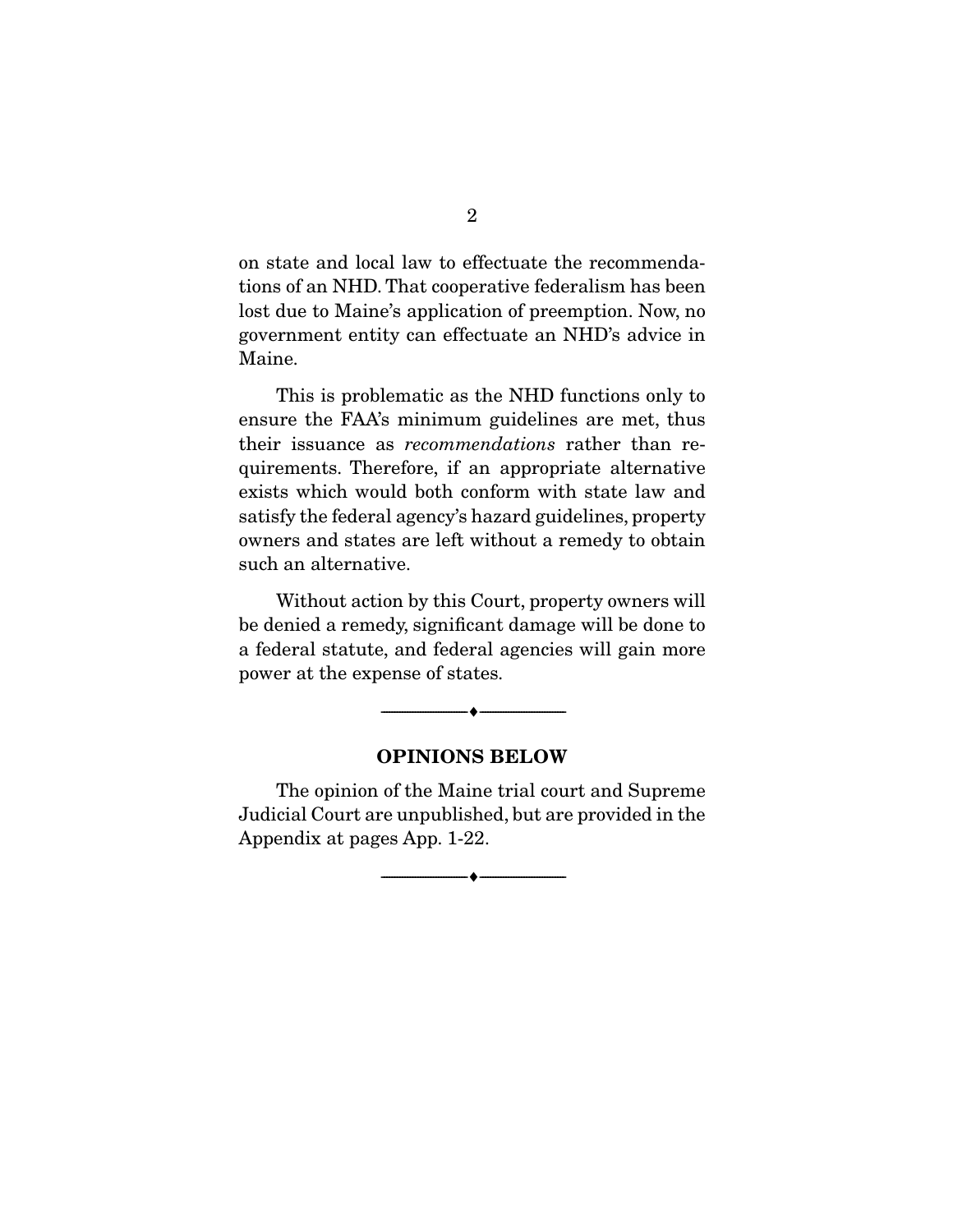#### **JURISDICTION**

 The judgment of the Maine Supreme Judicial Court was entered on January 11, 2022. The jurisdiction of this Court is invoked under 28 U.S.C. § 1257(a).

--------------------------------- ♦ ---------------------------------

## **STATUTES AND CONSTITUTIONAL PROVISIONS INVOLVED**

 28 U.S.C. § 1257(a), The Federal Aviation Act (49 U.S.C. §§ 1301 et seq.) and The Supremacy Clause of the United States Constitution (U.S. Const. art. VI, § 2, cl. 2) are set forth in the appendix (App. 29-34).

# **INTRODUCTION AND STATEMENT OF THE CASE**

--------------------------------- ♦ ---------------------------------

 Petitioners are four owners of property in the vicinity of Merrymeeting Bay, Maine. They filed this lawsuit in 2020, seeking to hold Defendant Central Maine Power Company ("CMP") liable under Maine's law of nuisance. The basis for Petitioners' claim was that CMP installed an unnecessary, high-powered system of ten lights on two electrical towers located at an entrance to the Bay. The ten lights each flash 60 times per minute when active, and are visible over an area of nearly four thousand square miles. (And because the ten lights do not flash in synch, the effective flash rate is much higher than sixty per second, often causing a strobe-like effect.) The flashing lights are more than a mere annoyance – they adversely impact Petitioners'

3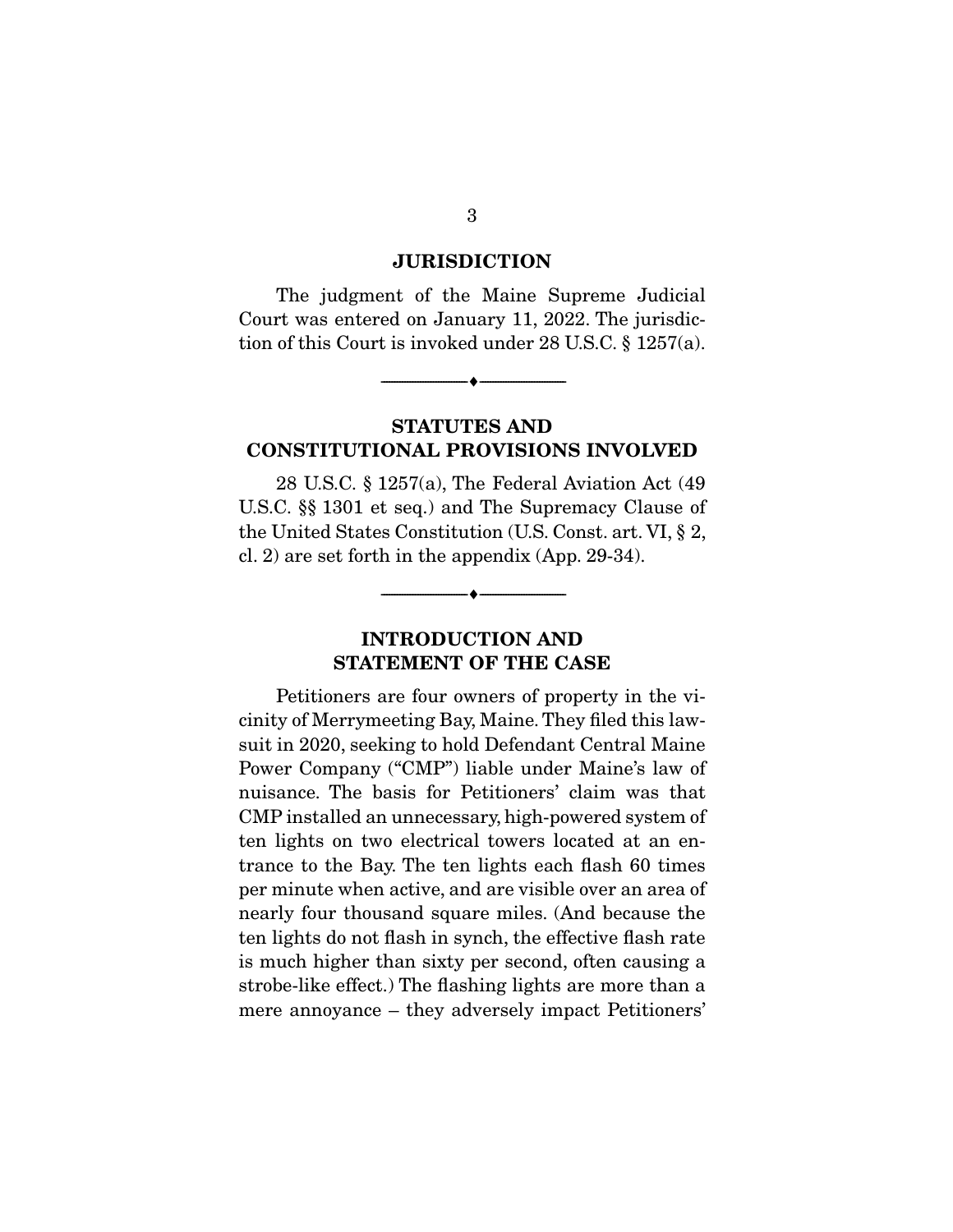businesses; decrease the value of Petitioners' property; and interfere with Petitioners' enjoyment of their property.

 Although the lights were new, towers in that location were not; two towers, supporting a power line crossing, had stood at the Chops Passage of the Kennebec River at Merrymeeting Bay, Maine, for more than eight decades. In 2018, CMP replaced and extended the towers by 23%, to a height of 240 feet. (That is still 160 feet shorter than the height that would trigger mandatory lighting of the towers.)

 Around the same time, CMP attached ten highpowered, flashing lights to the towers. The lights, when active, flash 60 times per minute. No public hearings were held prior to the light installation, even though flashing lights are forbidden by local zoning codes.

 Petitioners proposed alternative, less impactful, sets of air safety measures for the towers. CMP declined to adopt those alternative measures.

 And, significantly for the legal question of this petition, CMP contacted the Federal Aviation Administration ("FAA") before installing the lights. The FAA issued a "No Hazard Determination" (NHD) regarding the towers. App. 23-28. NHDs are guidance documents that "have 'no enforceable legal effect.' " *Town of Barnstable Mass. v. FAA*, 659 F.3d 28, 31 (D.C. Cir. 2011), *citing BFI Waste Sys. v. FAA*, 293 F.3d 527, 530 (D.C. Cir. 2002); *see also Michigan Chrome and Chemical Co. v. City of Detroit*, 12 F.3d 213 (6th Cir. 1993) ("The hazard/no hazard determination by the FAA encourages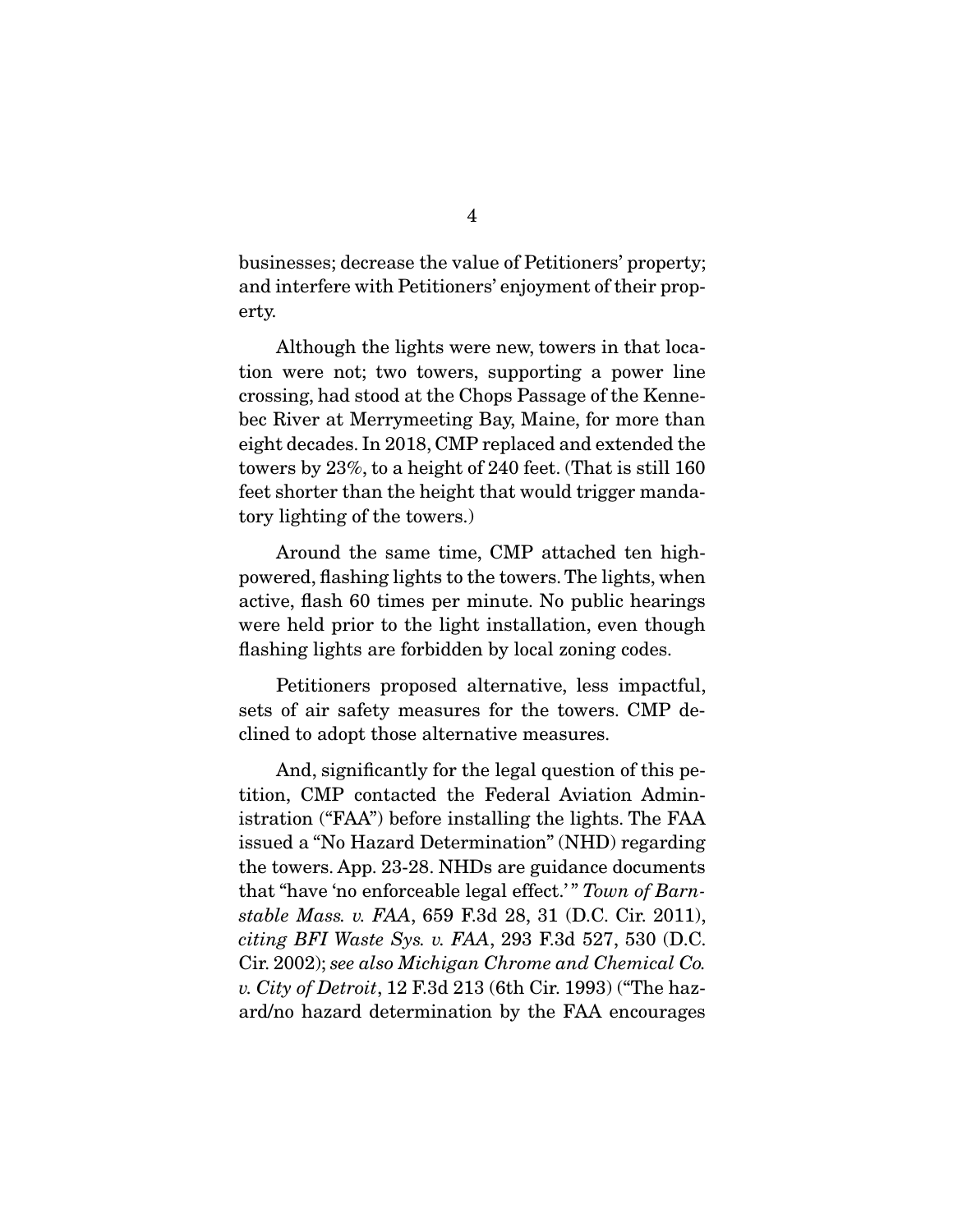voluntary cooperation with the regulatory framework and is legally unenforceable").2

 In the NHD regarding the Chops Point Towers, the FAA recommended – but did not require – that CMP install the CMP-proposed lights on the towers. The FAA only issued a non-binding recommendation because the towers do not meet the criteria for mandatory lighting under FAA regulations. (This is undisputed: CMP's expert agreed that "the Chop Point towers do not meet the requirements of 14 CFR Part 77 to automatically require lighting/marking because the towers are not located within the mandated distance from an airport.")

 The NHD was explicit, however, that it should not impact CMP's compliance with state or local laws. On its face, the NHD says that it "does not relieve the sponsor of compliance responsibilities relating to any law, ordinance, or regulation of any Federal, State, or local government body." App. 26. Despite that, CMP installed the lights without complying with state law and in disregard of local zoning ordinances.

 Because the lights were unnecessary, not mandated by the FAA, not in compliance with state and local law, and damaging to their interests, Petitioners brought a lawsuit for nuisance to protect their property rights.

<sup>2</sup> Because NHDs are only "advisory in nature," they are categorically excluded from NEPA review. FAA Order No. 1050.1, *Environmental Impacts: Policies and Procedures* (July 16, 2015) at § 2-1.2.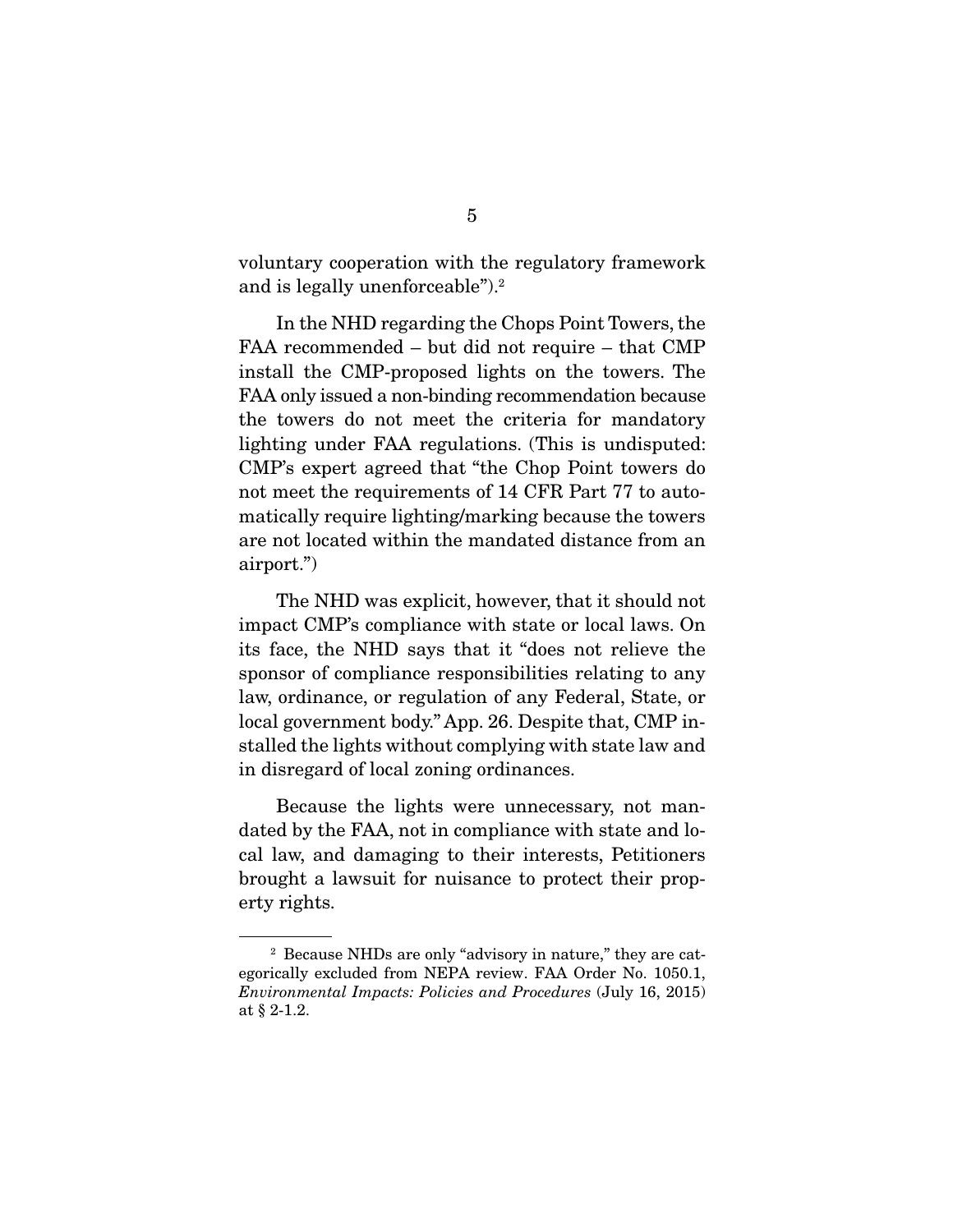CMP responded by filing a Motion to Dismiss Plaintiffs' Complaint on September 15, 2020. In that motion, CMP argued that Plaintiff's claims were barred by federal preemption pursuant to the Federal Aviation Act. (This was the point at which CMP raised the federal questions for which Petitioners seek this Court's review.)

 The Maine trial court agreed with CMP, holding that the Federal Aviation Act preempted Plaintiffs' state law claims on the reasoning that the FAA's unenforceable recommendations carry the same preemptive effect as an agency order. App. 16-17. The Court acknowledged that "Plaintiffs are correct that the FAA's determinations are phrased as *recommendations*, and that the FAA does not claim enforcement authority for its 'no hazard' determinations." App. 16. (emphasis in original). Nevertheless, the trial court concluded that "a common law action brought in state court is subject to conflict preemption when the injury described is a defendant's adherence to FAA guidance." App. 17.3

<sup>3</sup> The trial court also dismissed the aspects of Petitioners' claim regarding a radar system CMP installed on the towers. The trial court held that these aspects were preempted by the Telecommunications Act of 1996. App. 17-21. Petitioners did not appeal this part of the trial court's ruling, and so it is not before the Court here.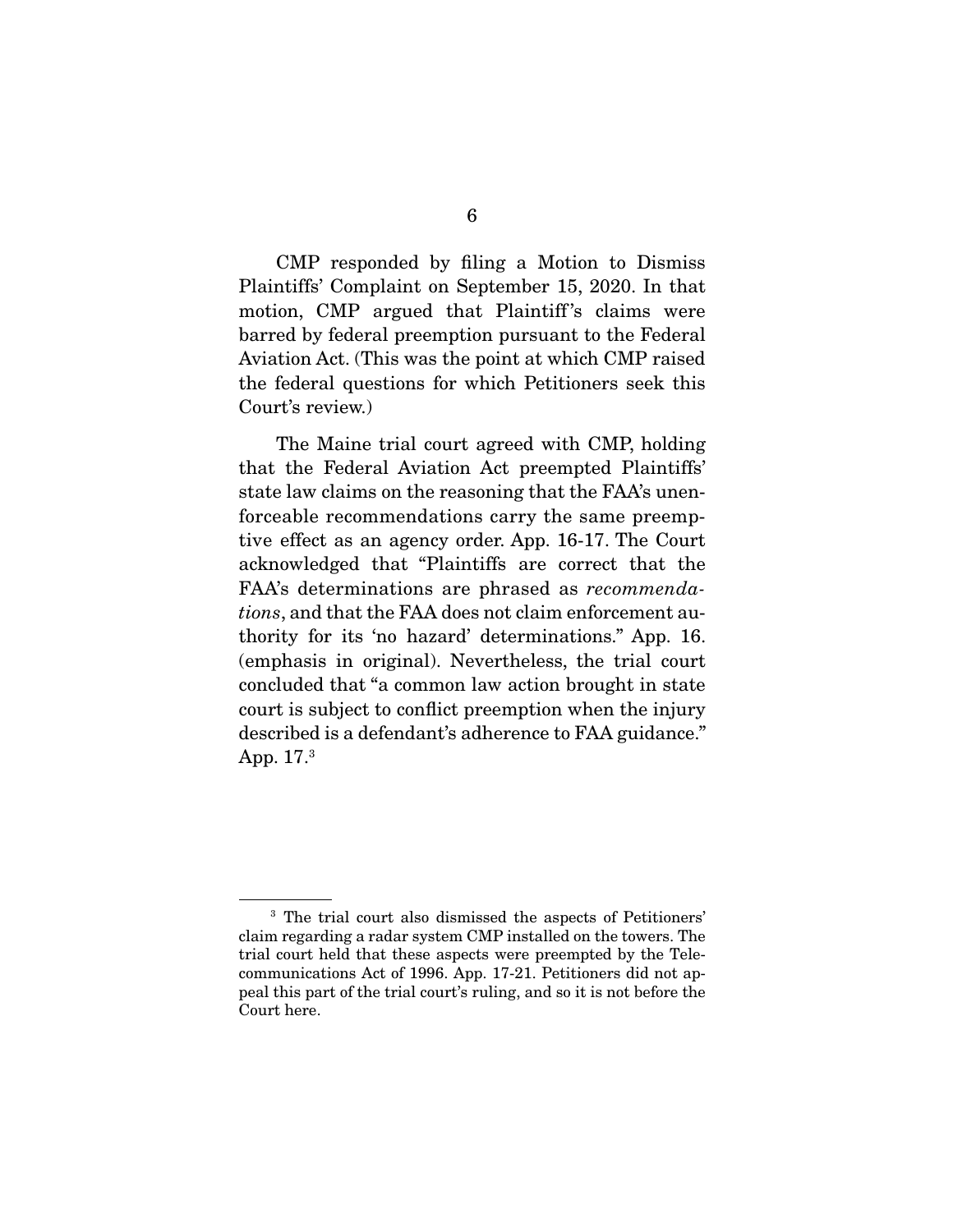Petitioners appealed the trial court ruling to Maine's Supreme Judicial Court.4 They pointed out that the trial court's order overstated the FAA's authority, was internally inconsistent regarding preemption, and relied explicitly on "intuition" not supported by logic. App. 13.

 On January 11, 2022, Maine's Supreme Judicial Court issued a decision. In four sentences, the Supreme Judicial Court concluded that the trial court "did not err in concluding that FOMB's state law claims are preempted because they are based on CMP's compliance with FAA standards that occupy the field of aviation safety." App. 1.

 The Supreme Judicial Court cited two cases for its conclusion, *Bieneman v. City of Chicago*, 864 F.2d 463, 471-73 (7th Cir. 1988) and *Mut. Pharm. Co. v. Bartlett*, 570 U.S. 472, 488-89 (2013). Neither case addresses NHDs. And *Bieneman* concluded that the state law claims at issue were *not* preempted by the Federal Aviation Act.

 The Supreme Judicial Court did not explain how its preemption conclusion can be reconciled with the NHD's explicit statement that it "does not" exempt an entity from "compliance responsibilities relating to any law, ordinance, or regulation of any Federal, State, or local government body." *See id.*

<sup>4</sup> Maine has no intermediate court of appeals. Most trial court decisions are appealed directly to Maine's highest court, the Maine Supreme Judicial Court.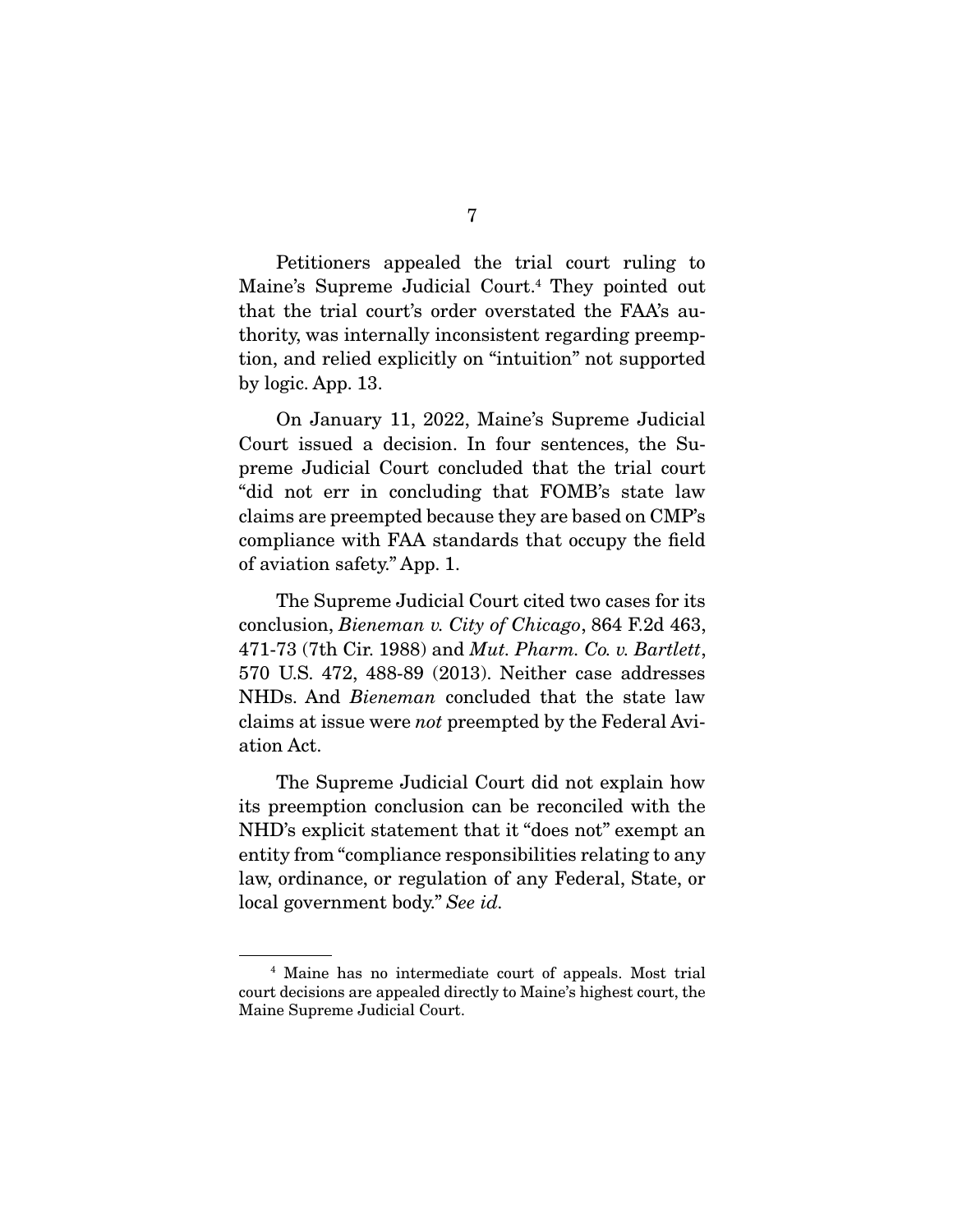Petitioners now ask this Court to review that decision.

--------------------------------- ♦ ---------------------------------

## **REASONS FOR GRANTING THE PETITION**

# **A. The Decision Below Harms the "Cooperative Federalism" Structure of the Federal Aviation Act.**

 The Supremacy Clause of the United States Constitution creates a clear rule that federal law "shall be the supreme Law of the Land." U.S. Const. art. VI, § 2, cl. 2. That principle is constrained, however, by the central constitutional framework of federalism, which ensures that both federal and state governments operate with sovereignty. *See*, *e.g.*, *Gregory v. Ashcroft*, 501 U.S. 452, 457 (1991).

 Here, neither the Federal Aviation Act (49 U.S.C. §§ 1301 et seq.) nor any other federal law relevant to this lawsuit includes a clause expressly preempting state law. And so, the Maine state laws at issue will only be preempted if such preemption is "implicitly contained in the [Act's] structure and purpose." *Jones v. Rath Packing Co*., 430 U.S. 519, 525 (1977). That "implicit" preemption could take the form of field or conflict preemption.<sup>5</sup>

 Field preemption applies only when "federal law so thoroughly occupies a legislative field 'as to make

<sup>5</sup> The Maine Supreme Judicial Court ruled based only on field preemption, not conflict preemption. [App. 1-2.]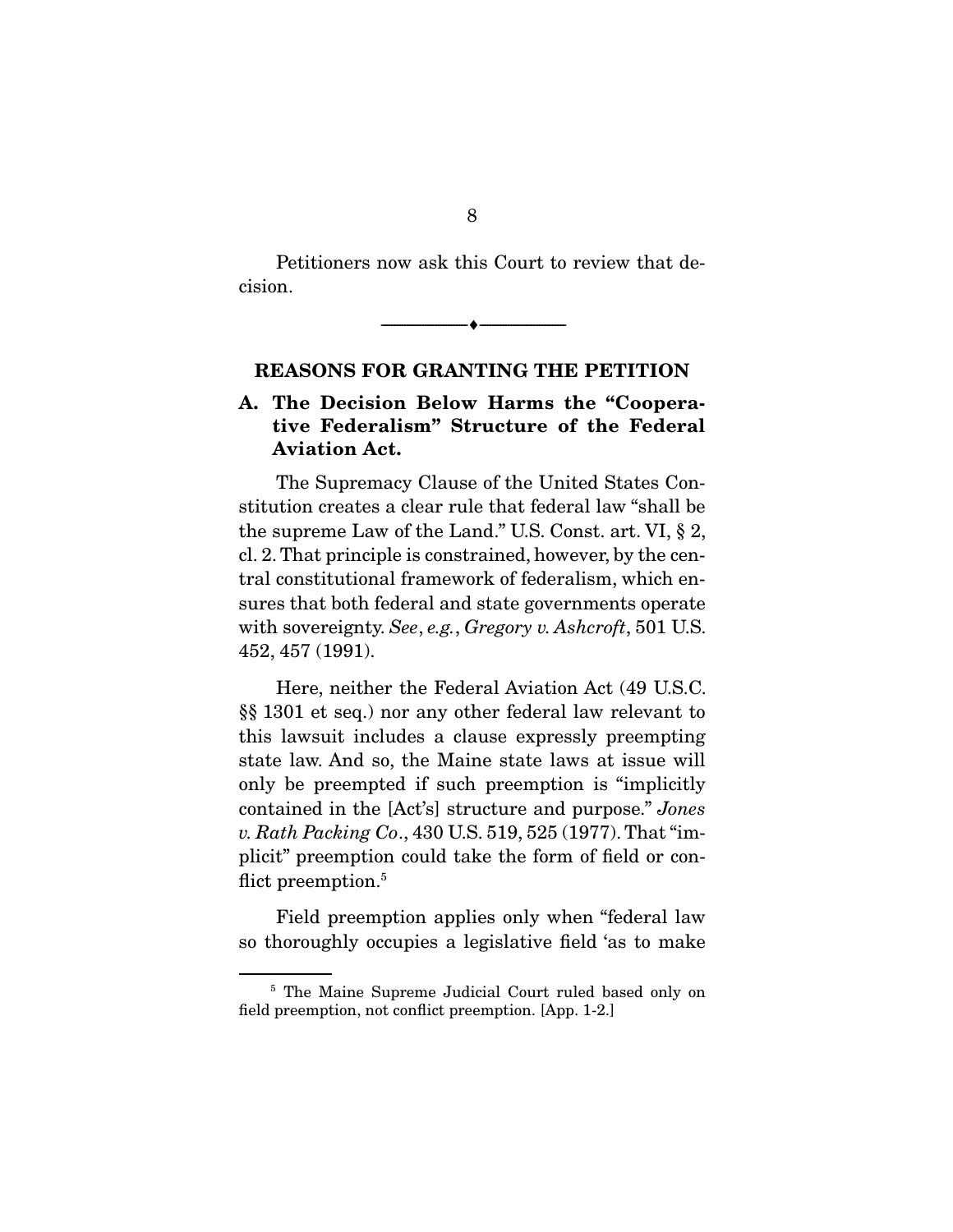reasonable the inference that Congress left no room for the States to supplement it.'" Cipollone v. Liggett *Group, Inc*., 505 U.S. 504, 516 (1992), *quoting Fidelity Federal Savings & Loan Ass'n v. de la Cuesta*, 458 U.S. 141, 153 (1982). In other words, in order to preempt state law, the federal law must "provide a full set of standards" that not only impose their own obligations under federal law, "but also confer a federal right to be free from any other" obligations. *Murphy v. Nat'l Collegiate Athletic Ass'n*, 138 S. Ct. 1461, 1481, 200 L.Ed.2d 854 (2018).

 The Maine Supreme Judicial Court concluded that the trial court "did not err" in finding that the issuance of an NHD preempts Petitioners' claims because they "are based on CMP's compliance with FAA standards that occupy the field of aviation safety." App. 1-2.

 Unfortunately, that decision directly undermines the structure and functioning of the Federal Aviation Act by making it impossible for *any* governmental entity to implement certain aeronautical recommendations in Maine.

 That result flows from the fact that an NHD reflects the FAA's *recommendation*, not an enforceable order.6 An NHD's value, therefore, lay in the fact that it did *not* entirely preempt state-law regulation. Instead, it invited a dialogue between a project sponsor, the state, municipalities, and the FAA. This has been

<sup>6</sup> *See* Trial Court Order at App. 16. *See also Town of Barnstable Mass. v. FAA, supra*, 659 F.3d at 31 (D.C. Cir. 2011) (NHDs are guidance documents that "have 'no enforceable legal effect' ").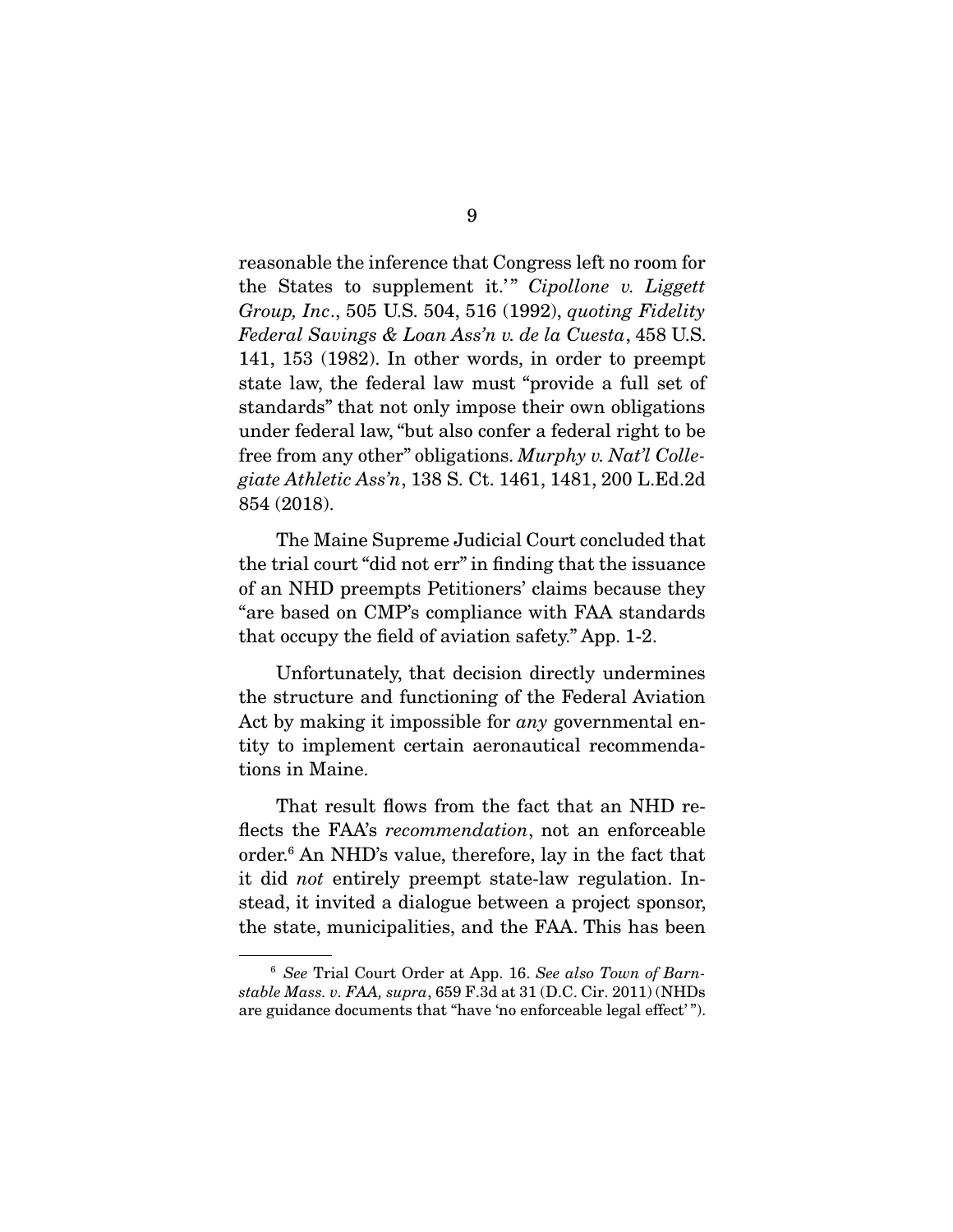described as "cooperative federalism," and such cooperation was Congress' plan for the Federal Aviation Act. *Carroll Airport Comm'n v. Danner*, 927 N.W.2d 635, 653 (Iowa 2019). *Cf. Medtronic, Inc. v. Lohr*, 518 U.S. 470, 485 (1996) (congressional intent, as determined by the "structure and purpose of the statute as a whole" is the "ultimate touchstone" for preemption). Indeed, what Petitioners seek is to initiate that dialogue in order to find an alternative safety system that would adhere to both FAA regulations *and* state and local laws.

 That is why the text of an NHD explicitly states that it does not interfere with the law of any "State, or local government body." App. 26; *see Carroll, supra*, 27 N.W.2d at 653 (an NHD "expressly warned the Danners that they still must comply with state and local laws."). As CMP noted in its brief below, the function of NHDs was that they had "real, practical effects," including whether "local authorities will issue permits, and so forth."

 That *was* the function of NHDs. No longer, at least in Maine. Now that the Supreme Judicial Court has found NHDs trigger federal preemption, local authorities no longer have the ability to withhold permits, and state law has no impact. The cooperative federalism structure Congress intended has been done away with, because now the FAA cannot enforce the recommendations of an NHD, and state and local governments cannot have any say in either enforcement or the tailoring of suitable site-specific solutions.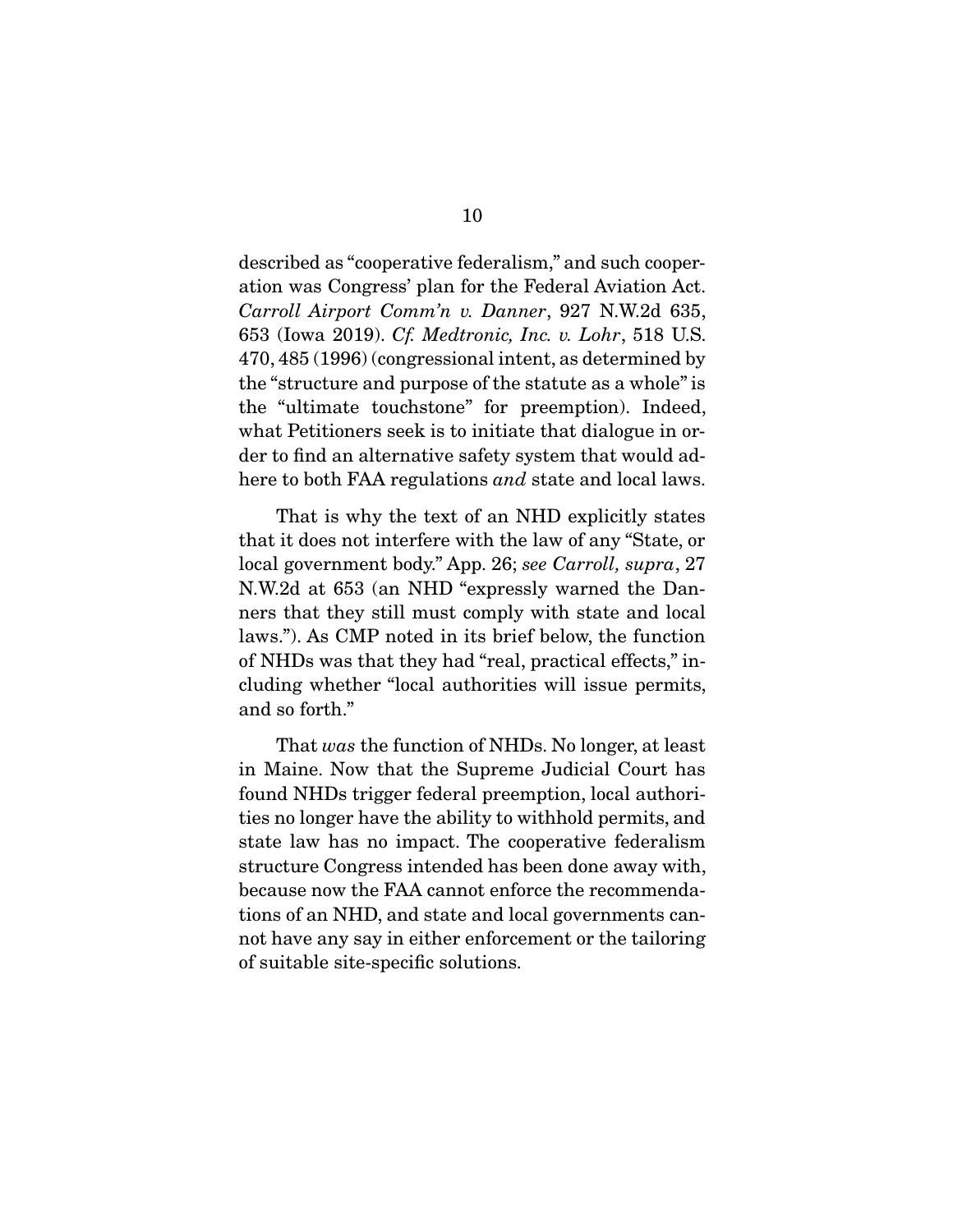And because the Supreme Judicial Court is the court of last resort in Maine, that cooperative federalism structure will be lost unless this Court addresses the issue.

# **B. The Decision Below Gives Any Federal Agency the Power to Preempt State Law With a Guidance Document.**

 It is undisputed that an NHD is a non-enforceable guidance document provided by the FAA.7

 Thus, when the Supreme Judicial Court found federal preemption based on an NHD, it reached a new and radical conclusion: that a document containing unenforceable federal guidance triggers federal preemption and displaces a state's right to manage its own territory.

 Such a holding, if allowed to remain in place, dramatically increases the power of federal agencies over states, expanding the federal administrative regime at the cost of federalism.8

<sup>7</sup> *See* Trial Court Order at App. 16. *See also Town of Barnstable Mass. v. FAA, supra*, 659 F.3d at 31 (D.C. Cir. 2011) (NHDs are guidance documents that "have 'no enforceable legal effect' ").

<sup>&</sup>lt;sup>8</sup> The decision below suggests that the State of Maine can no longer regulate broad swathes of activity, such as food safety (because the CDC recommends washing hands before preparing food), traffic enforcement (because the NHTSA recommends that passengers buckle up), or recreational fishing (because NOAA recommends the use of circle or barbless hooks). *See*, *e.g.*, *When and How to Wash Your Hands*, Centers for Disease Control and Prevention (Jun. 10, 2021); *Seat Belts*, National Highway Traffic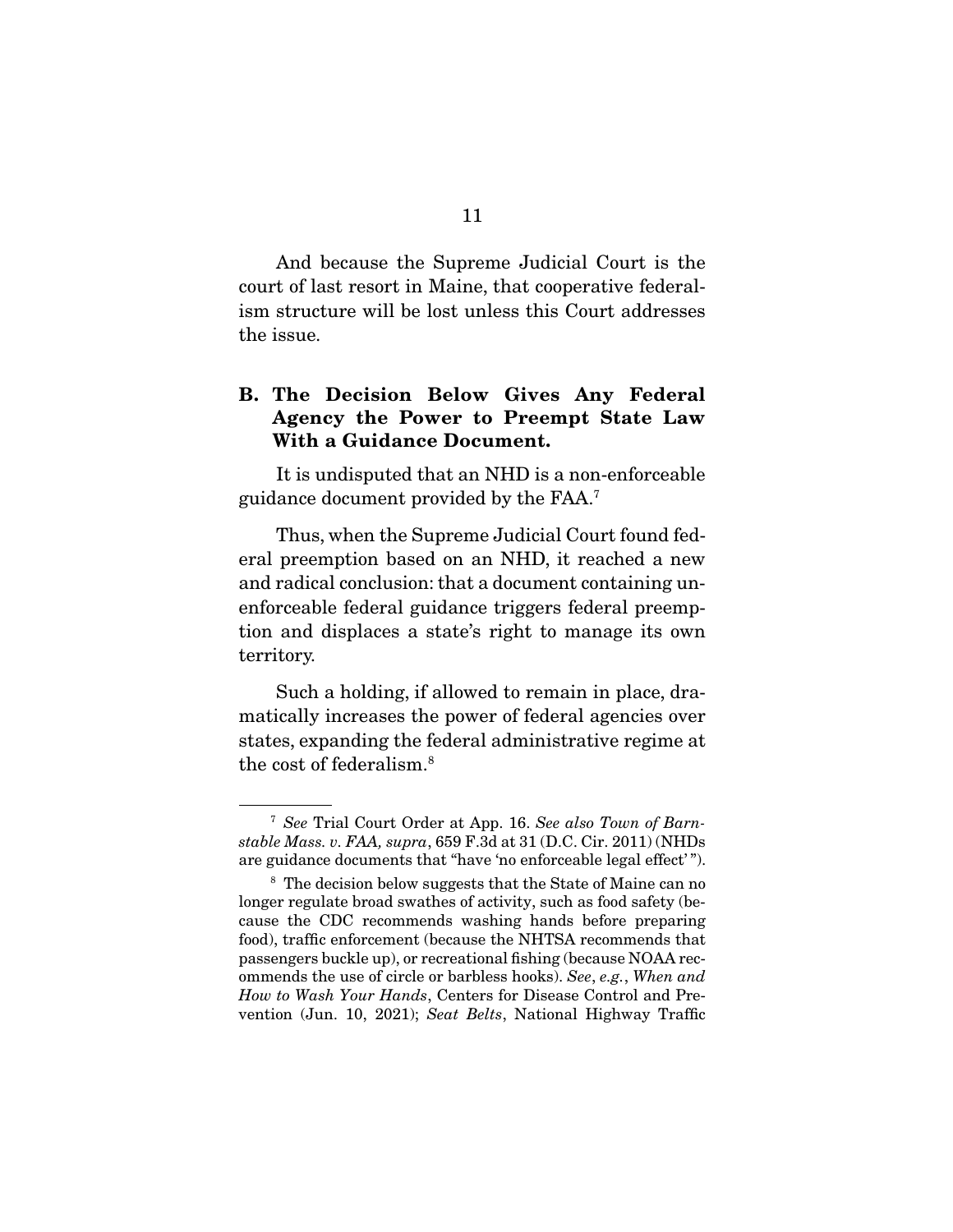Such a precedent creates great uncertainty if allowed to stand, and calls for this Court's intervention.

--------------------------------- ♦ ---------------------------------

# **CONCLUSION**

 For the foregoing reasons, this Court should grant the petition for certiorari.

Respectfully submitted,

| WILLIAM B. MOST        | BRUCE M. MI        |
|------------------------|--------------------|
| Counsel of Record      | <b>LAW OFFICES</b> |
| DAVID J. LANSER        | <b>BRUCE M.</b>    |
| MOST & ASSOCIATES      | 225 Commer         |
| 201 St. Charles Avenue | Ste. 501           |
| Ste. 114, #101         | Portland, ME       |
| New Orleans, LA 70170  | $(207)$ 775-33:    |
| $(504) 509 - 5023$     | mainelaw@m         |
| williammost@gmail.com  |                    |
|                        |                    |

**ERRILL**  $\rm OF$ MERRILL, P.A. cial Street<sup>.</sup> E 04101  $33\,$ naine.rr.com

*Counsel for Petitioners* 

## 12

Safety Administration (July 15, 2021); and *Catch and Release Best Practices*, National Oceanic and Atmospheric Administration (Oct. 23, 2020).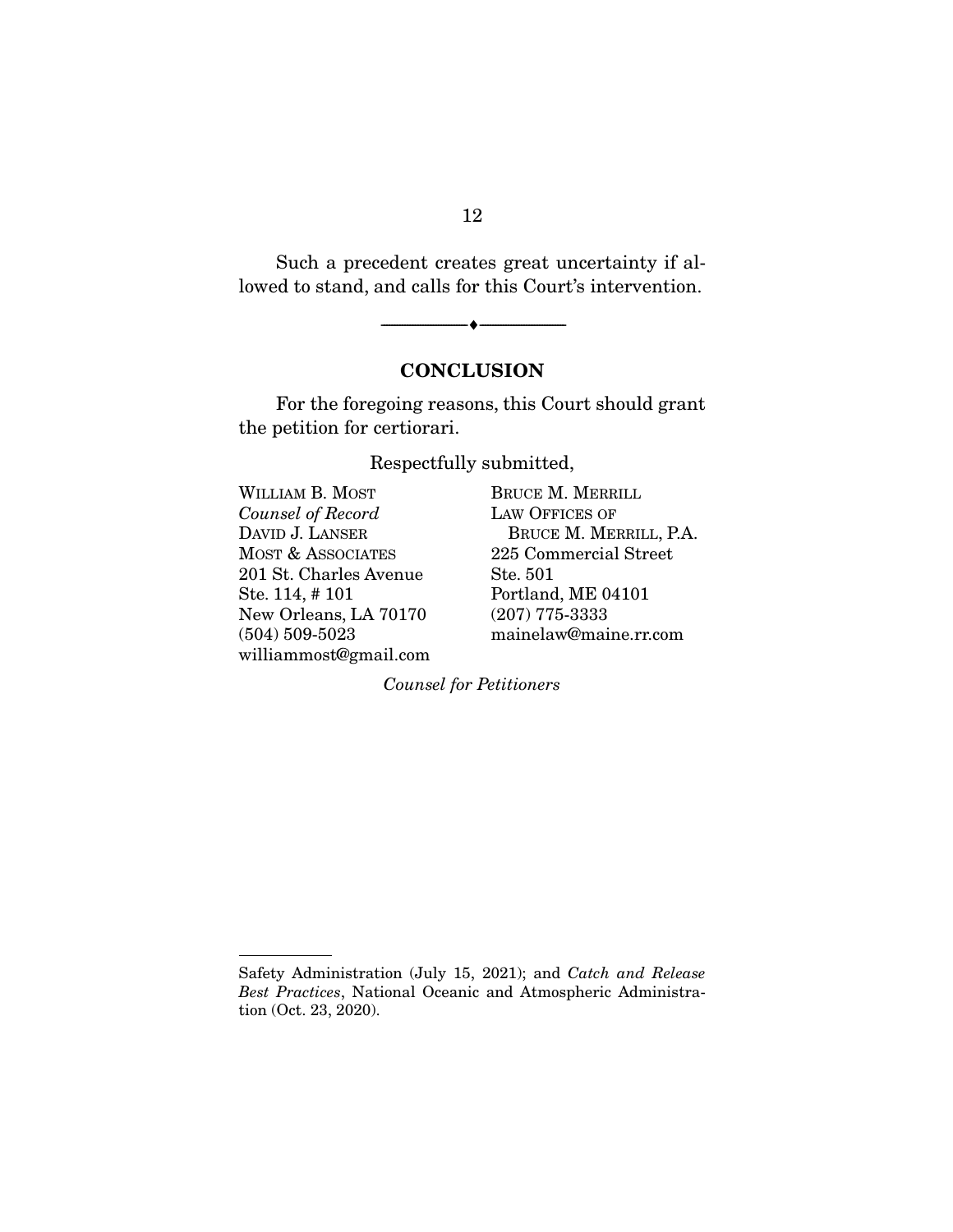### **APPENDIX A**

MAINE SUPREME Reporter of Decisions JUDICIAL COURT Decision No. Mem 22-4 Docket No, BCD-21-43

#### FRIENDS OF MERRYMEETING BAY et al.

v.

### CENTRAL MAINE POWER COMPANY

Argued October 6, 2021 Decided January 11, 2022

### Panel: STANFILL, C.J., and MEAD, GORMAN, JABAR, HUMPHREY, and HORTON, JJ.

#### MEMORANDUM OF DECISION

 Friends of Merrymeeting Bay, Kathleen McGee, Ed Friedman, and Colleen Moore (collectively, FOMB) appeal from a judgment entered by the Business and Consumer Docket (Murphy, J.) dismissing their nuisance claims against Central Maine Power Company (CMP) based on its conclusion that the claims were preempted by federal law. FOMB asserts that lighting installed on CMP's utility towers in Bath and Woolwich in compliance with Federal Aviation Administration (FAA) standards constitutes an actionable nuisance under Maine's common law and 17 M.R.S. § 2701 (2021). Contrary to FOMB's contentions, the court did not err in concluding that FOMB's state law claims are preempted because they are based on CMP's compliance with FAA standards that occupy the field of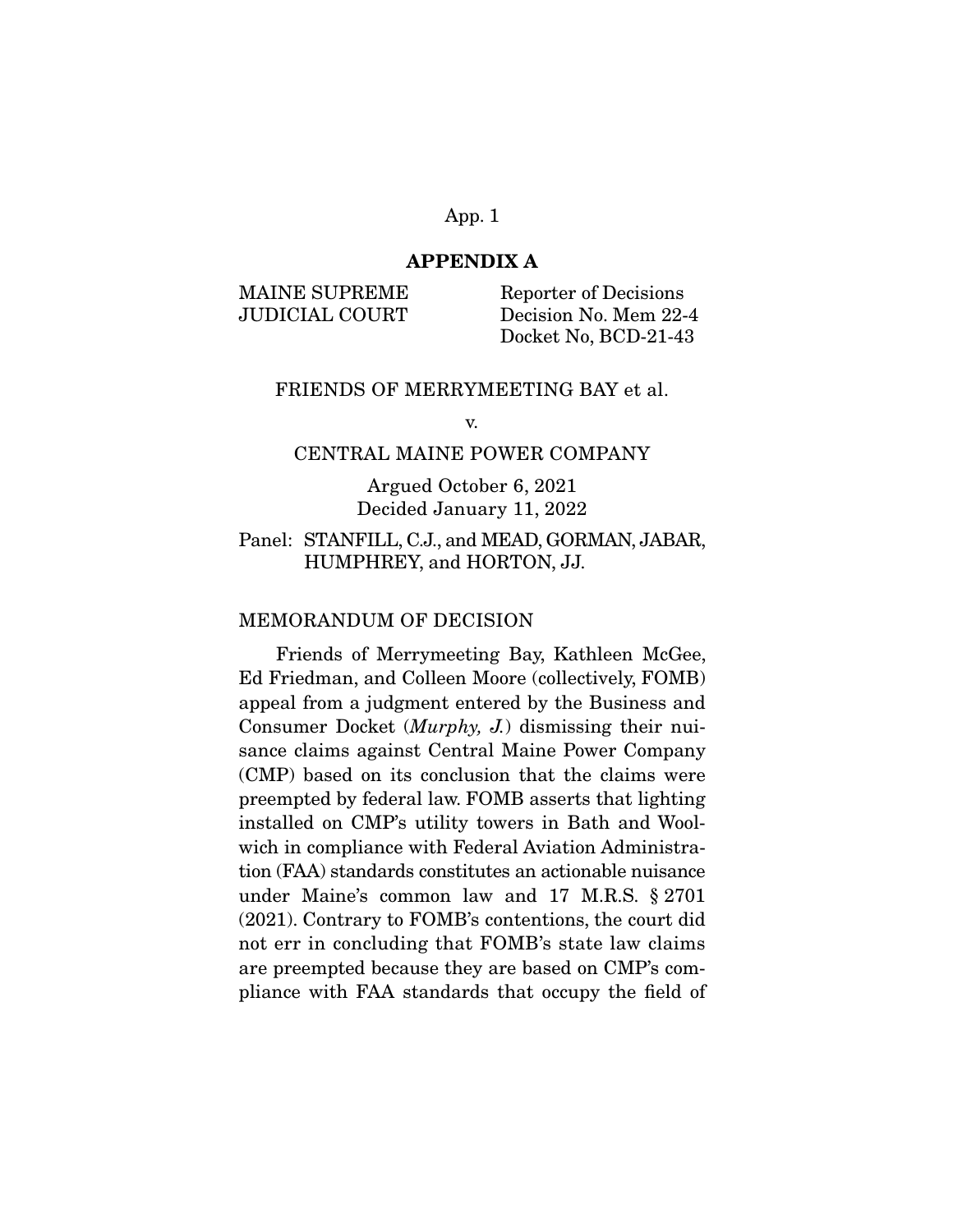aviation safety.<sup>1</sup> See, e.g., Bieneman v. City of Chicago, 864 F.2d 463, 471-73 (7th Cir. 1988) (concluding that state law tort remedies are available for claims asserting a violation of FAA standards occupying the field of aviation safety but are not available for claims based on compliance with such standards); Mut. Pharm. Co. v. Bartlett, 570 U.S. 472, 488-89 (2013).

The entry is:

-----------------------------------------------------------------------

judgment affirmed.

Bruce M. Merrill, Esq., Law Offices of Bruce M. Merrill, Portland; and William Most, Esq. (orally), and David Lanser, Esq., Law Office of William Most, New Orleans, Louisiana, for appellants Friends of Merrymeeting Bay et al.

Gavin G. McCarthy, Esq. (orally), and Matthew Altieri, Esq., Pierce Atwood LLP, Portland, for appellee Central Maine Power Company

Business and Consumer Court docket number CV-2020-36 FOR CLERK REFERENCE ONLY

<sup>&</sup>lt;sup>1</sup> We are not persuaded by FOMB's argument that its allegations concerning the rate at which the lights flash are sufficient to assert a separately-actionable nuisance claim based on noncompliance with FAA standards. Cf. Leppla v. Sprintcom, Inc., 806 N.E.2d 1019, 1023-25, 1023 n.1 (Ohio Ct. App. 2004).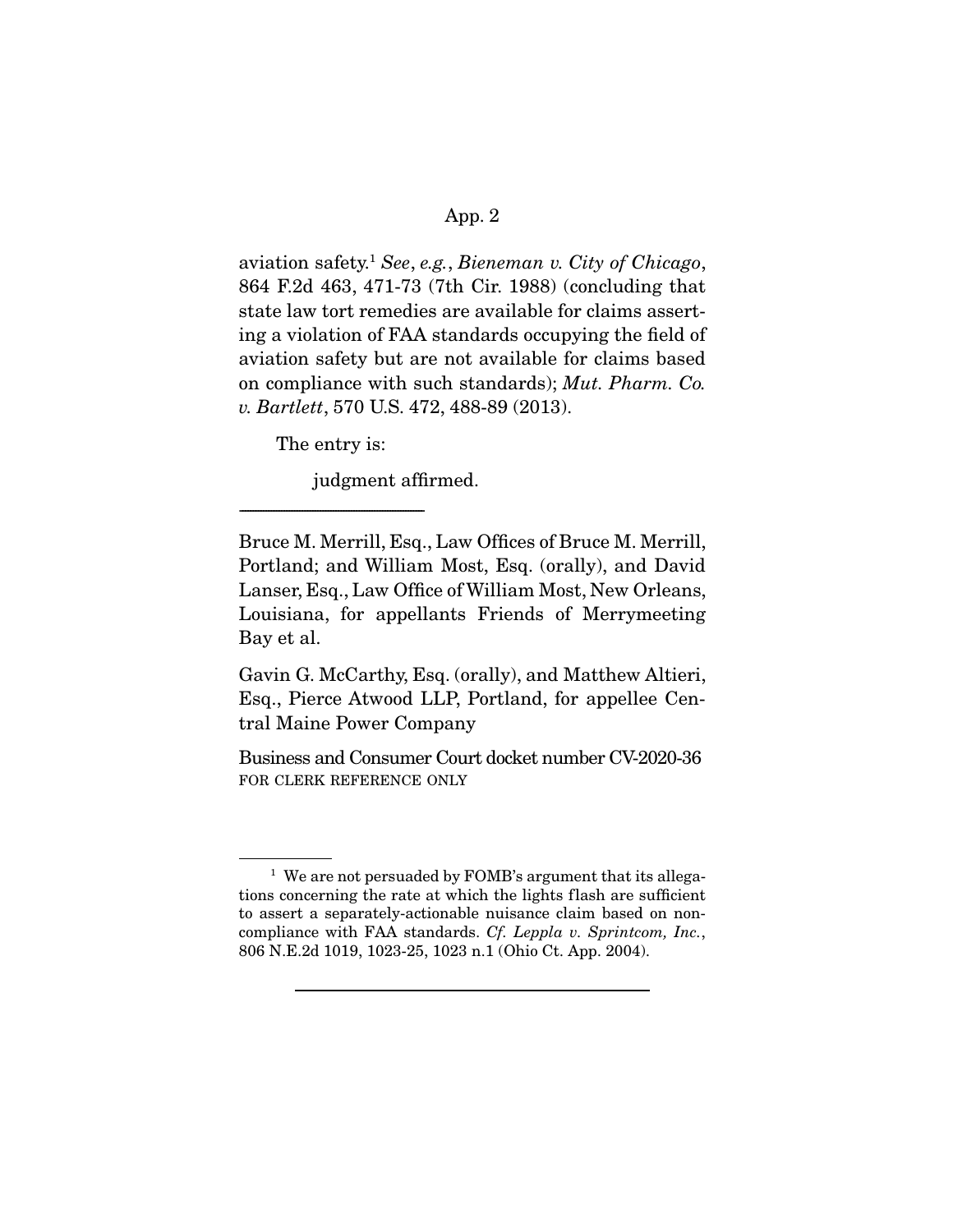### **APPENDIX B**

STATE OF MAINE BUSINESS & CONSUMER COURT CUMBERLAND, ss. DOCKET NO. BCD-CV-2020-36

| <b>FRIENDS OF</b>    | <b>COMBINED ORDER</b>    |
|----------------------|--------------------------|
| MERRYMEETING BAY,    | <b>ON THE ENVIRON-</b>   |
| KATHLEEN MCGEE,      | <b>MENTAL HEALTH</b>     |
| ED FRIEDMAN, and     | <b>TRUST'S MOTION</b>    |
| <b>COLLEEN MOORE</b> | <b>FOR LEAVE TO FILE</b> |
| Plaintiffs,          | <b>AMICUS CURIAE</b>     |
| V.                   | <b>BRIEF AND DEFEND-</b> |
| <b>CENTRAL MAINE</b> | <b>ANT'S MOTION</b>      |
| POWER COMPANY        | <b>TO DISMISS</b>        |
| Defendant.           |                          |

 Before the Court are the Environmental Health Trust's (the "EHT's") motion for leave to file an amicus curiae brief, and Defendant Central Maine Power Company's ("CMP's") motion to dismiss Plaintiffs' complaint for failure to state a claim upon which relief can be granted in accordance with M. R. Civ. P. 12(b)(6).

 In its motion for leave to file an amicus curiae brief, the EHT asserts that neither the Maine Rules of Civil Procedure, nor the Business and Consumer Docket Procedure Rules prohibit the filing of an amicus brief by a non-party. For this reason, and because the EHT asserts it has a substantial and compelling interest in the case, it requests leave from the Court to file its brief. The Court denies EHT's motion.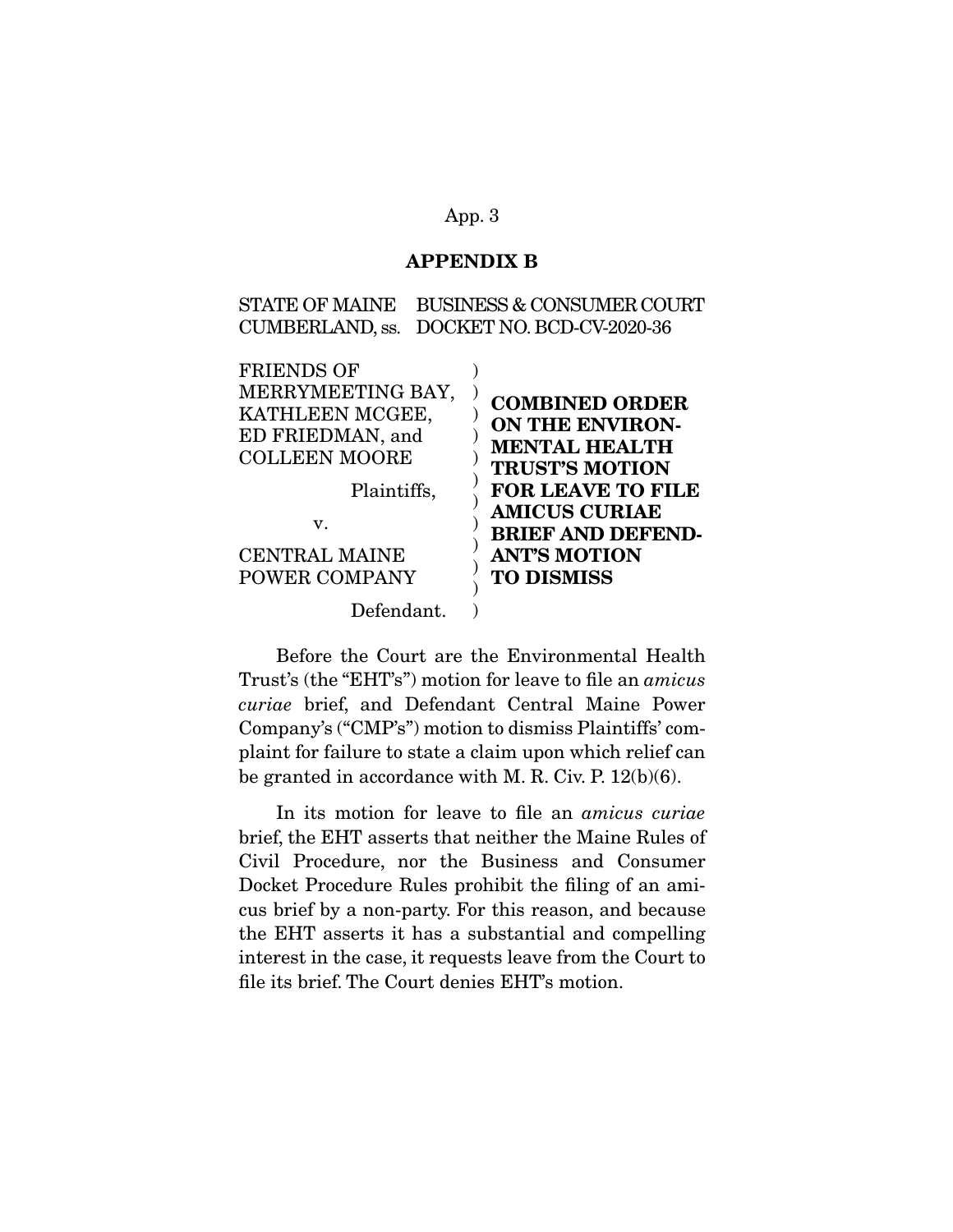Separately, CMP moves to dismiss the Plaintiffs' complaint asserting that the nuisance claim is preempted by both Federal Aviation Administration ("FAA") and Federal Communications Commission ("FCC") regulations. Conversely, Plaintiffs assert that the FAA's guidance to CMP constitutes a legally unenforceable recommendation rather than a set of requirements, and that the FCC regulations cited by CMP are inapplicable to the facts of this case. The Court finds Plaintiffs' nuisance claims subject to preemption, and thus grants CMP's motion to dismiss in its entirety. Plaintiffs are represented by Attorneys Bruce Merrill, William Most, and David Lamer. CMP is represented by Attorneys Gavin McCarthy and Matthew Altieri. The Environmental Heath Trust is represented by Attorney Scott Sells.

### **FACTUAL BACKGROUND**

 In 2019, CMP replaced two utility towers that support power lines across the Chops Passage of the Kennebec River as the river flows into Merrymeeting Bay. While the old towers were 195-feet-tall, the new towers reach approximately 240-feet-tall. The towers are outfitted with flashing safety lights, aimed at alerting aircraft of their presence. Additionally, in response to concerns from Plaintiffs and other members of the public about the frequency of flashing lights, the towers will include an Active Aircraft Detection Lighting System (the "Radar System") that uses radar to trigger the flashing lights when aircraft are detected within approximately 3.5 miles of the towers.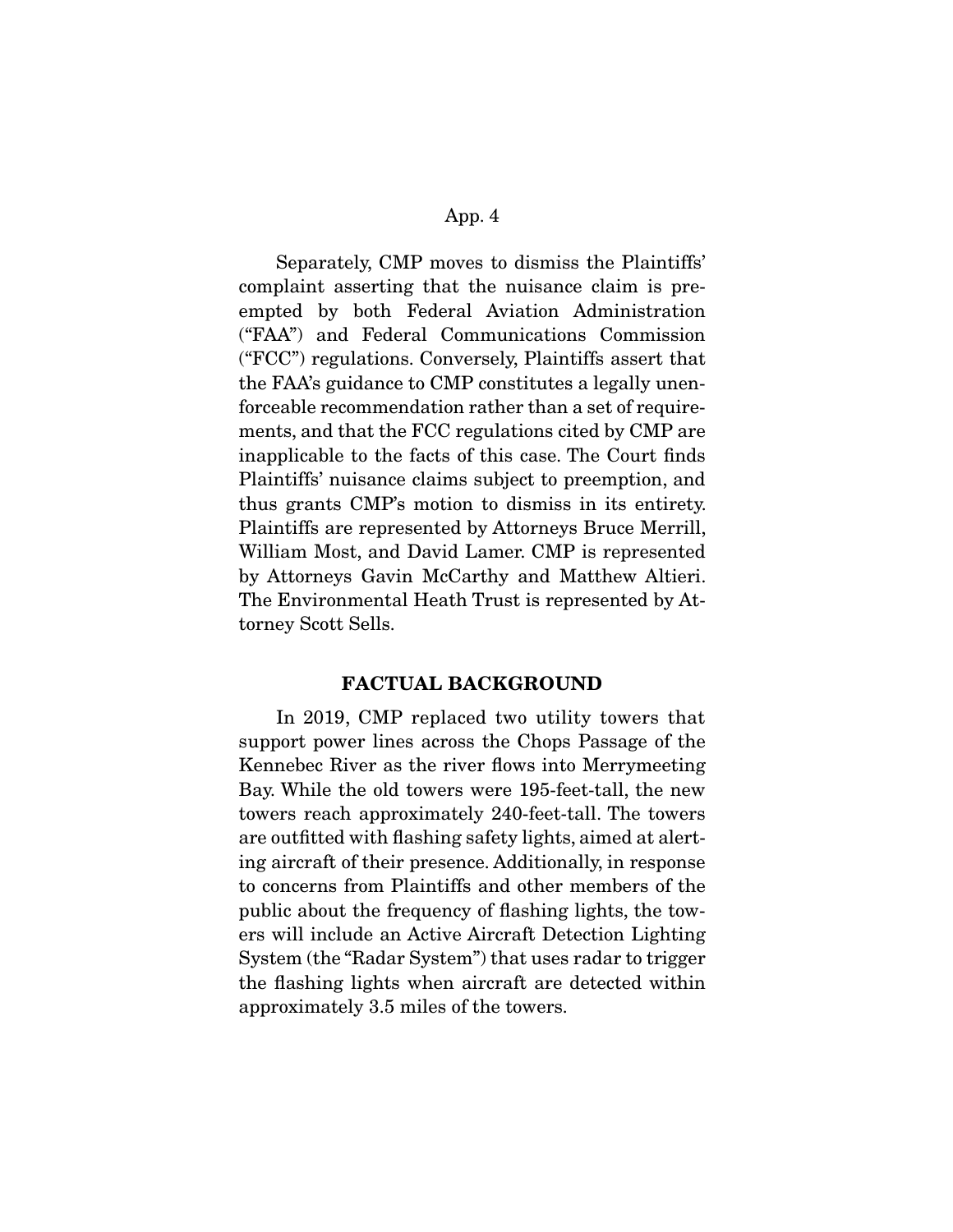In accordance with FAA regulations, CMP filed public notice of the proposed tower construction with the Secretary of the FAA. In response, the FAA issued a "determination of no hazard to air navigation" with respect to the towers on March 12, 2018. (Pl.'s Ex. A). The no hazard determination explained that the FAA had conducted an aeronautical study, which "revealed that the structure does not exceed obstruction standards and would not be a hazard to air navigation, provided certain conditions are met. Id. The FAA's determination was conditioned on the structure being "marked/lighted in accordance with an FAA Advisory Circular.<sup>1</sup>

 On March 25, 2020, in response to a revised submission by CMP to cover the use of the Radar System, the FAA issued a new determination of no hazard, again conditioned on the marking of the towers and utilization of a lighting system. In issuing its determination, the FAA provided that the towers are subject to the licensing authority of the FCC. Next, on July 21, 2020 the FCC issued CMP a radio station authorization permitting the towers to broadcast using frequencies of 9.2-9.5 GHz. Plaintiffs requested the FCC conduct an environmental assessment, but the FCC declined, apparently finding that the Radar System did not cause RF exposure exceeding the FCC's safety standards. See 47 C.F.R. § 1.1306(c)(2) & 1.1307.

<sup>&</sup>lt;sup>1</sup> See FAA Circular 70/746001 L Change 1, Obstruction Marking and Lighting, a med-dual system—Chapters 4, 8,(M-Dual),&12" ("The FAA Safety Lighting Standards")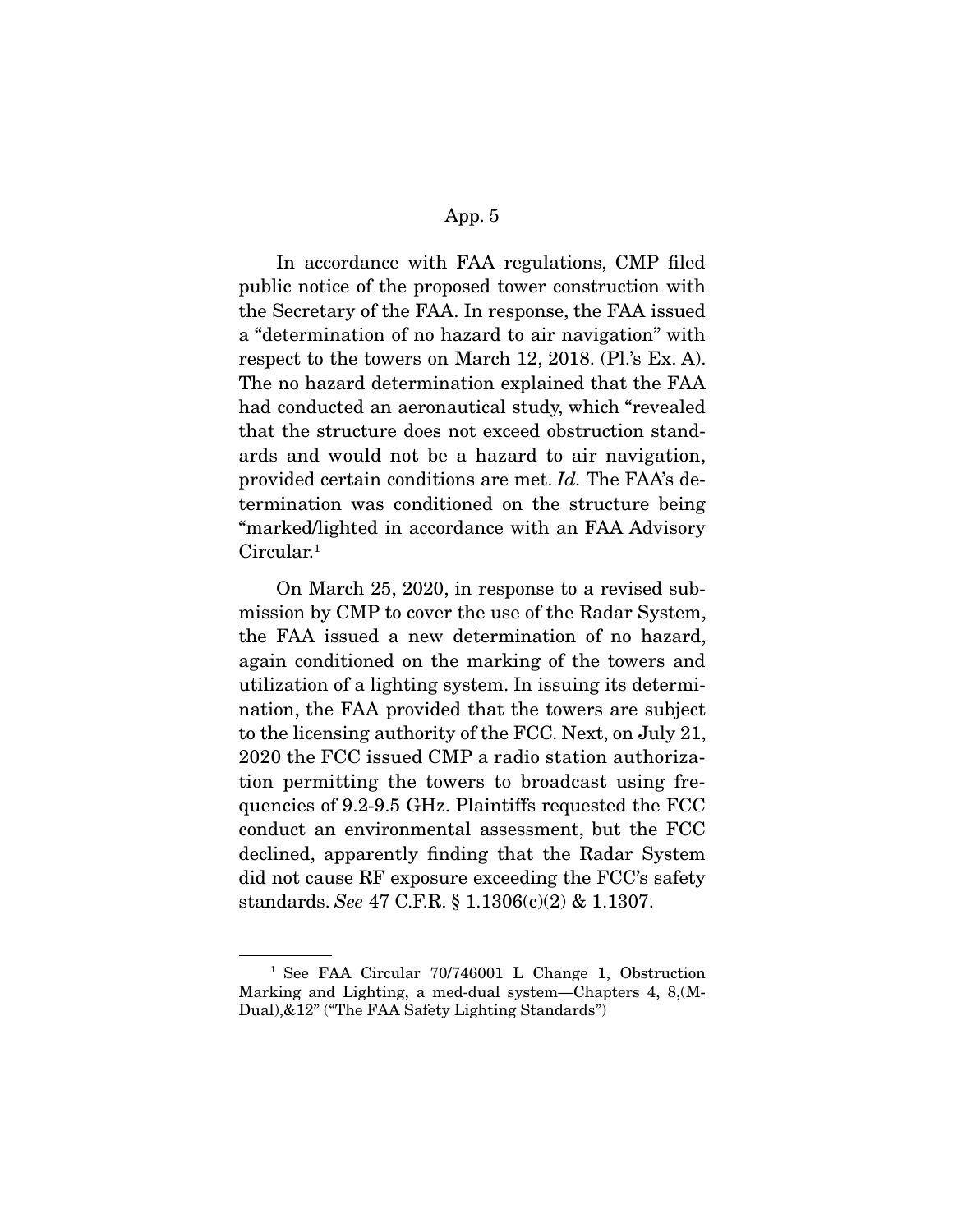### **LEGAL STANDARD**

 Two motions are before the Court in this matter: 1) the EHT's motion for leave to file amicus curiae, and 2) CMP's motion to dismiss the complaint for failure to state a claim under M. R. Civ. P. 12(b)(6).

First, the term *amicus curiae* implies "the friendly" intervention of counsel to remind the Court of some matter of law which might otherwise escape its notice and in regard to which it might go wrong." Hamlin v. "Perticuler Baptist Meeting House", 103 Me. 343, 69 A. 315, 318 (Me. 1907). Unlike appeals, the Maine Rules of Civil Procedure neither authorize nor prohibit the filing of an amicus brief by a non-party in the Business and Consumer Court when it serves as a trial court. Though not applicable at the trial court level, the Rules of Appellate Procedure permit amicus curiae briefs to be filed if parties to the appellate proceeding consent, "or by leave of the Law Court." M.R. App. P.  $7A(e)(1)(A)$ .

 Maine Trial Courts have previously considered amicus filings under limited circumstances. See e.g. United States Bank NA. v. Cozzone, 2019 Me. Super. LEXIS 109, \*4. However, the First Circuit Court of Appeals has urged caution with respect to the federal trial courts: "We believe that a district court lacking joint consent of the parties should go slow in accepting" an amicus brief. Strasser v. Doorley, 432 F.2d 567, 569 (1st Cir. 1970).2 As such, the Court will grant

<sup>2</sup> The First Circuit has also noted that "the prime if not sole, purpose of an amicus curiae brief is what its name implies,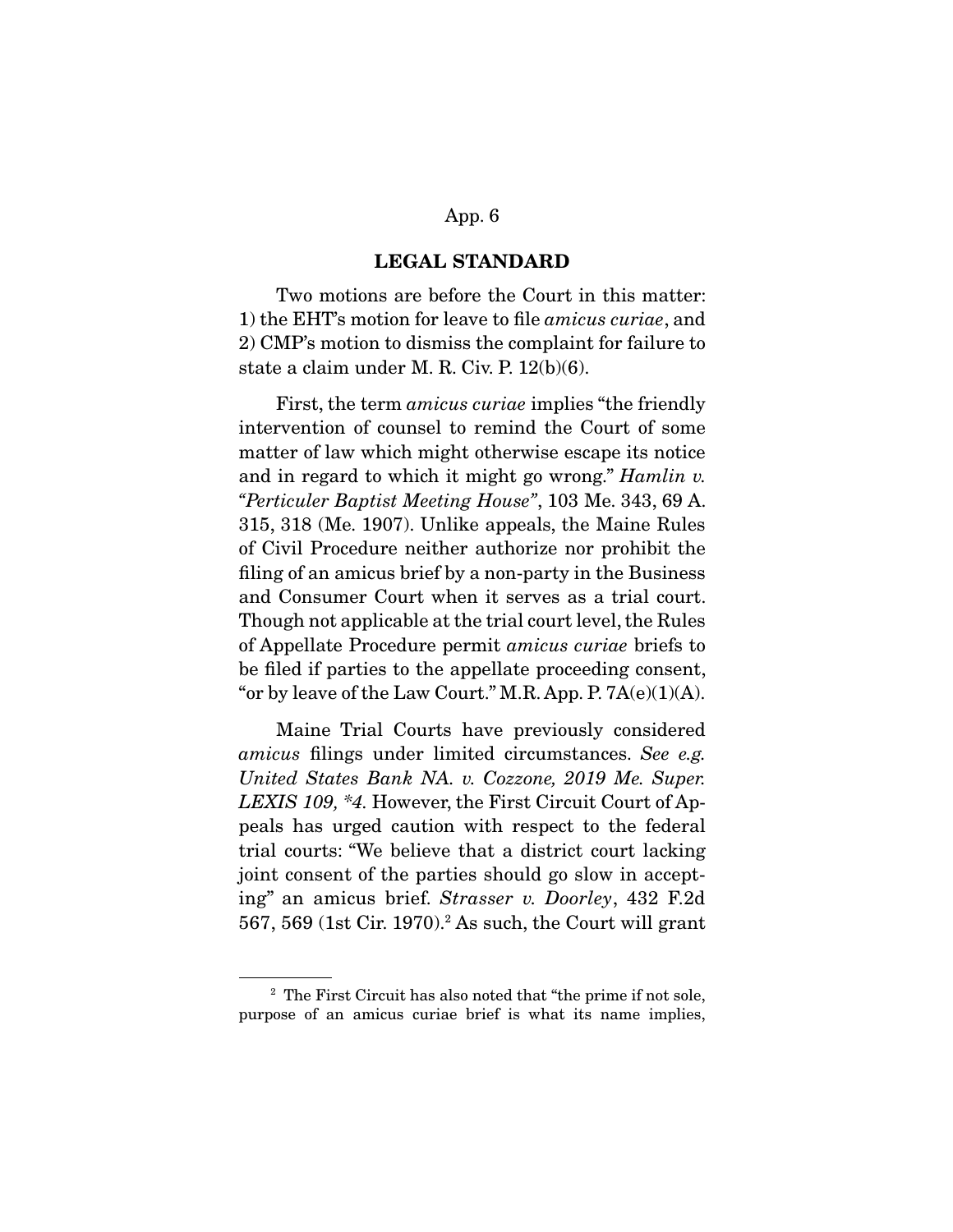an amicus curiae brief only where there is good reason to believe it can assist the Court reach a correct legal conclusion.

 Second, when reviewing a motion to dismiss under Rule  $12(b)(6)$ , the Court "consider<sup> $\wedge$ </sup>] the facts in the complaint as if they were admitted." Bonney v. Stephens Mem. Hosp., 2011 ME 46, If 16, 17 A.3d 123. The complaint is viewed "in the light most favorable to the plaintiff to determine whether it sets forth elements of a cause of action or alleges facts that would entitle the plaintiff to relief pursuant to some legal theory. Id. (quoting Saunders v. Tisher, 2006 ME 94, ¶ 8, 902 A.2d 830). "Dismissal is warranted when it appears beyond a doubt that the plaintiff is not entitled to relief under any set of facts that [it] might prove in support of [its] claim." Id.

### **DISCUSSION**

# **I. EHT's Motion for Leave to File an** *Amicus Curiae* **Brief**

 In support of its motion for leave to fde an amicus curiae brief, EHT asserts that it has a substantial and compelling interest in the case, and can aid the Court in addressing the unique and significant harm suffered by those who cannot seek relief from federal agencies. Specifically, EHT describes the light and radio frequencies emitted from the Towers as "needless" and believes

namely, to assist the court on matters of law." Banjeree v. Bd. Of Trustees, 648 F.2d 61,65 n.9 (1st Cir. 1981).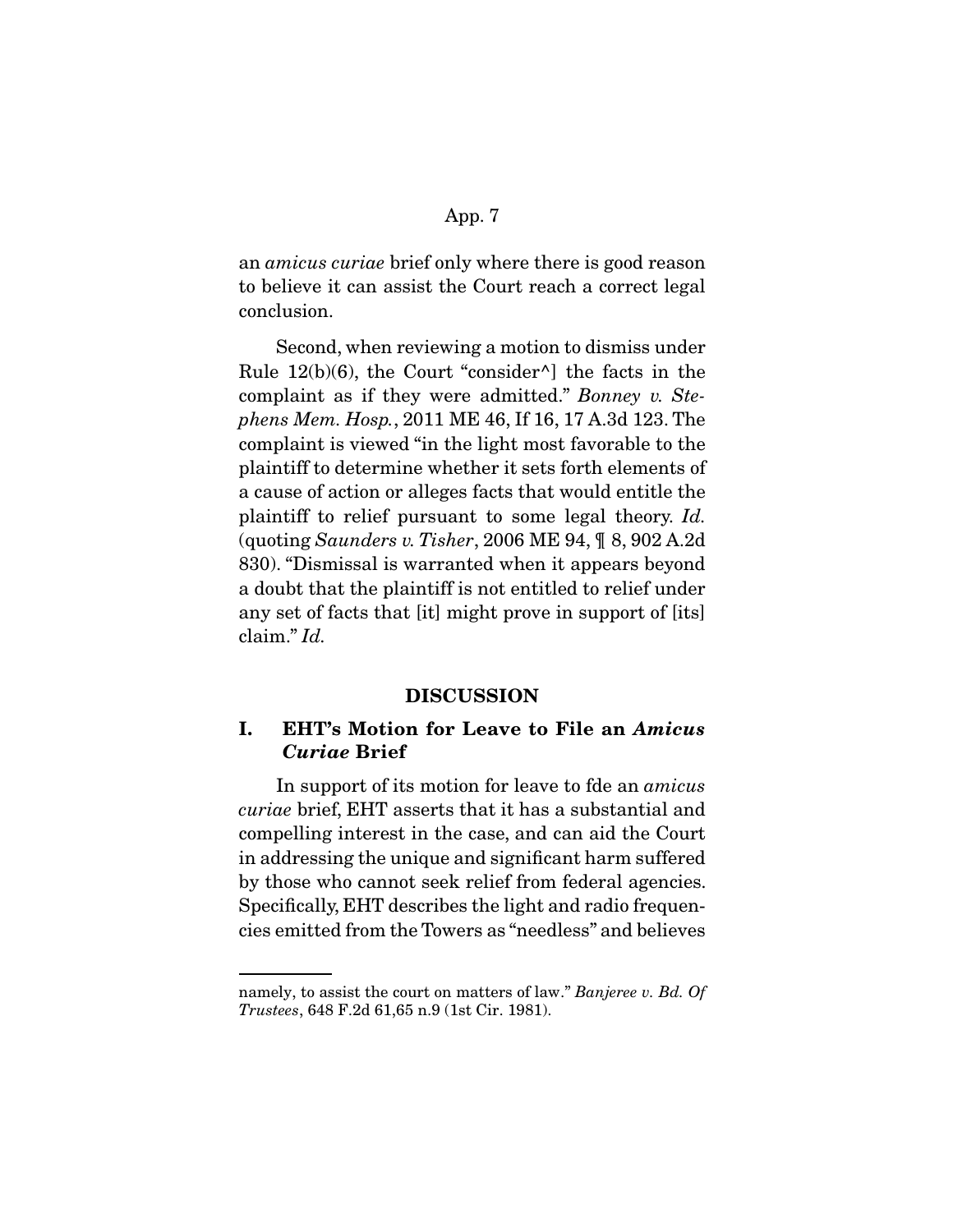there is a likelihood of harmful health and environmental effects stemming therefrom. "As a leader in state-of-the art scientific research into the areas of harm alleged," EHT asserts it can ensure a "complete and plenary" presentation of the issues before the Court, (EHT's Mot. at 4).

 While the Court does not question EHT's substantive experience researching the alleged harms at issue, it is unclear what legal aid EHT hopes to provide the Court. It is clear EHT feels well-positioned to weigh in on "difficult and complex technical issues." However, EHT does not allege that Plaintiffs failed to address any specific legal arguments, or that they cannot represent the relevant issues in this matter. Instead, EHT repeats the exact harms alleged in Plaintiffs' complaint, and further expanded on in their opposition to CMP's motion to dismiss.

 At the motion to dismiss stage, the Court is not being asked to make factual evaluations, nor to balance competing policy views. Instead, CMP's motion to dismiss contends that Congress has exclusively delegated such determinations to the FAA and FCC, and for that reason Plaintiffs' claims are preempted. The Court's role is to determine, in the light most favorable to the plaintiff, whether it sets forth elements of a cause of action or alleges facts that would entitle the plaintiff to relief pursuant to some legal theory. EHT has failed to demonstrate how it can aid the Court in making a correct legal determination. Accordingly, EHT's motion for leave to file an amicus curiae brief is denied.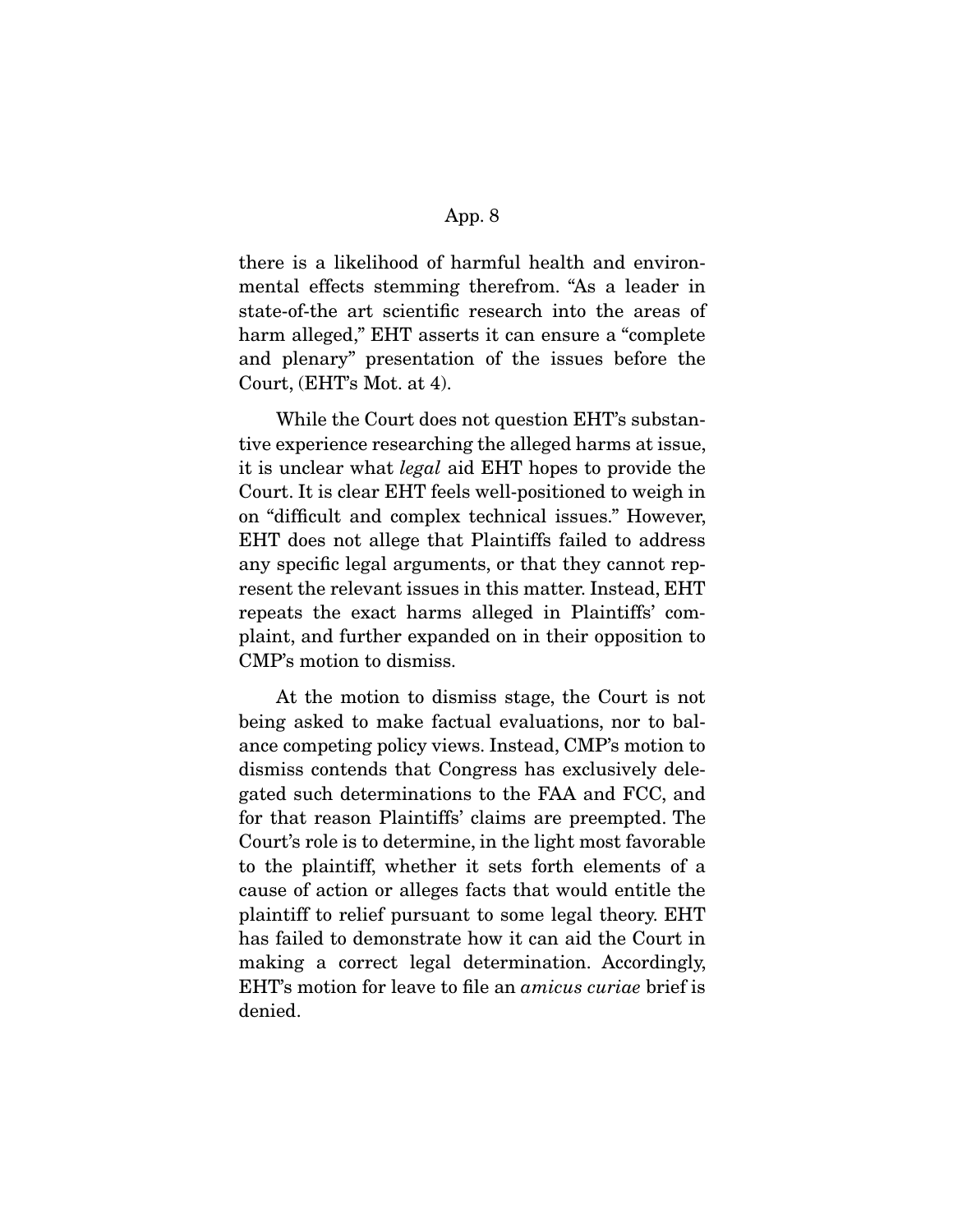### **II. CMP's Motion to Dismiss**

 According to the Supremacy Clause of the United States Constitution, federal law "shall be the supreme Law of the land; and the Judges in every state shall be bound thereby, any Thing in the constitution or Laws of any State to the Contrary notwithstanding." U.S. Const, art. VI, cl. 2. "Congress has the power to preempt state law." Arizona v. United States, 567 U.S. 387, 399 (2012). Preemption applies equally to all forms of state law, including civil actions based on state tort law. See, e.g. Buckman v. Plaintiffs' Legal Comm., 531 U.S. 341, 351 (2001). There are three categories of preemption: 1) express preemption; 2) field preemption; and 3) conflict preemption. Hillsborough Cnty. v. Automated Med. Labs., Inc., 471 U.S. 707, 713 (1985),

 Field preemption occurs where a framework of federal regulation is "so pervasive that Congress left no room for the States to supplement it or where there is a federal interest so dominant that the federal system will be assumed to preclude enforcement of state laws on the same subject." Arizona, 567 U.S. at 399. Courts may infer Congress's intent to occupy a field to the exclusion of state law "where the pervasiveness of the federal regulation precludes supplementation by the States, where the federal interest in the field is sufficiently dominant, or where "the object sought to be obtained by the federal law and the character of obligations imposed by it . . . reveal the same purpose. French v. Pan Am. Exp., Inc., 869 F.2d 1, 2 (1st Cir. 1989) (quoting Rice v. Santa Fe Elevator Corp., 331 U.S. 218, 230 (1947).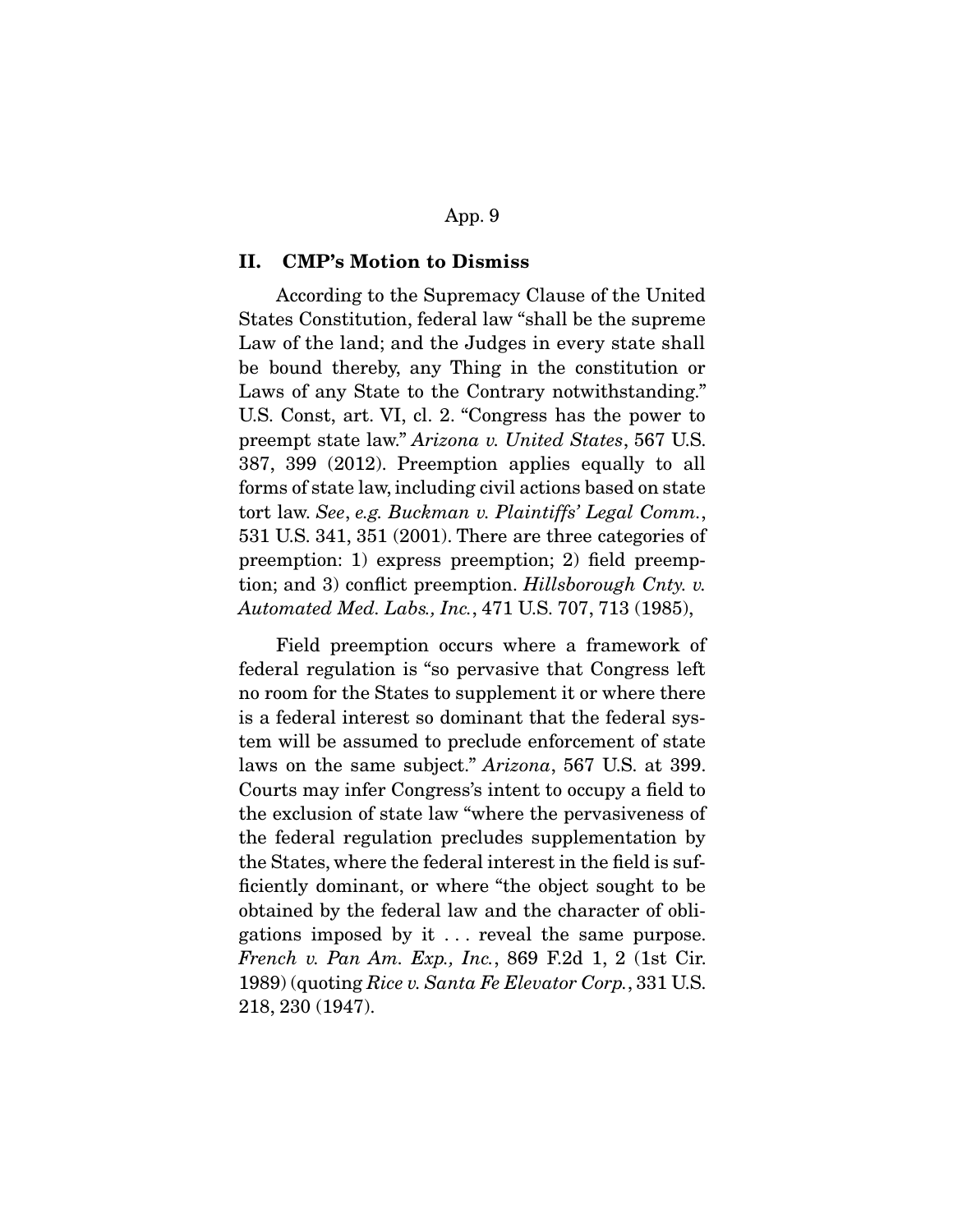Conflict preemption occurs "where state law stands as an obstacle to the accomplishment and execution of the full purposes and objectives of congress." Freightliner Corp. v. Myrick, 514 U.S. 280, 287 (1995); see also Weaver's Cove Energy, LLC v. R.I. Coastal Res. Mgmt., 589 F.3d 458, 472-73 (1st Cir. 2009). Analysis of conflict preemption requires Courts to examine "the relationship between state and federal laws as they are interpreted and applied, not merely as they are written." Jones v. Rath Packing Co., 430 U.S. 519, 527 (1977). This analysis is a two-step process of first ascertaining the construction of the [state and federal laws] and then determining the constitutional question whether they are in conflict." Chicago &N.W. Transp. Co. v. Kalo Brick & Tile Co., 450 U.S. 311, 317 (1981). Courts consider the nature of the activities states seek to regulate, rather than on the method of regulation adopted. Id. Courts in the First Circuit have taken a "functional" approach" to preemption, focusing "on the effect which the challenged enactment will have on the federal plan," French, 869 F,2d at 2.

## **A. FAA Hazard Determination and Regulation of Light System**

 According to the complaint, the operation of the Lighting System has negatively impacted Plaintiffs' enjoyment, and the economic value of properties in Merrymeeting Bay. However, in its motion to dismiss, CMP contends that Plaintiffs' nuisance claim is preempted by the Federal Aviation Act ("The Act"). According to the Act, the United States Government has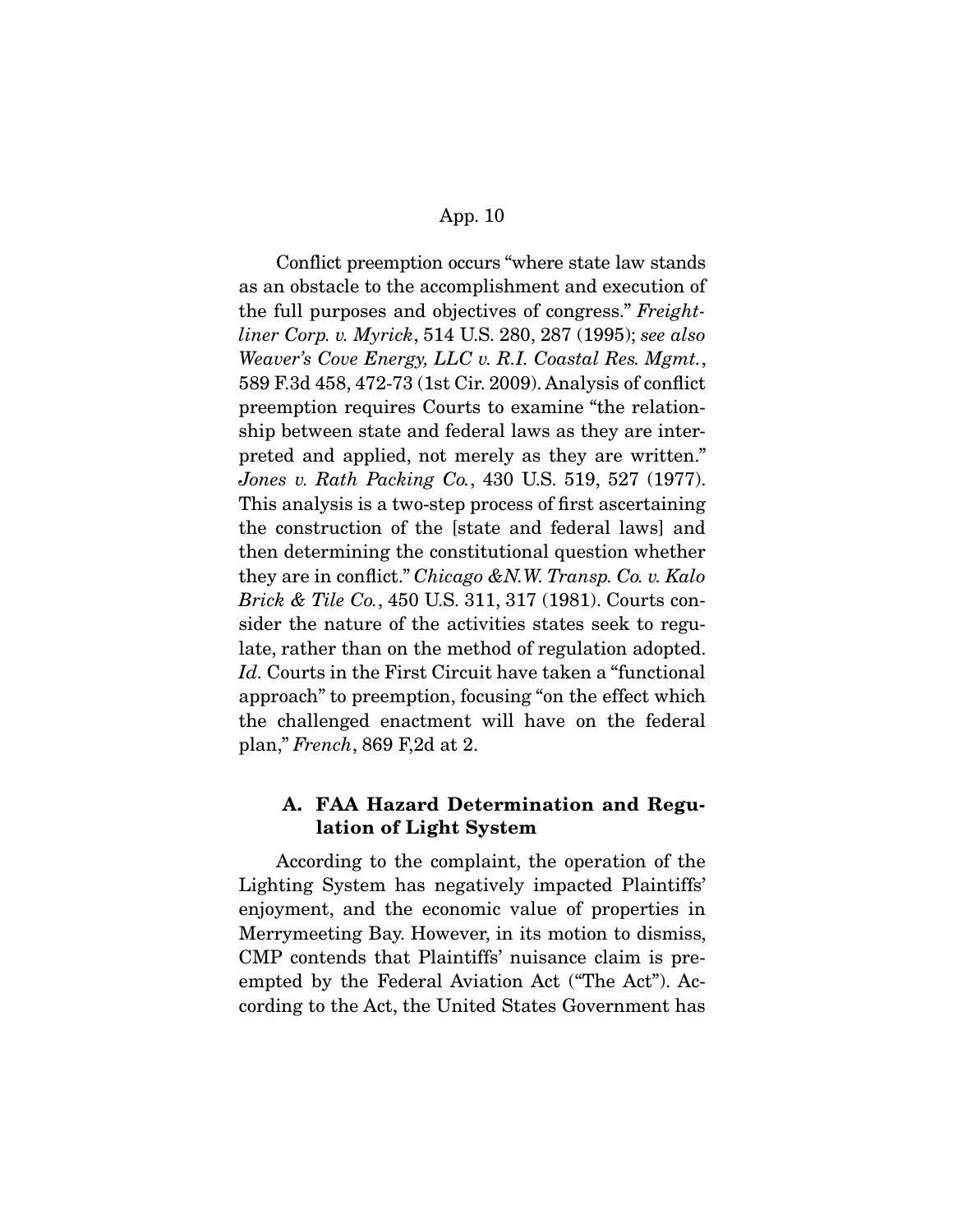exclusive sovereignty of airspace of the United States. 49 U.S.C, § 40103. The Secretary of Transportation is authorized to review "structures interfering with air commerce." 49 U.S.C. § 44718. The Secretary's review begins by requiring adequate public notice, in the form and way the Secretary prescribes, of the proposed construction of structures when said notice will promote " $(1)$  safety in air commerce; and  $(2)$  the efficient use and preservation of the navigable airspace." ZJ.  $§$  44718(a).

 After receiving public notice, the Secretary determines whether the proposed structure "may result in an obstruction of the navigable airspace or an interference with air navigation facilities and equipment or the navigable airspace. Id.  $\S$  44718(b)(1). If so, the Secretary must "conduct an aeronautical study to decide the extent of any adverse impact on the safe and efficient use of the airspace, facilities, or equipment." Id. The Secretary must then issue a report disclosing any adverse impacts on the "safe and efficient use" of the airspace resulting from the construction of the structure, subject to an aeronautical study. Id.  $\S$  44718(b)(2).

 The FAA's statutory obstruction standards "are supplemented by other manuals and directives used in determining the effect on the navigable airspace of a proposed construction or alteration." 14 C.F.R. § 77.25(c). One such supplementation is the FAA Safety Lighting Standards, which set forth standards for marking and lighting obstructions that have been deemed to be a hazard to air navigation. See FAA Lighting Standards at i. The FAA Lighting Standards recommend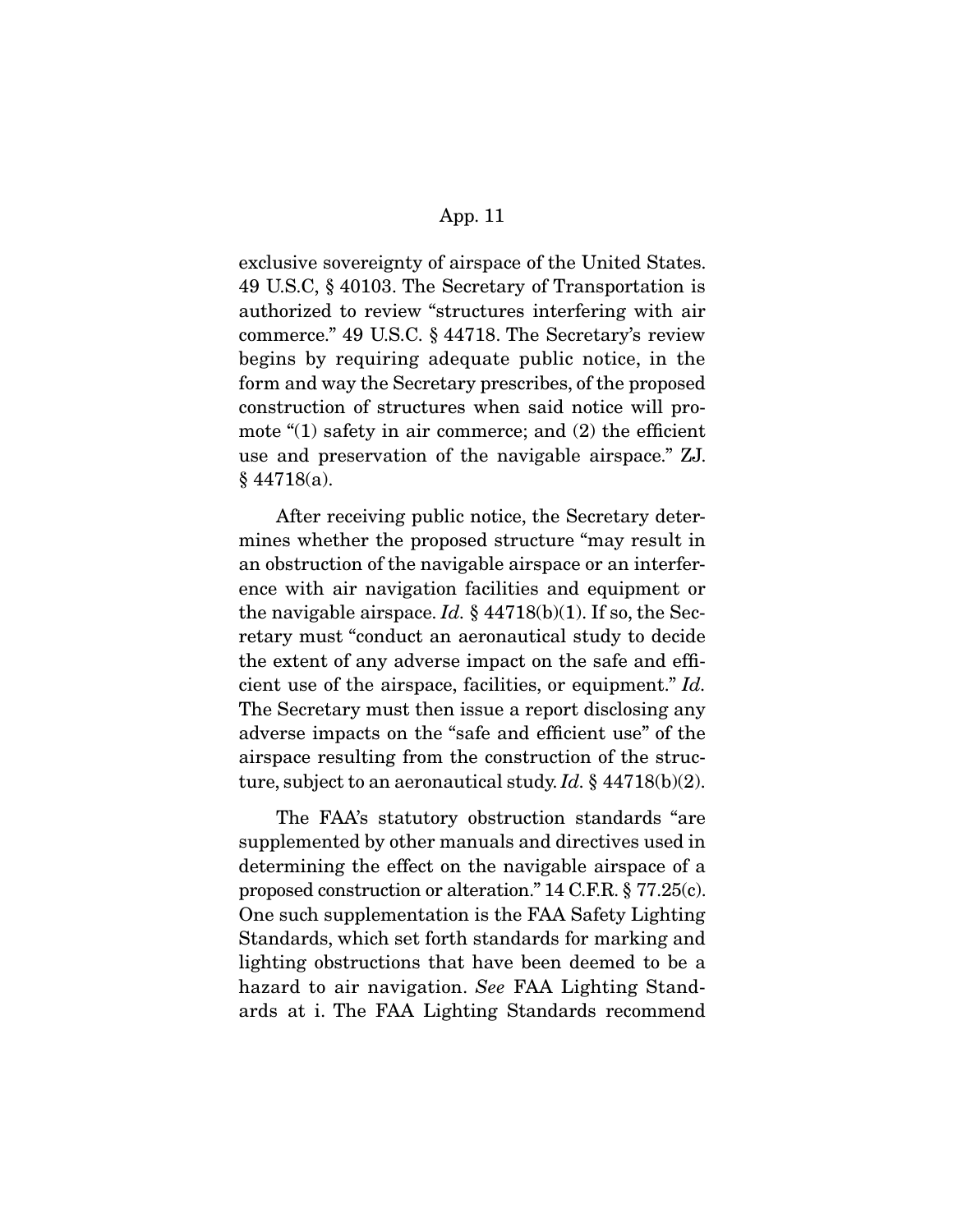minimum standards "in the interest of safety, economy, and related concerns."  $Id. \S$  2.3. "To provide an adequate level of safety, obstruction lighting systems should be installed, operated, and maintained in accordance with the recommend standards." Id.

 Case law at the federal level has consistently held that the Act preempts the field of airspace safety. In City of Burbank v. Lockheed Air Terminal, the United States Supreme Court found a municipal ordinance assigning curfew to airplane takeoffs and landings was preempted by the Act because it had an impact on airspace congestion and therefore safety. 411 U.S. 624, 633 (1973). Likewise, the 1st, 2nd, 3rd, 6th, and 10th circuits have all indicated that the FAA has exclusive authority over the airspace of the United States.3

 $3$  See French v. Pan Am Express Inc., 869 F.2d 1, 3 (1st Cir. 1989); Airline Pilots Ass'n Int'l v. Quesada, 276 F.2d 892, 894 (2nd Cir. 1960)(explaining that the Federal Aviation Act "was passed by Congress for the purpose of centralizing in a single authority indeed, in one administrator—the power to frame rules for the safe and efficient use of the nations airspace.") Abdullah v. Am. Airlines, Inc., 181 F.3d 363, 371 (3rd Cir. 1999) ("Because the legislative history of the FAA and its judicial interpretation indicate that Congress's intent was to federally regulate aviation safety, we find that any state or territorial standards of care relating to aviation safety are federally preempted."); Greene v. B.F. Goodrich Avionics Sys., Inc, 409 F.3d 784, 795 (6th Cir. 2005); U.S. Airways, Inc. v. O'Donnell, 627 F.3d 1318,1327 (10th Cir. 2010) (collecting cases and concluding "that the comprehensive regulatory scheme promulgated pursuant to the FAA evidences the intent for federal law to occupy the field of aviation safety exclusively.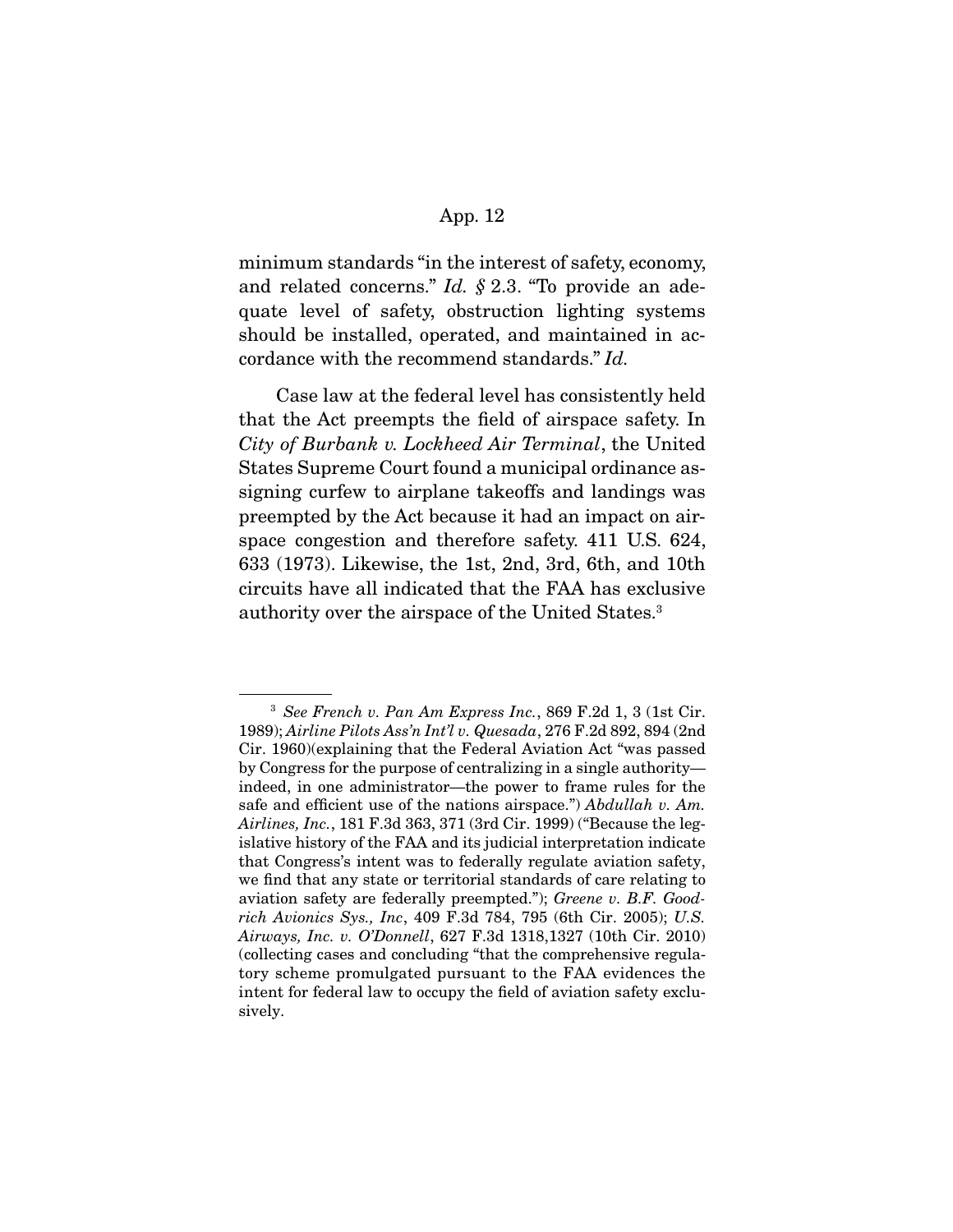In light of the FAA's regulatory framework, read alongside numerous Supreme Court and Circuit Court holdings, the Court fords that Plaintiffs' state law nuisance action is subject to both field and conflict preemption. As previously stated, field preemption occurs where a framework of federal regulation is "so pervasive that Congress left no room for the States to supplement it or where there is a federal interest so dominant that the federal system will be assumed to preclude enforcement of state laws on the same subject." Arizona, 567 U.S. at 399. The comprehensive regulatory scheme promulgated pursuant to the FAA evidences the intent for federal law to occupy the field of aviation safety exclusively. U.S. Airways, Inc., 627 F.3d at 1327 (10th Cir. 2010). The FAA has been granted exclusive regulatory authority over the airspace of the United States. According to the FAA's regulations, when a company like CMP wants to build towers, it must file public notice with the FAA. Under certain circumstances the FAA must conduct an aeronautical study. The resulting report is issued to determine whether the structure being built will be an obstruction, or hazard to air safety. In this case, the report determined the towers were not hazardous, under the condition the towers are outfitted according to the FAA's Lighting Standards. Intuitively, one would read the no-hazard determination's conditional language to mean that, absent lights meeting the FAA standard, the towers could qualify as a hazard to air navigation. It would be not only counterintuitive, but directly in conflict with the FAA's regulatory scheme to negate the agency's safety recommendations. For this reason,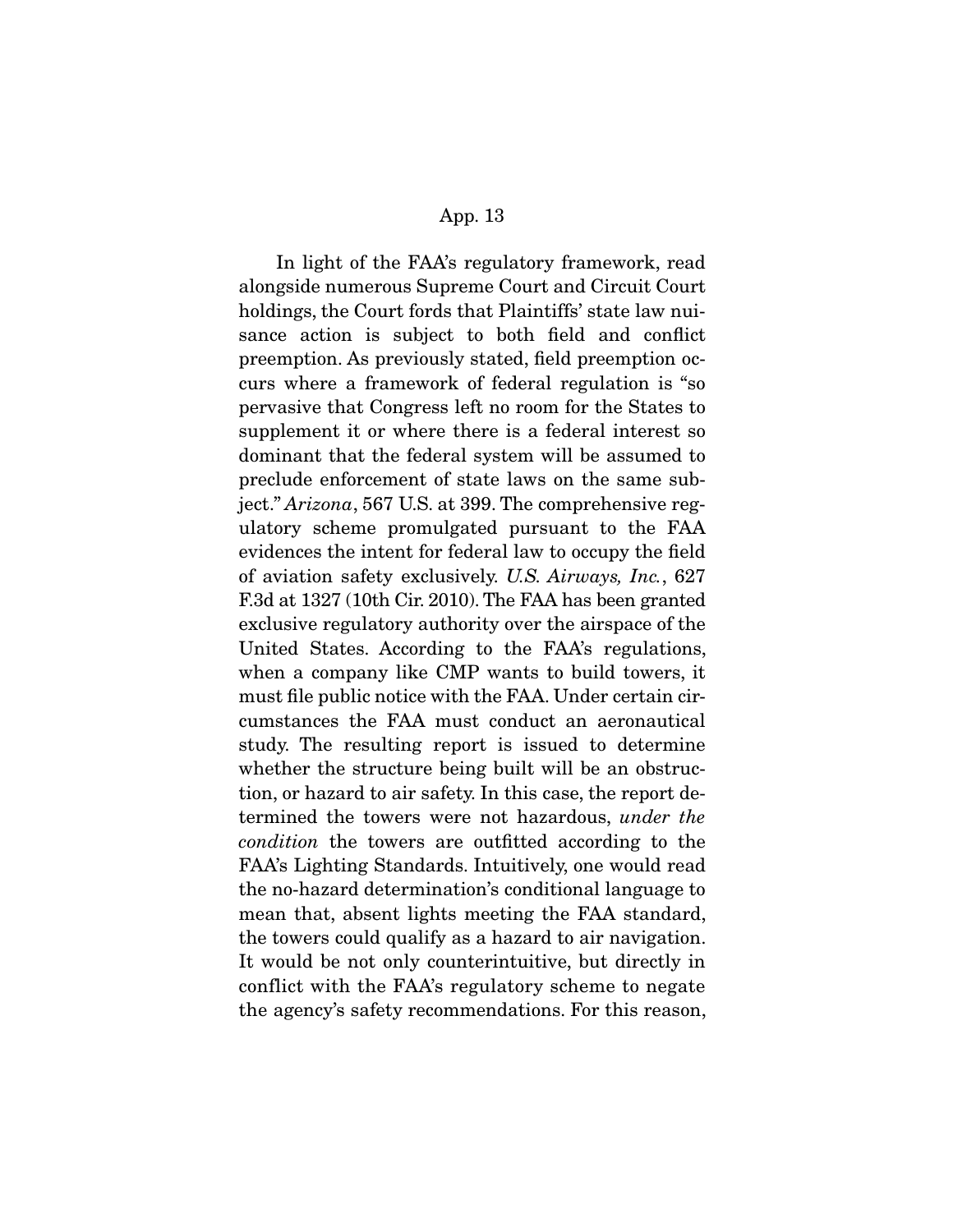the Court also finds Plaintiffs' nuisance claim subject to conflict preemption. To punish a party for following the FAA's safety standards and explicit recommendations surely creates an obstacle to the accomplishment and execution of the full purposes and objectives of Congress. See Freightliner Corp. v. Myrick, 514 U.S. 280, 287 (1995).

 Plaintiffs concede that generally, the Act, enforced by the FAA, preempts state regulation of airspace safety. However, Plaintiffs contend that the FAA lacks authority over the towers, and that because the FAA Lighting Standards take the form of "recommendations", the FAA is not empowered to sue to enforce non-compliance with its determinations. For these reasons, Plaintiffs also contend their state tort claim is not preempted.

 Plaintiffs point out that while certain structures, including CMP's towers, require notice to be given to the FAA, because CMP's towers do not in fact interfere with air commerce, the FAA lacks jurisdiction over the safety of the towers. Therefore, Plaintiffs' contend that the Act does not apply beyond the notice requirement. Plaintiffs argument here rests on two related assertions: 1) the Chops Passage where CMP build the towers is not a navigable airway; and 2) the towers are not an "obstruction to air navigation" according to 14 C.F.R. § 77.17.

 Plaintiffs first assert that Chops Passage fails to qualify as navigable airspace because navigable airspace exists "only at and above minimum flight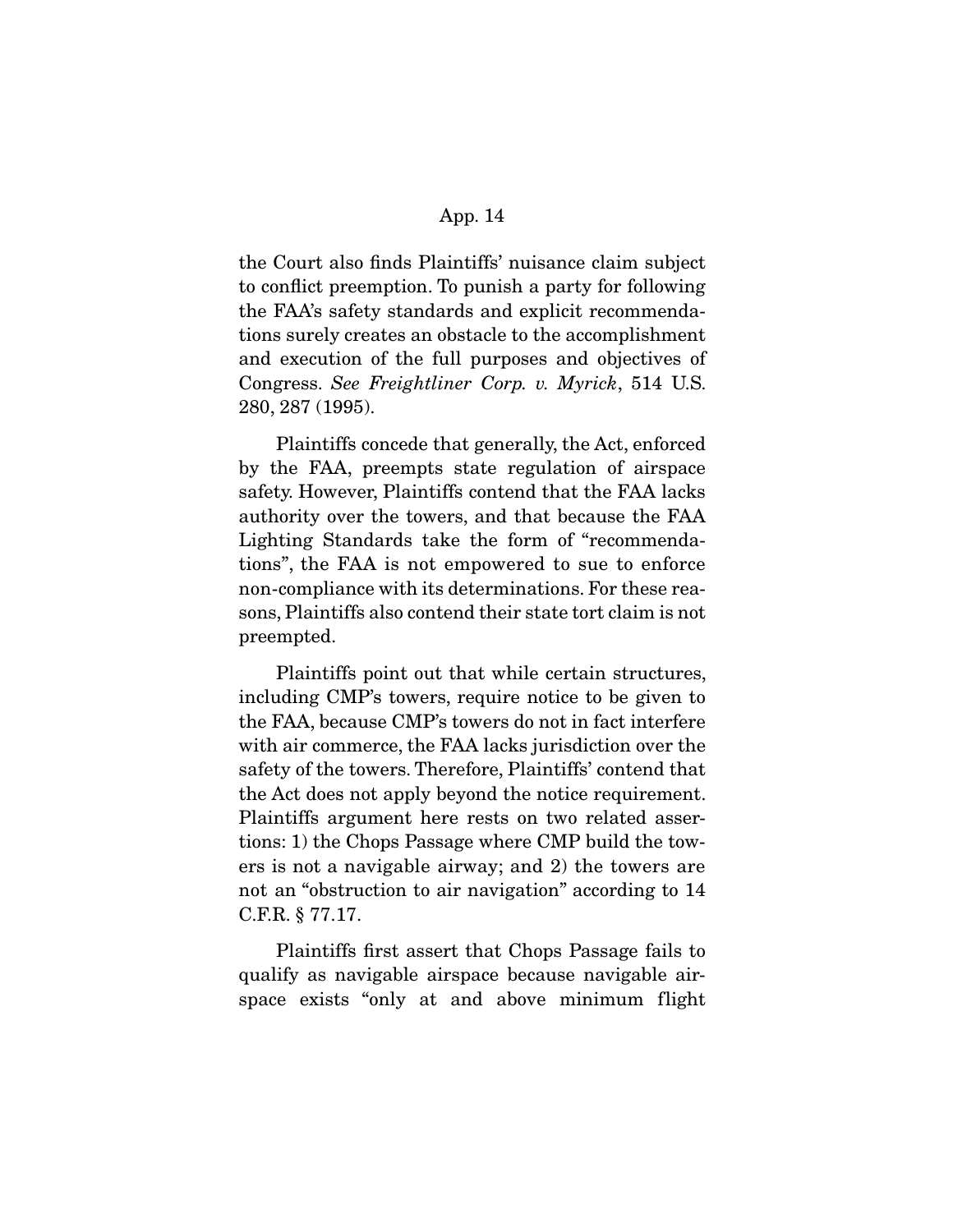altitudes . . . " 49 U.S.C. § 40102. The minimum safe altitude for aircraft over a city, town, or settlement is 1,000 feet above the highest obstacle within a horizontal radius of 2,000 feet, and over open water, no aircraft may be operated closer than 500 feet to any person, vessel, vehicle, or structure. 49 U.S.C. § 91.119. Because Chops Passage is only 790' wide, it has been previously labeled by the FAA as a "No Traverseway", and Plaintiff asserts that it fails to qualify as navigable airspace. Relatedly, Plaintiffs also assert that the towers fail to qualify as an obstruction to air navigation. According to 14 C.F.R. § 77.17, objects under 499 feet (like the towers at issue) are only presumptively obstructions within certain distance of airports, within certain obstacle clearance areas, or the "surface of a takeoff and landing area of an airport or any imaginary surface established under §§ 77.19, 77.21, or 77.23." Plaintiffs assert that the towers do not fall within the required distance of a takeoff or landing area of an airport or any imaginary structure defined by the regulations. Thus, Plaintiffs argue that because the towers do not intersect navigable airspace, the FAA's regulatory authority fails to reach CMP's towers.

 Plaintiffs' arguments are, however, inconsistent with the Court's interpretation of the regulatory framework. The FAA has authority over all airspace, not just navigable airspace. 49 U.S.C. § 40103. CMP was therefore required to provide public notice of the construction and did so. The FAA was then required to conduct an aeronautical study to assess the safety of the towers and did so. 14 C.F.R. § 77.25(a). Then, the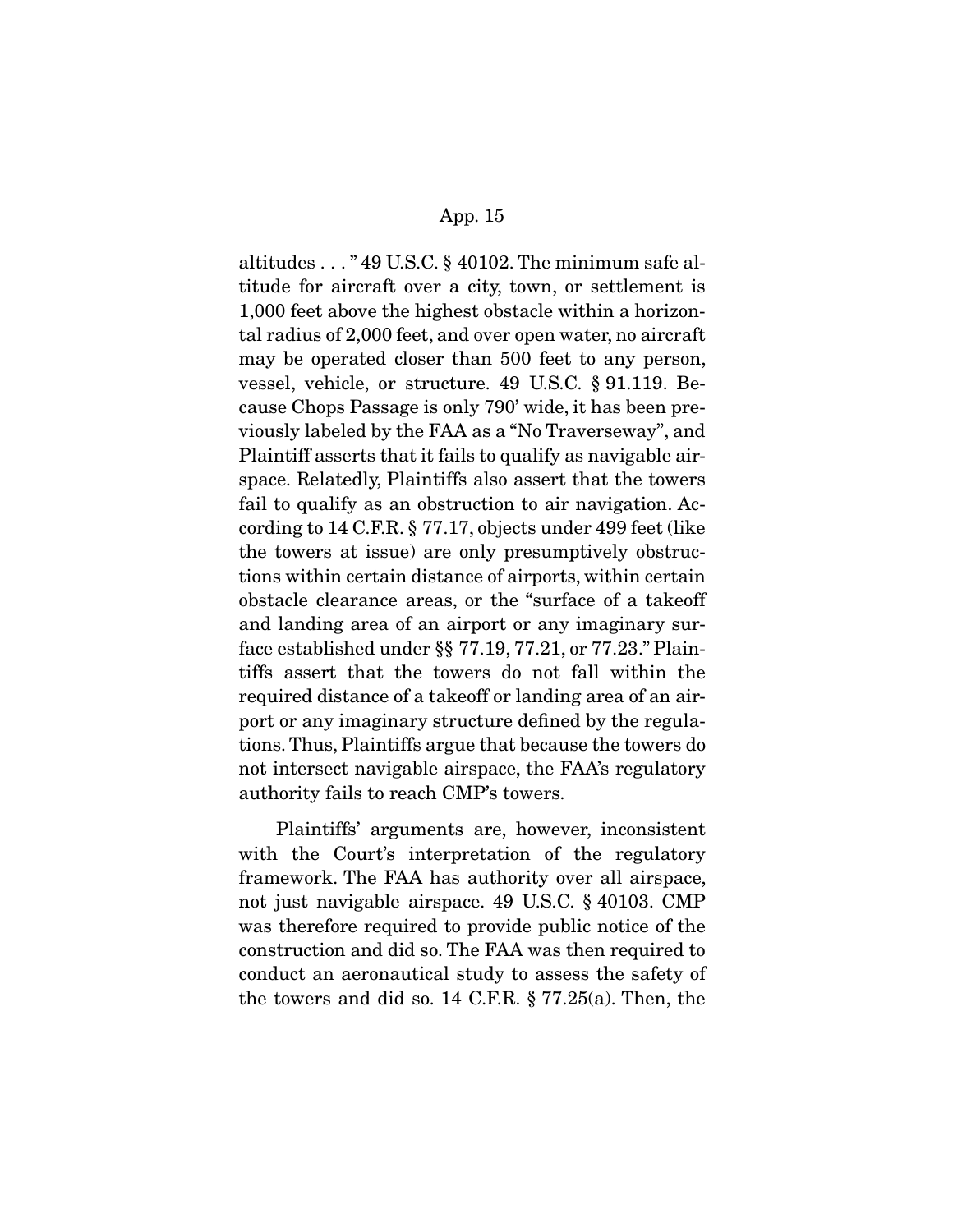FAA was required to determine, based on that study, whether the tower was a safety hazard. The FAA concluded that it was not, conditioned on CMP's compliance with the Lighting Standards. (Pl.'s Ex. A). In addition to CMP's compliance with the FAA's regulatory scheme, the Court notes that the definition of navigable airspace is relative to the "highest obstacle" or nearest "structure", and therefore this structure could never actually be in "navigable airspace" as defined. For this reason, it appears that the regulations presume that structures existing below navigable airspace could be a hazard to air navigation and establish a process for determining whether they are and providing safety standards. Congress has granted the FAA discretion to determine whether structures qualify as hazards to air navigation or obstructions. The FAA has a codified process for making such a determination, and in this case the FAA's recommendations follow directly from that process.

 Plaintiffs also assert that because the FAA's determination included recommendations rather than a legally enforceable order, state court action is not preempted. Plaintiffs are correct that the FAA's determinations are phrased as recommendations, and that the FAA does not claim enforcement authority for its "no hazard" determinations. Instead of issuing enforceable orders, the FAA relies on other means to obtain compliance, and the federal statutory and regulatory scheme for managing air safety maintains its preclusive effect. For instance, a party could seek a common law remedy in state court for a defendant's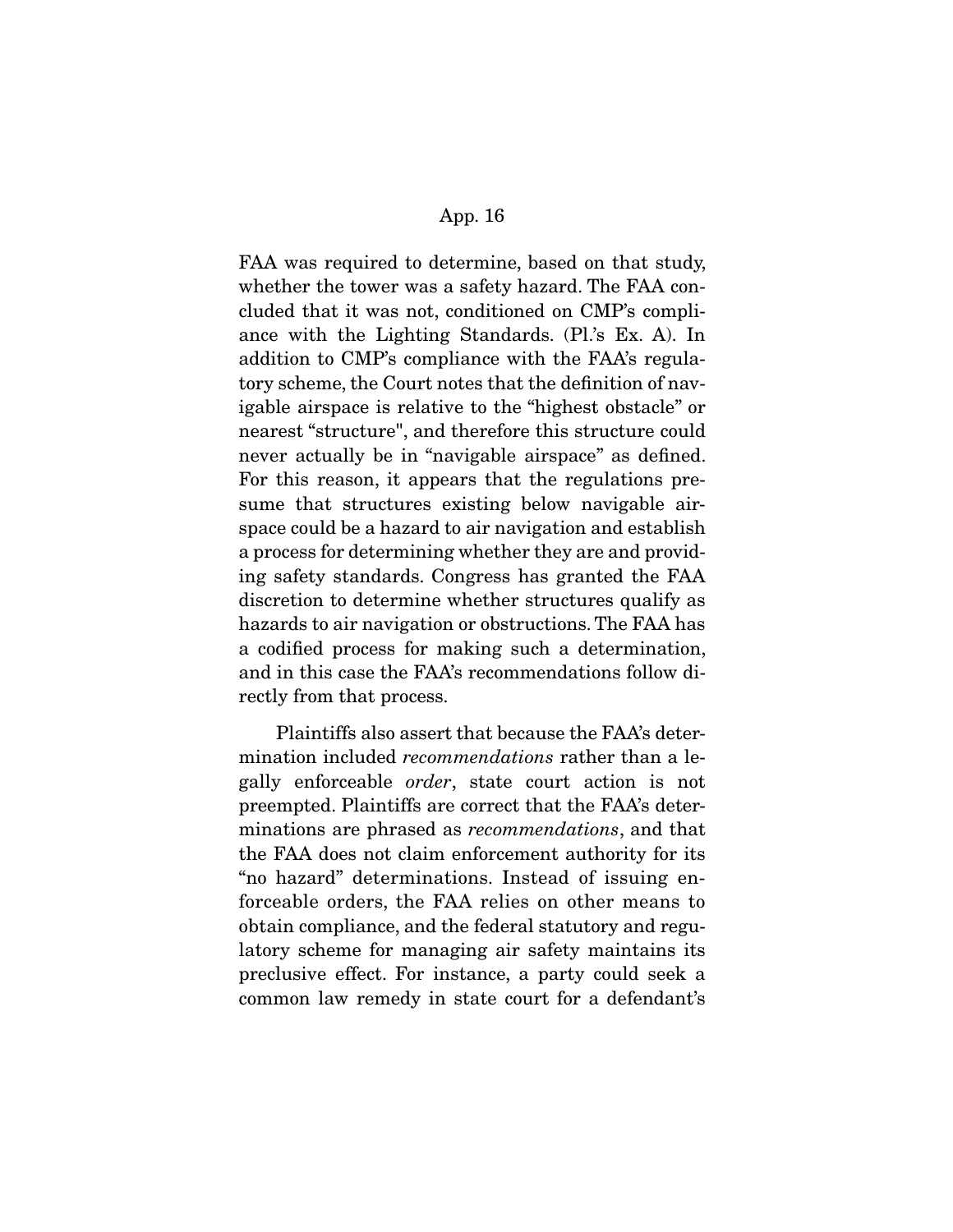noncompliance with FAA regulations and recommendations. However, the Court concludes that a common law action brought in state court is subject to conflict preemption when the injury described is a defendant's adherence to FAA guidance. A holding to the contrary would create an obstacle to the accomplishment and execution of the full purposes and objectives of Congress. Thus, the Court grants CMP's motion to dismiss Plaintiffs nuisance claim relating to the Lighting System.

# **B. FCC Regulations and Telecommunications Act Preemption of Nuisance Claim Regarding the Tower's Radar System**

 CMP also moves to dismiss Plaintiffs' nuisance claim regarding the tower's radar system. In their complaint, Plaintiffs contend that installation of the proposed Radar System would create a potentially injurious impact on the residents of Merrymeeting Bay and the Bay's special environment. CMP contends that, like Plaintiffs' nuisance claim relating to the lighting system, a nuisance claim aimed at preventing the installation of the Radar System is preempted by the FCC regulatory authority.

 The United States government has for over a century, maintained control "over all the channels of radio transmission." 47 U.S.C. § 301. Pursuant to this authority, any person seeking to transmit signals by radio must first obtain a license from the FCC. See Id. The Federal Communications Act ("FCA") directs the FCC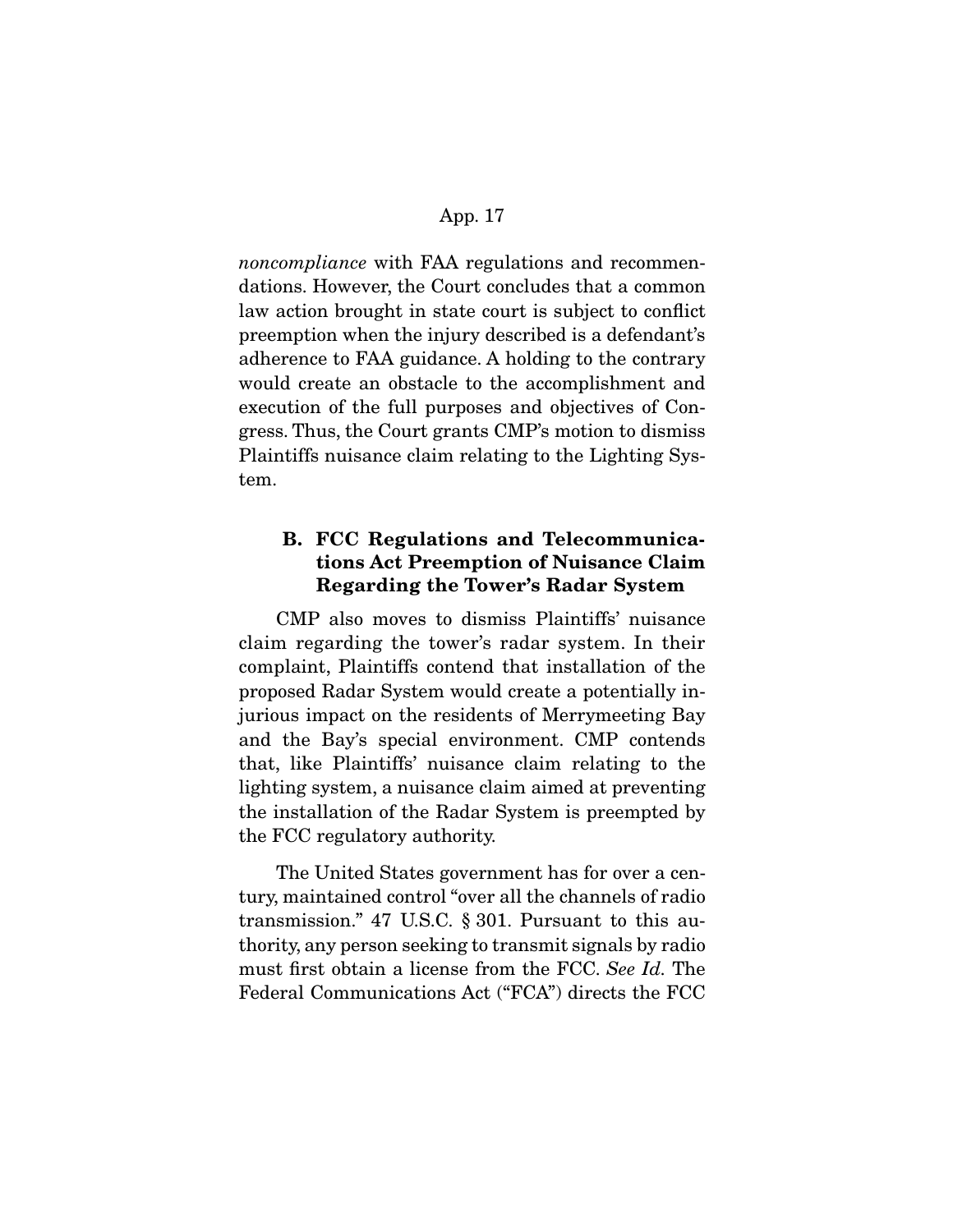to regulate, among other things, the "kind of apparatus to be used with respect to its external effects and the purity and shaipness of the emissions from each station and from the apparatus therein. Id.  $\S 303(e)$ . The FCC also has broad authority to develop regulations as needed to implement the FCA. Id. §§ 154(i), 201(b), and 303(r).

 Pursuant to the FCC's authority under the FCA and its obligations under the National Environmental Policy Act of 1969 ("NEPA"), 42 U.S.C. §§ 4321-35, the FCC began evaluating the potential biological effects of radiofrequency ("RF") emissions in the early 1980's and adopted standards for RF exposure in 1985. See In re Responsibility of the FCC to Consider Bio. Effects of Radiofrequency Radiation, 100 F.C.C.2d 543, ¶¶ 2-3, 24 (1985). The FCC has since engaged in formal rulemaking to determine whether it should revise its standards regarding RF emissions, and has adopted RF testing, certification, and emission standards to "protect the public health with respect to RF radiation from FCC-regulated transmitters," In re Guidelines for Evaluating the Envt. Effects of Radiofrequency Radiation, 11 F.C.C.R. 15123, 15127, ¶ 10 (1996). The FCC reported that the standards "represent a consensus view of the federal agencies responsible for matters relating to public safety and health," *Id.* at 51 2. In 2019 the FCC reviewed these standards and concluded that no changes were necessary in light of the existing science. As such, the FCC's standards regarding limits on permissible absorption rates of RF emissions are published at 47 C.F.R. § 1.1310, falling under the subpart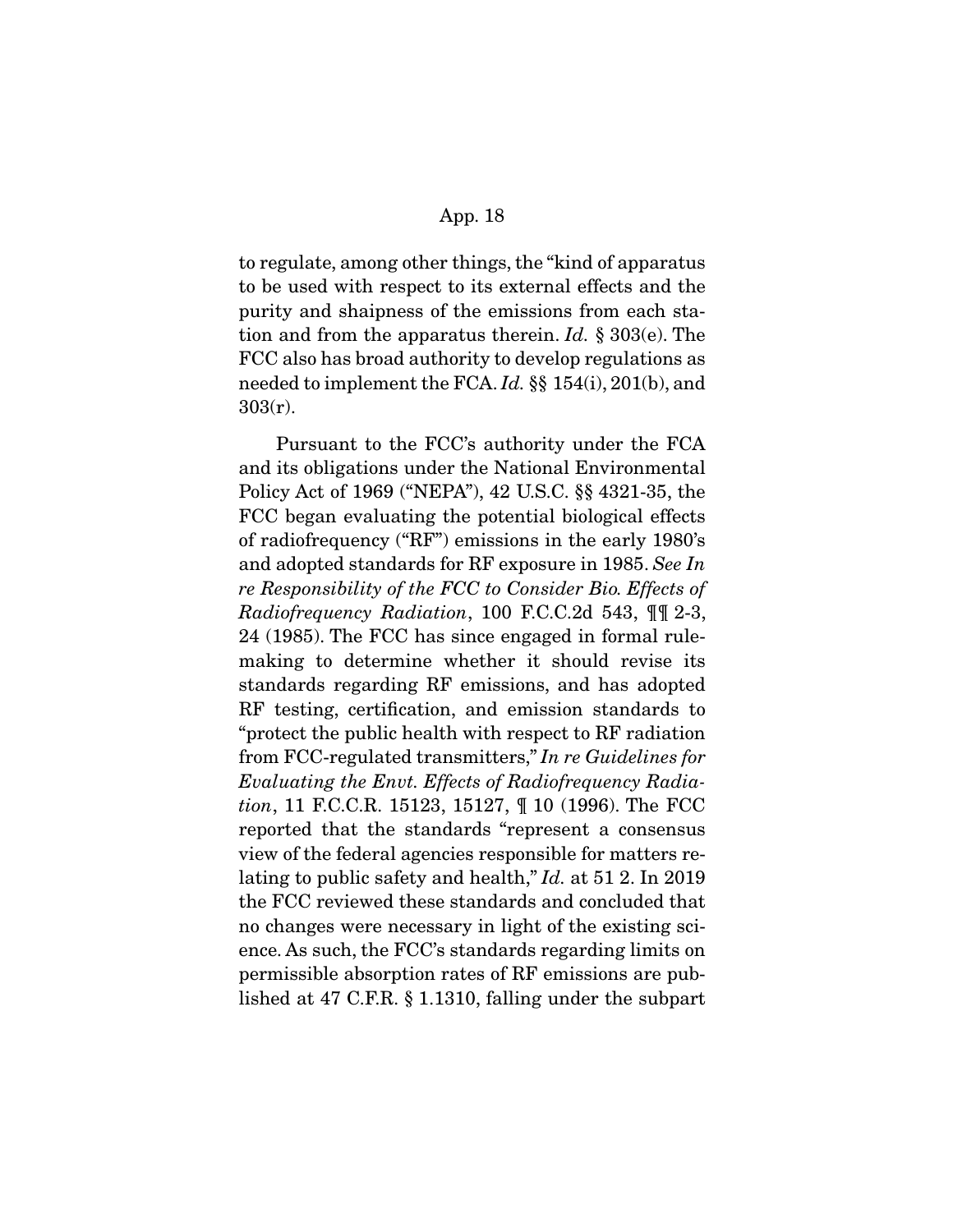"Procedures for Implementing the National Environmental Policy Act of 1969." The FCC requires a person obtaining a license to operate a radio transmitter to complete an environmental assessment unless the absorption standards of Section 1.1310 are met. See 47 C.F.R. § 1.1307.

 Federal Courts have consistently held that state law efforts to regulate the health and environmental health effects of RF emissions are preempted. For instance, in Robbins v. New Cingular Wireless PCS, LLC, 854 F.3d 315 (6th Cir. 2017), the plaintiffs sought to enjoin the construction of a cell-phone tower by filing state law tort claims against the telephone service provider. Id. at 318. The plaintiffs claimed the cellular tower would endanger public health and safety. Id. However, the trial corn! dismissed the state-law tort claims because federal law "impliedly preempts claims based on RF emissions that comply with Federal Communications Commission (`FCC') standards." Id. at 319. The Sixth Circuit surveyed the law of conflict preemption and determined that permitting "RF-emissions based tort suits" would create an "obstacle to the accomplishment and execution of the full purposes and objectives of Congress." Id. Other circuits have come to similar conclusions. See Farina v. Nokia, Inc., 625 F.3d 97, 126 (3d Cir. 2010) (holding that "a jury determination that cell phones in compliance with the FCC's . . . guidelines were still unreasonably dangerous would, in essence, permit a jury to second guess the FCC's conclusion on how to balance its objectives). In summary, Congress lias granted the FCC authority under the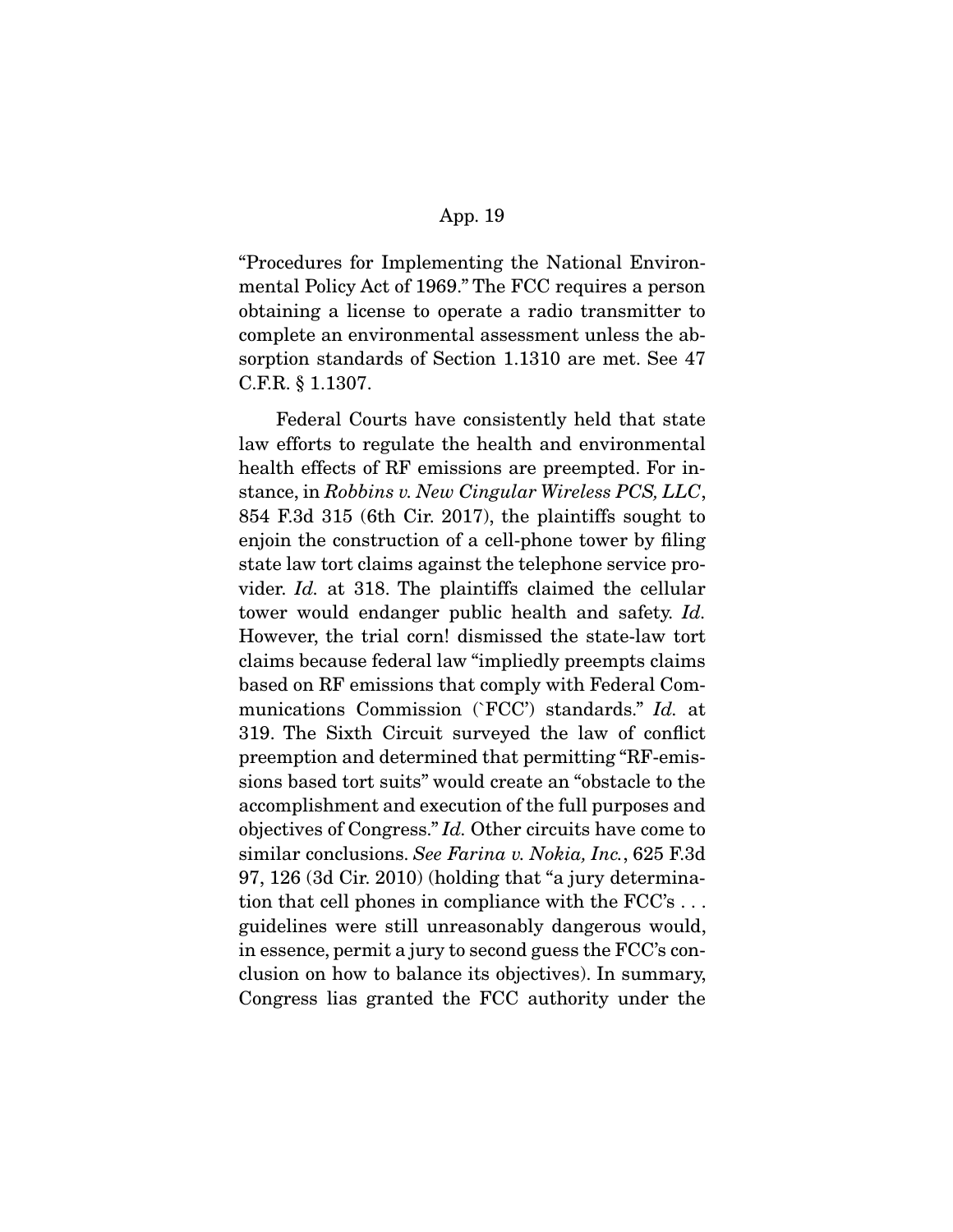FCA and NEPA to regulate RF-emissions stemming from the transmission of radio signals. Likewise, federal case law has consistently held that RF-emissions based tort suits are preempted by the FCC's regulatory scheme.

 Conversely, Plaintiffs contend that their state-law nuisance claim is not preempted because, while the Telecommunications Act of 1996 ("TCA") (the law governing cell-phone towers) contains a preemption clause, the broader FCA governing radar systems does not. Plaintiffs' argument is unavailing. CMP does not rely on the preemption provision in the TCA. Instead, CMP asserts that preemption occurs because the state tort action interferes with the FCC's regulation of RFexposure. The FCC's RF-exposure limits were not issued as part of the TCA and are instead "procedures implementing the National Environmental Policy Act of 1969." See 47 C.F.R. § 1.301, etseq. As CMP points out in their Reply Brief, the FCC has been regulating RF emissions since 1985, more than a decade before the TCA was even passed. In a similar vein, Plaintiffs assert that the federal cases cited above deal entirely with cell-phone regulation rather than radar systems. However, neither of the cases cited above rely on the TCA's express preemption, and instead turned on regulation applicable to all radio transmissions.

 Plaintiffs' nuisance claim seeks to prevent the installation of the Radar System to prevent injuiy to the residents of Merrymeeting Bay, as well as the surrounding environment. (Compl. ¶¶ 147-161). However, CMP was required to get a license from the FCC to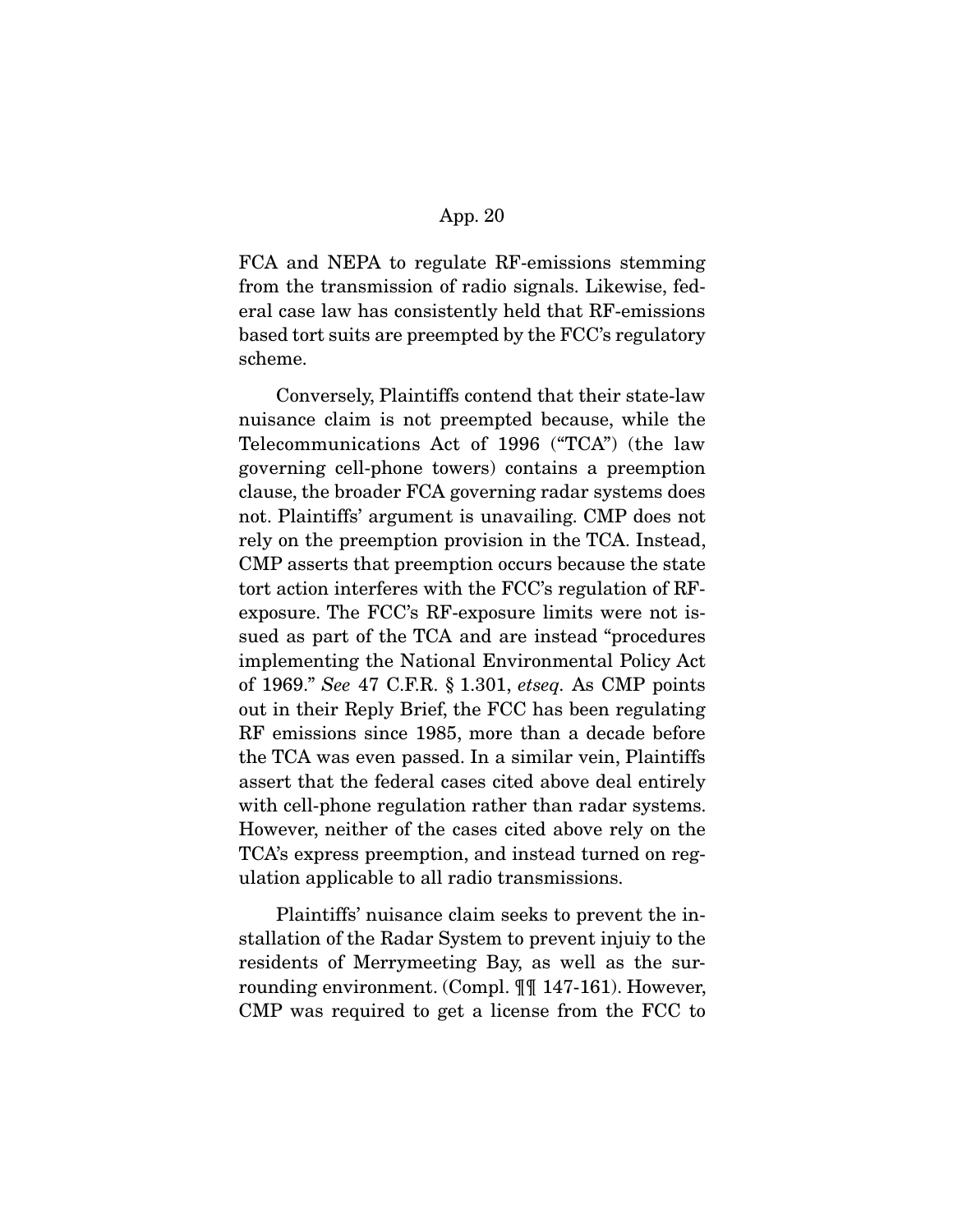operate the radio transmitter at issue, the tower is within FCC jurisdiction, and thus the FCC's RF exposure limits apply to it. Inherent to regulating RFemissions, the FCC engaged in a balancing of interests, considering impacts on public health and the ability of radio frequencies to reach consumers, leading to the established safety standards. The level of RF-exposure in the towers at issue exists within the range determined safe by the FCC. For this Court to enjoin CMP from installing the Radar System, it would be required to substitute its assessment of potential RF-emission related harms in place of the "consensus view of the federal agencies responsible for matters relating to public safety and health", including the FCC. Likewise, Plaintiffs' nuisance claim is of the exact type already held preempted by federal courts. Were the Court to hold otherwise, it would create an obstacle to the accomplishment and execution of the full purposes and objectives of Congress. Thus, conflict preemption also bars Plaintiffs' state law nuisance action with relation to the Radar System. Therefore, CMP's motion to dismiss is granted in its entirety.

### **CONCLUSION**

 For the reasons stated above, the Court denies EHT's motion for leave to file an amicus curiae brief. Because Congress has delegated authority to the FAA and FCC to regulate the Lighting and Radar Systems, the Court finds Plaintiffs' nuisance claims subject to preemption. Accordingly, the Court grants CMP's motion to dismiss in its entirety.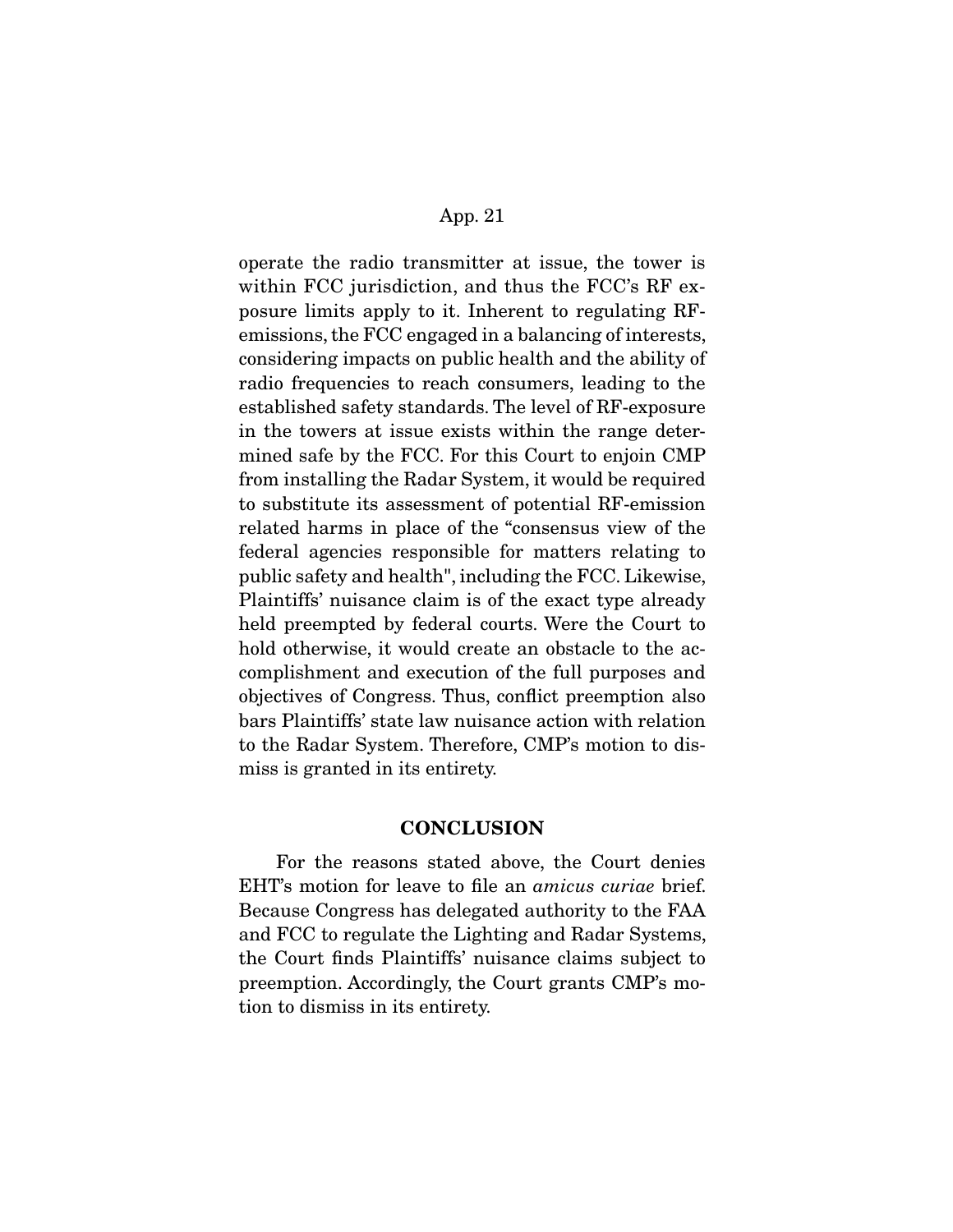The Clerk is instructed to enter this Order on the docket for this case by incorporating it by reference. M.R. Civ. P. 79(a).

| 1/15/2021 | /s/ Justice Michaela Murphy   |
|-----------|-------------------------------|
| DATE.     | <b>SUPERIOR COURT JUSTICE</b> |

Entered on the Docket:  $1/15/2021$ Copies sent via Mail Electronically  $\sqrt{\phantom{a}}$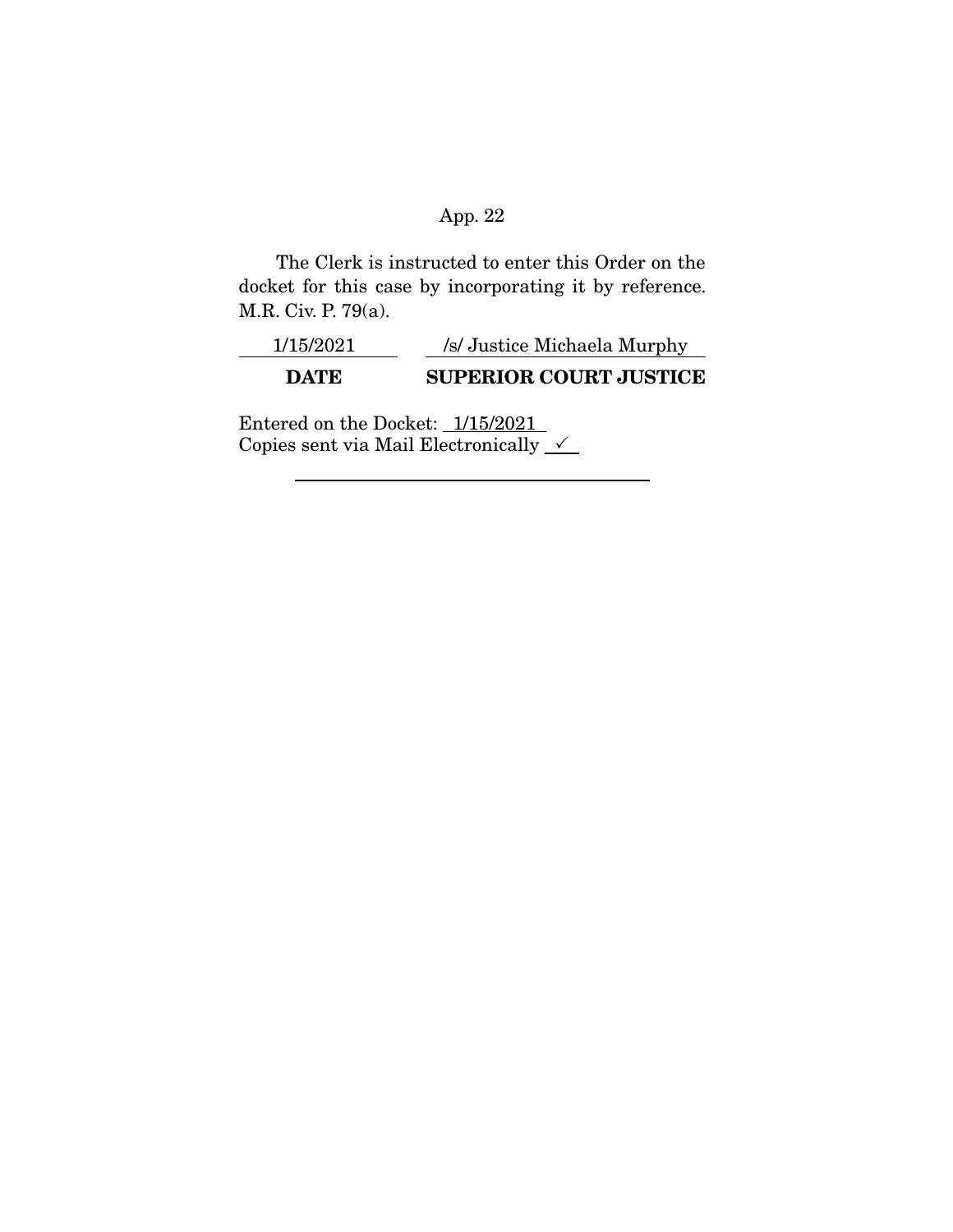### **APPENDIX C**

[SEAL] Mail Processing Center Federal Aviation Administration Southwest Regional Office Obstruction Evaluation Group 10101 Hillwood Parkway Fort Worth, TX 76177

> Aeronautical Study No. 2018-ANE-1643-OE Prior Study No. 2016-ANE-707-OE

Issued Date: 03/12/2018

Benjamin Shepard Central Maine Power Company 83 Edison Drive Augusta, ME 04336

# **\*\* DETERMINATION OF NO HAZARD TO AIR NAVIGATION \*\***

The Federal Aviation Administration has conducted an aeronautical study under the provisions of 49 U.S.C., Section 44718 and if applicable Title 14 of the Code of Federal Regulations, part 77, concerning:

| Structure:            | Tower Section 77 & 277               |
|-----------------------|--------------------------------------|
| Location:             | Woolwich, ME                         |
| ${\rm Lattice}\colon$ | 43-58-59.59N NAD 83                  |
| Longitude:            | 69-49-41.33W                         |
| Heights:              | 47 feet site elevation (SE)          |
|                       | 240 feet above ground level (AGL)    |
|                       | 287 feet above mean sea level (AMSL) |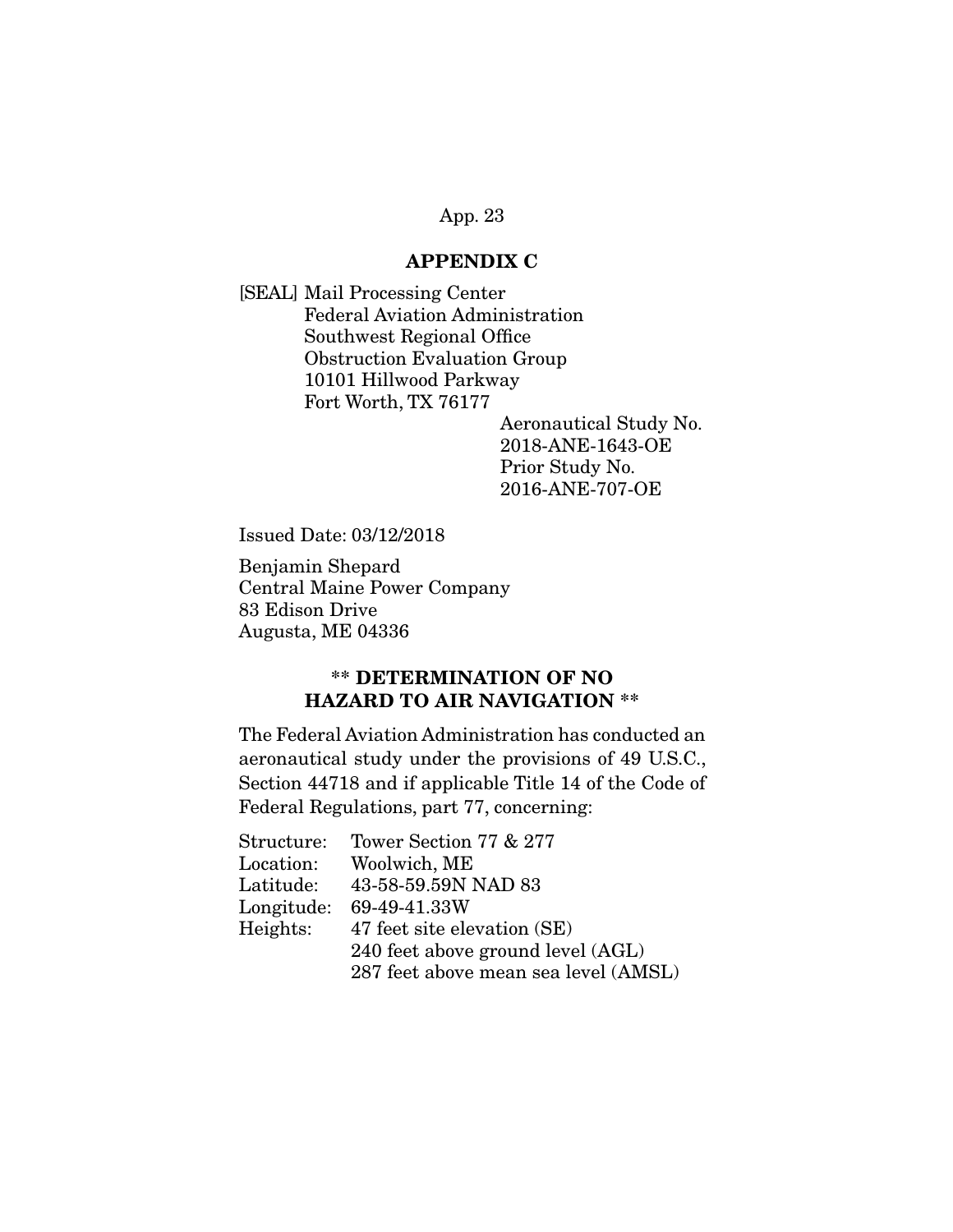This aeronautical study revealed that the structure does not exceed obstruction standards and would not be a hazard to air navigation provided the following condition(s), if any, is(are) met:

As a condition to this Determination, the structure is to be marked/lighted in accordance with FAA Advisory circular 70/7460-1 L Change 1, Obstruction Marking and Lighting, a med-dual system – Chapters 4,8(MDual),&12.

Any failure or malfunction that lasts more than thirty (30) minutes and affects a top light or flashing obstruction light, regardless of its position, should be reported immediately to (877) 487-6867 so a Notice to Airmen (NOTAM) can be issued. As soon as the normal operation is restored, notify the same number.

It is required that FAA Form 7460-2, Notice of Actual Construction or Alteration, be e-filed any time the project is abandoned or:

- At least 10 days prior to start of construction (7460-2, Part 1)
- $X$  Within 5 days after the construction reaches its greatest height (7460-2, Part 2)

**See attachment for additional condition(s) or information.** This determination expires on 09/12/2019 unless:

(a) the construction is started (not necessarily completed) and FAA Form 7460-2, Notice of Actual Construction or Alteration, is received by this office.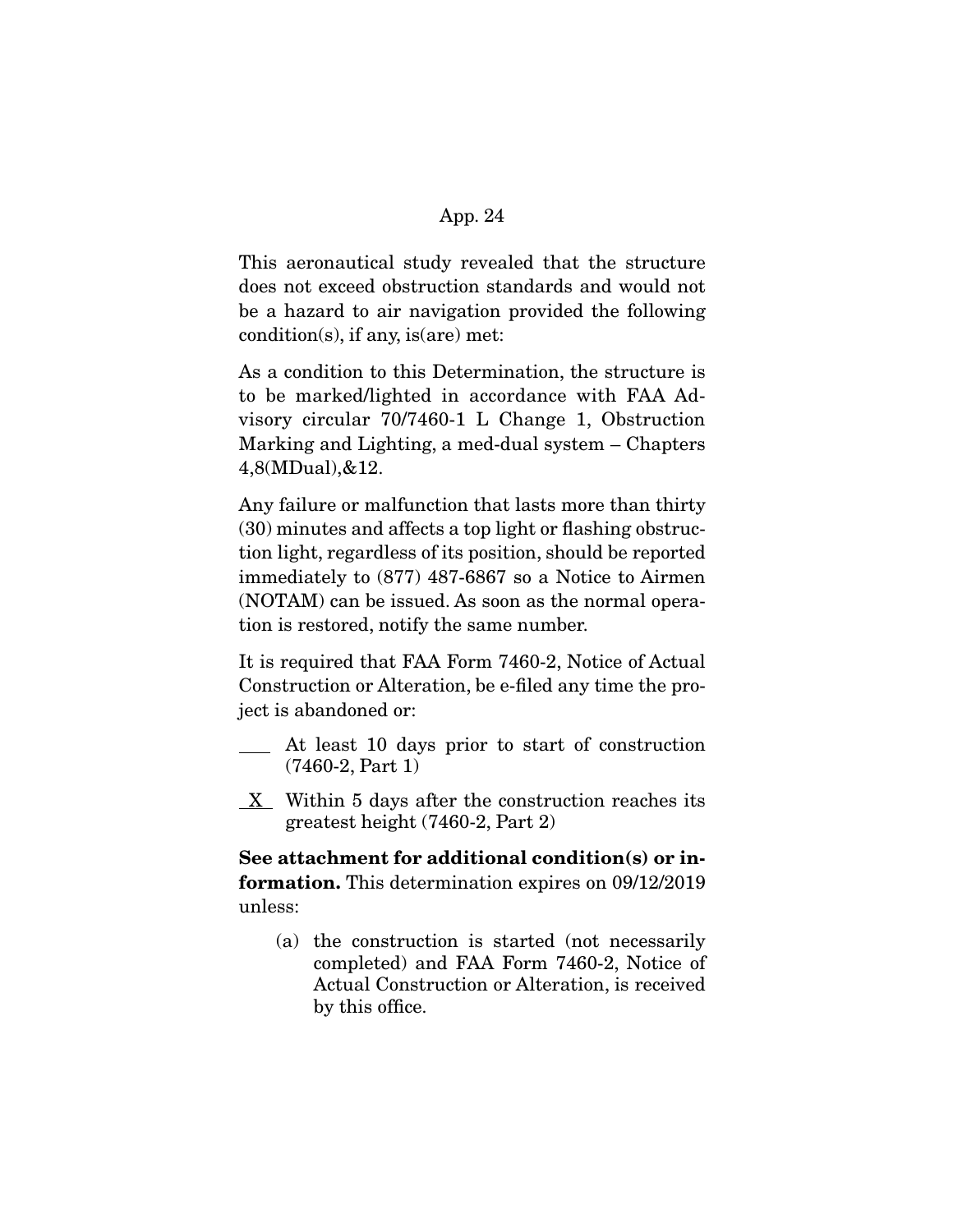- (b) extended, revised, or terminated by the issuing office.
- (c) the construction is subject to the licensing authority of the Federal Communications Commission (FCC) and an application for a construction permit has been filed, as required by the FCC, within 6 months of the date of this determination. In such case, the determination expires on the date prescribed by the FCC for completion of construction, or the date the FCC denies the application.

NOTE: REQUEST FOR EXTENSION OF THE EF-FECTIVE PERIOD OF THIS DETERMINATION MUST BE E-FILED AT LEAST 15 DAYS PRIOR TO THE EXPIRATION DATE. AFTER RE-EVALUATION OF CURRENT OPERATIONS IN THE AREA OF THE STRUCTURE TO DETERMINE THAT NO SIGNIFICANT AERONAUTICAL CHANGES HAVE OCCURRED, YOUR DETERMINATION MAY BE EL-IGIBLE FOR ONE EXTENSION OF THE EFFEC-TIVE PERIOD.

This determination is based, in part, on the foregoing description which includes specific coordinates, heights, frequency(ies) and power. Any changes in coordinates, heights, and frequencies or use of greater power, except those frequencies specified in the Colo Void Clause Coalition; Antenna System Co-Location; Voluntary Best Practices, effective 21 Nov 2007, will void this determination. Any future construction or alteration, including increase to heights, power, or the addition of other transmitters, requires separate notice to the FAA. This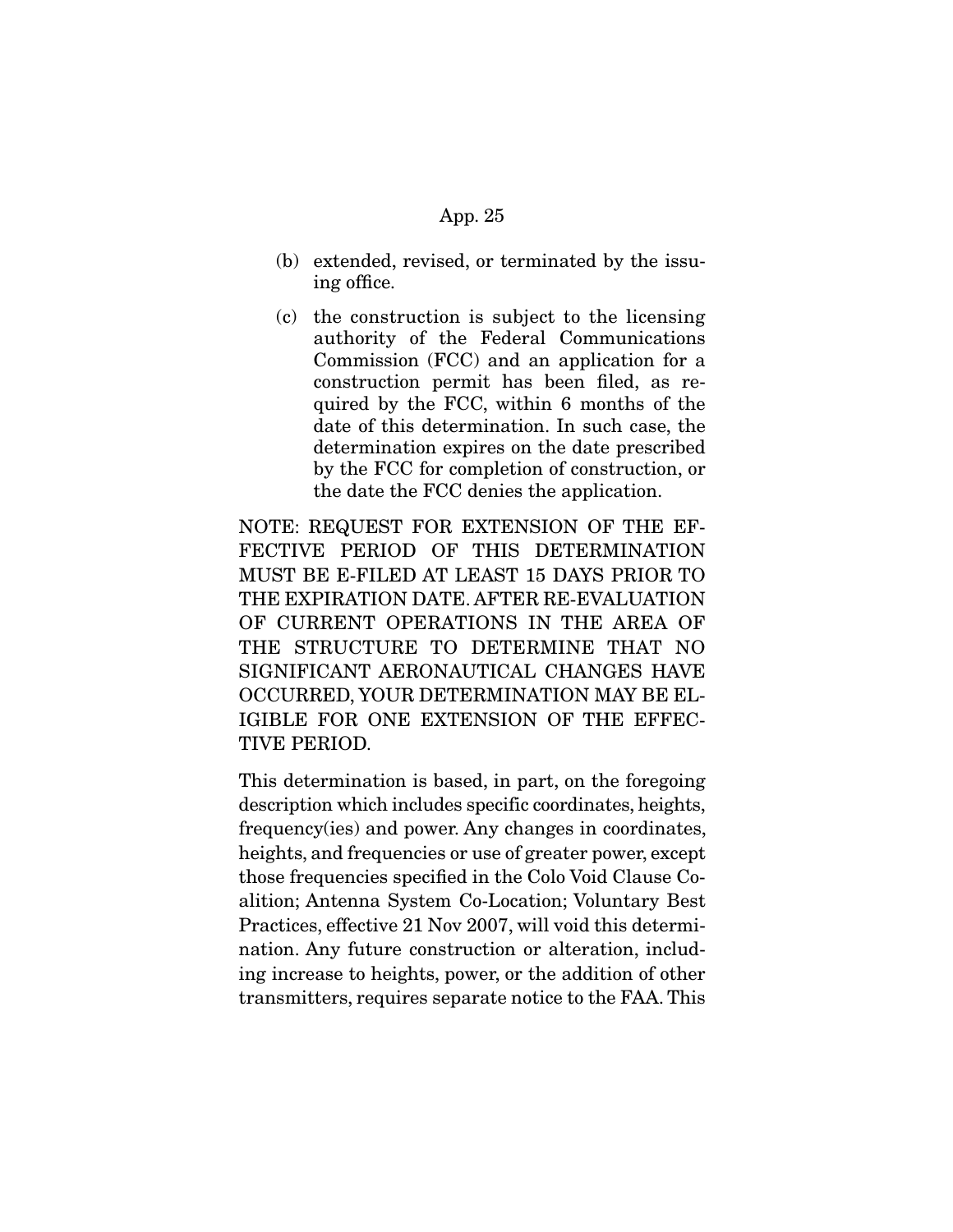determination includes all previously filed frequencies and power for this structure.

If construction or alteration is dismantled or destroyed, you must submit notice to the FAA within 5 days after the construction or alteration is dismantled or destroyed.

This determination does include temporary construction equipment such as cranes, derricks, etc., which may be used during actual construction of the structure. However, this equipment shall not exceed the overall heights as indicated above. Equipment which has a height greater than the studied structure requires separate notice to the FAA.

This determination concerns the effect of this structure on the safe and efficient use of navigable airspace by aircraft and does not relieve the sponsor of compliance responsibilities relating to any law, ordinance, or regulation of any Federal, State, or local government body.

A copy of this determination will be forwarded to the Federal Communications Commission (FCC) because the structure is subject to their licensing authority.

If we can be of further assistance, please contact our office at (202) 267-4525, or david.maddox@faa.gov. On any future correspondence concerning this matter, please refer to Aeronautical Study Number 2018-ANE-1643-OE.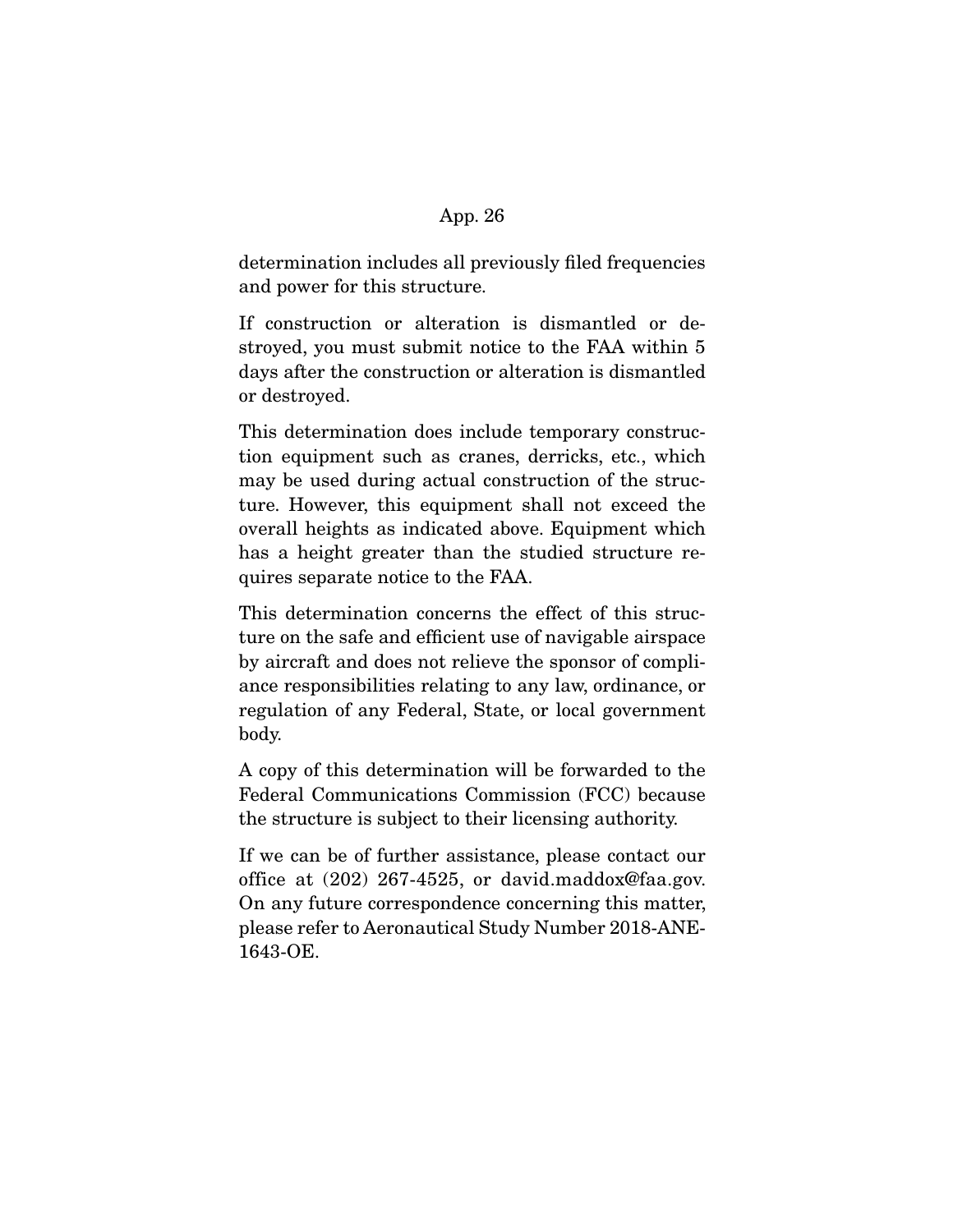# **Signature Control No: 357417092-359408333** (DNE) David Maddox

Specialist

Attachment(s) Additional Information Case Description Map(s) cc: FCC

# **Additional information for ASN 2018-ANE-1643-OE**

In addition to marking and lighting condition above, Spherical markers approved.

# **Case Description for ASN 2018-ANE-1643-OE**

Replace existing electrical transmission tower, adjacent to the existing tower with a new lattice tower 240' tall.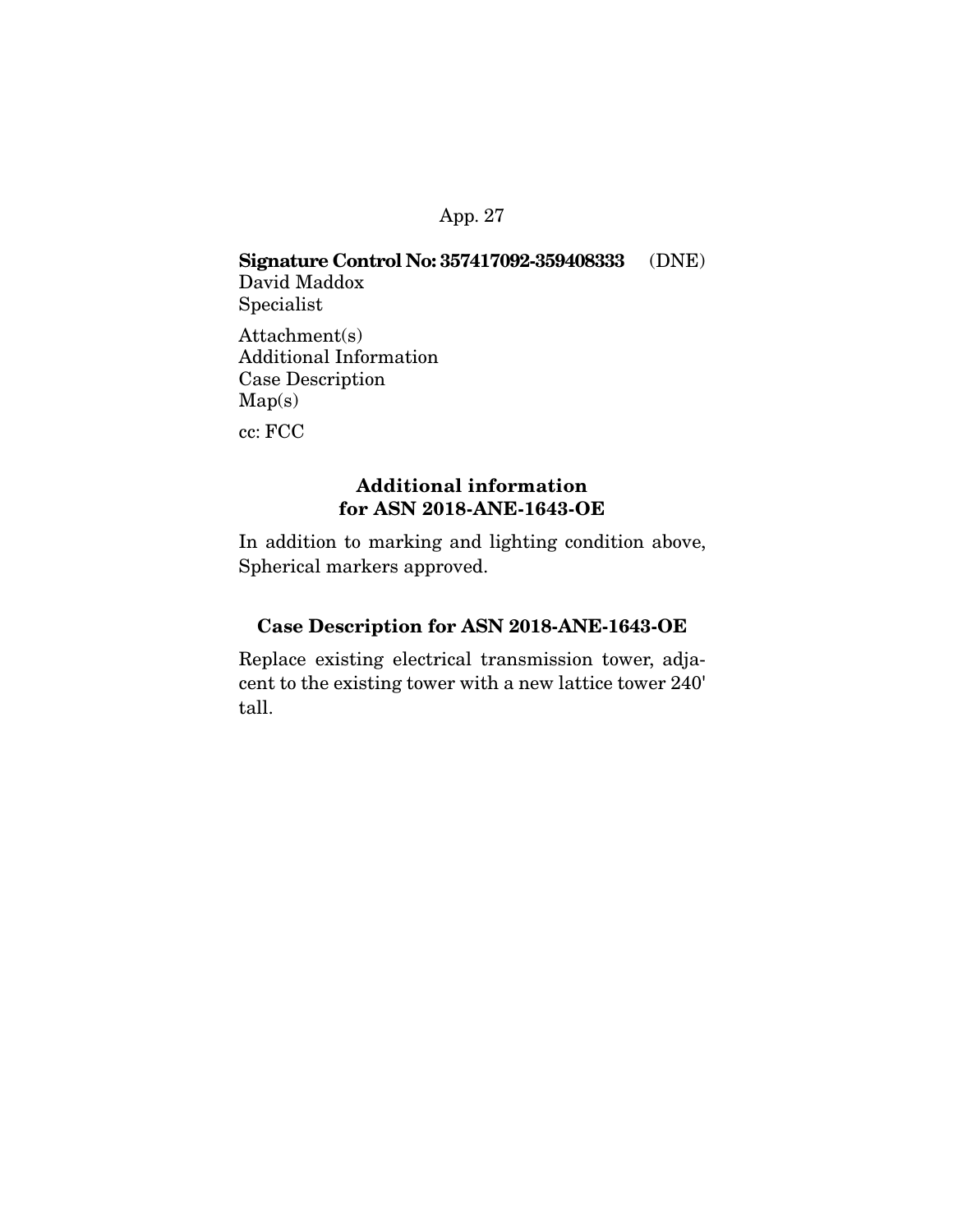

# **TOPO Map for ASN 2018-ANE-1643-OE**

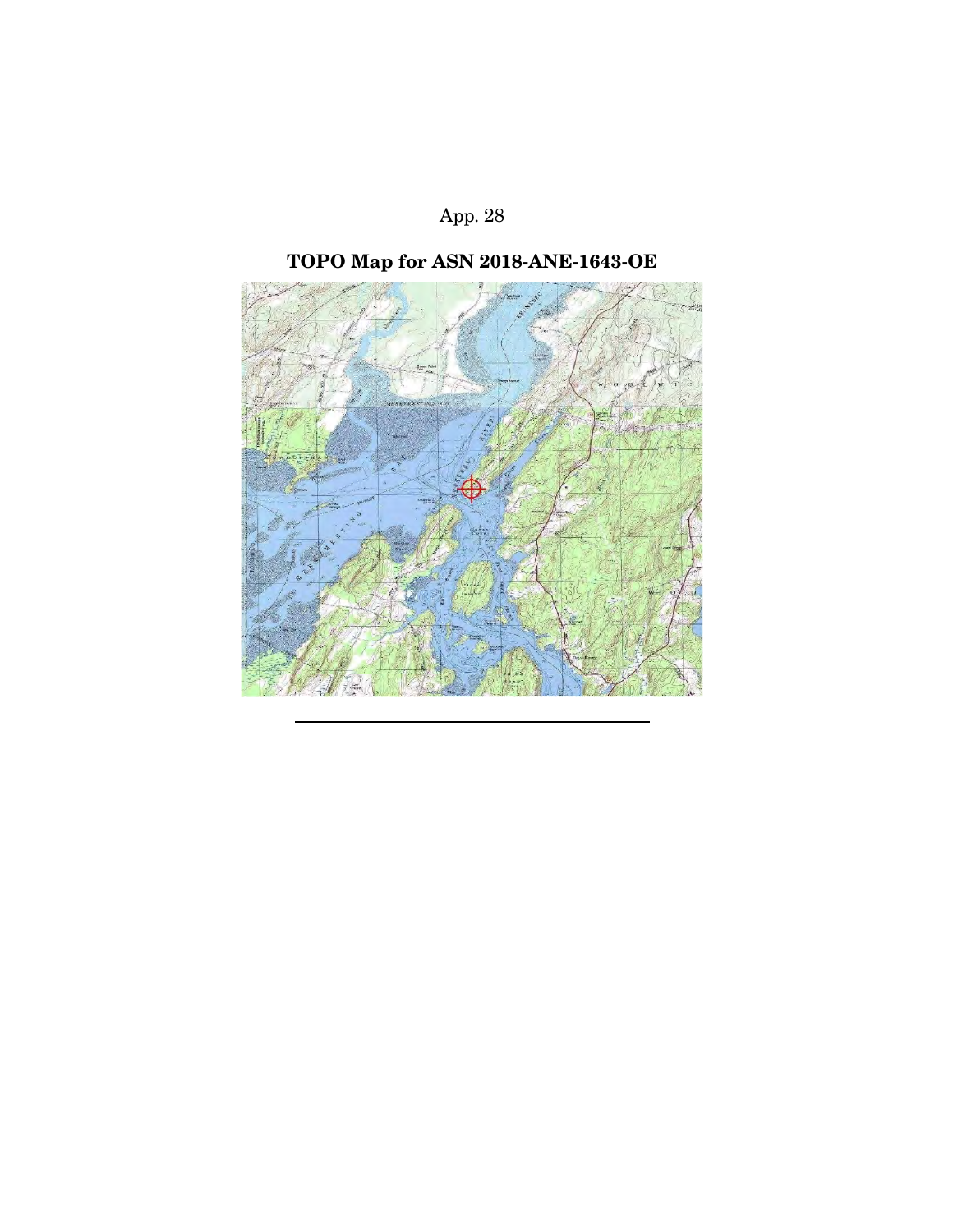### **APPENDIX D**

#### **§1257. State courts; certiorari**

(a) Final judgments or decrees rendered by the highest court of a State in which a decision could be had, may be reviewed by the Supreme Court by writ of certiorari where the validity of a treaty or statute of the United States is drawn in question or where the validity of a statute of any State is drawn in question on the ground of its being repugnant to the Constitution, treaties, or laws of the United States, or where any title, right, privilege, or immunity is specially set up or claimed under the Constitution or the treaties or statutes of, or any commission held or authority exercised under, the United States.

(b) For the purposes of this section, the term "highest court of a State" includes the District of Columbia Court of Appeals.

(June 25, 1948, ch. 646, 62 Stat. 929 ; Pub. L. 91-358, title I, §172(a)(1), July 29, 1970, 84 Stat. 590 ; Pub. L. 100-352, §3, June 27, 1988, 102 Stat. 662 .)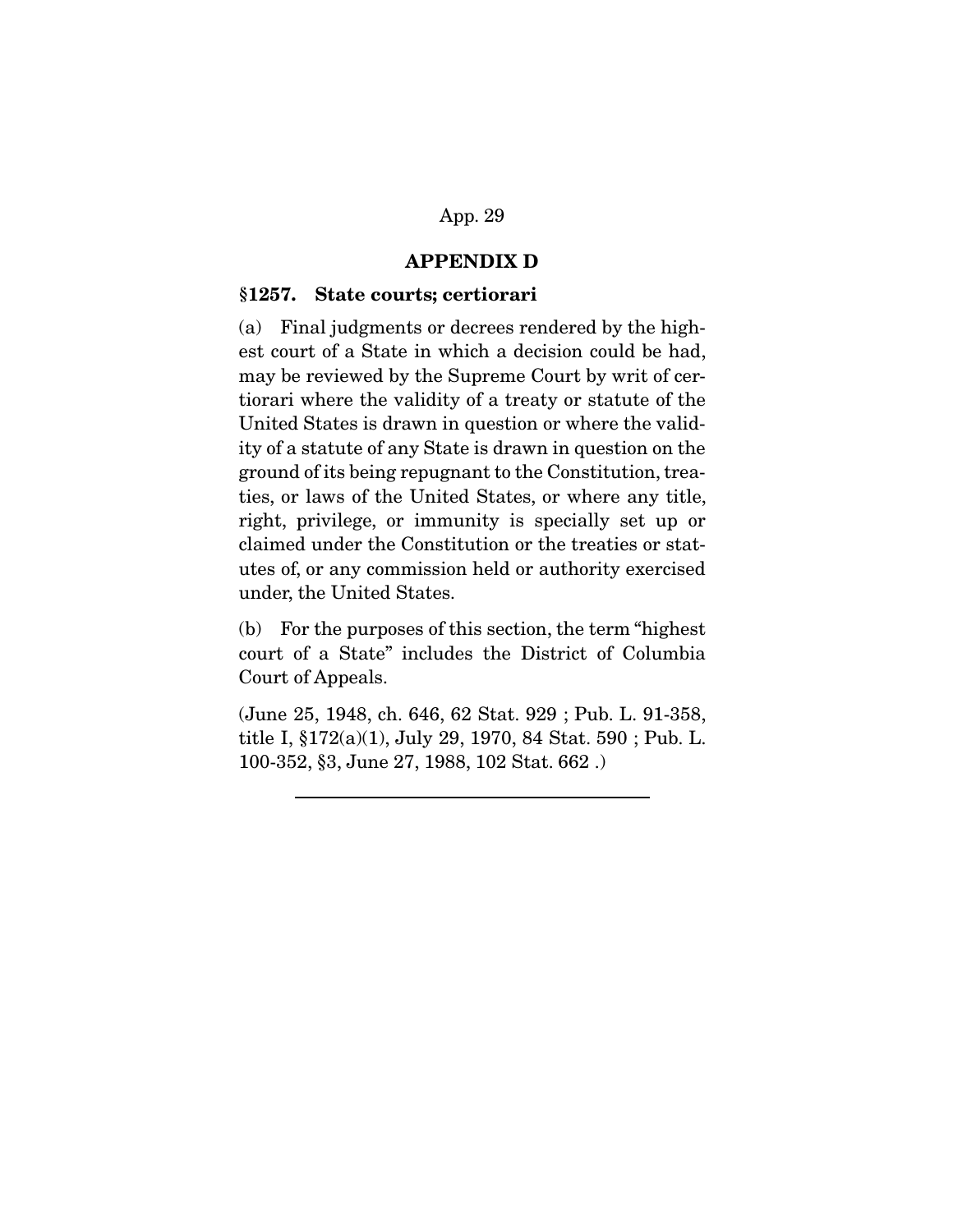## **APPENDIX E**

49 USC 1301: Establishment of Board Text contains those laws in effect on March 21, 2022 From Title 49-TRANSPORTATIONSUBTITLE II-OTHER GOVERNMENT AGENCIESCHAPTER 13-SURFACE TRANSPORTATION BOARDSUBCHAPTER I-ESTABLISHMENT Jump To: Source CreditMiscellaneousAmendmentsEffective DateSavings ProvisionConstruction

## **§1301. Establishment of Board**

(a) Establishment.-The Surface Transportation Board is an independent establishment of the United States Government.

(b) Membership.-(1) The Board shall consist of 5 members, to be appointed by the President, by and with the advice and consent of the Senate. Not more than 3 members may be appointed from the same political party.

(2) At all times-

(A) at least 3 members of the Board shall be individuals with professional standing and demonstrated knowledge in the fields of transportation, transportation regulation, or economic regulation; and

(B) at least 2 members shall be individuals with professional or business experience (including agriculture) in the private sector.

(3) The term of each member of the Board shall be 5 years and shall begin when the term of the predecessor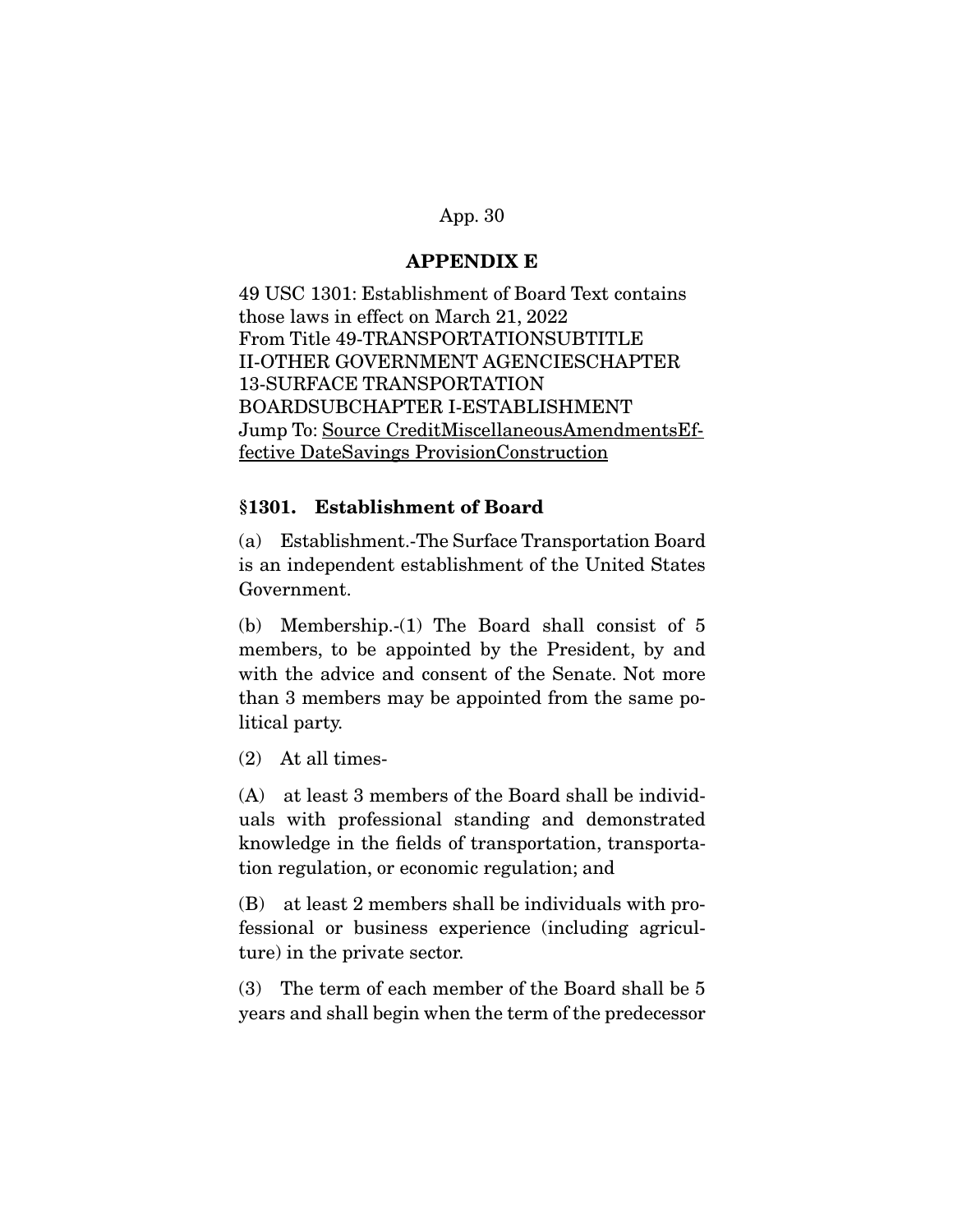of that member ends. An individual appointed to fill a vacancy occurring before the expiration of the term for which the predecessor of that individual was appointed, shall be appointed for the remainder of that term. When the term of office of a member ends, the member may continue to serve until a successor is appointed and qualified, but for a period not to exceed one year. The President may remove a member for inefficiency, neglect of duty, or malfeasance in office.

(4) No individual may serve as a member of the Board for more than 2 terms. In the case of an individual appointed to fill a vacancy occurring before the expiration of the term for which the predecessor of that individual was appointed, such individual may not be appointed for more than one additional term.

(5) A member of the Board may not have a pecuniary interest in, hold an official relation to, or own stock in or bonds of, a carrier providing transportation by any mode and may not engage in another business, vocation, or employment.

(6) A vacancy in the membership of the Board does not impair the right of the remaining members to exercise all of the powers of the Board. The Board may designate a member to act as Chairman during any period in which there is no Chairman designated by the President.

(c) Chairman.-(1) There shall be at the head of the Board a Chairman, who shall be designated by the President from among the members of the Board. The Chairman shall receive compensation at the rate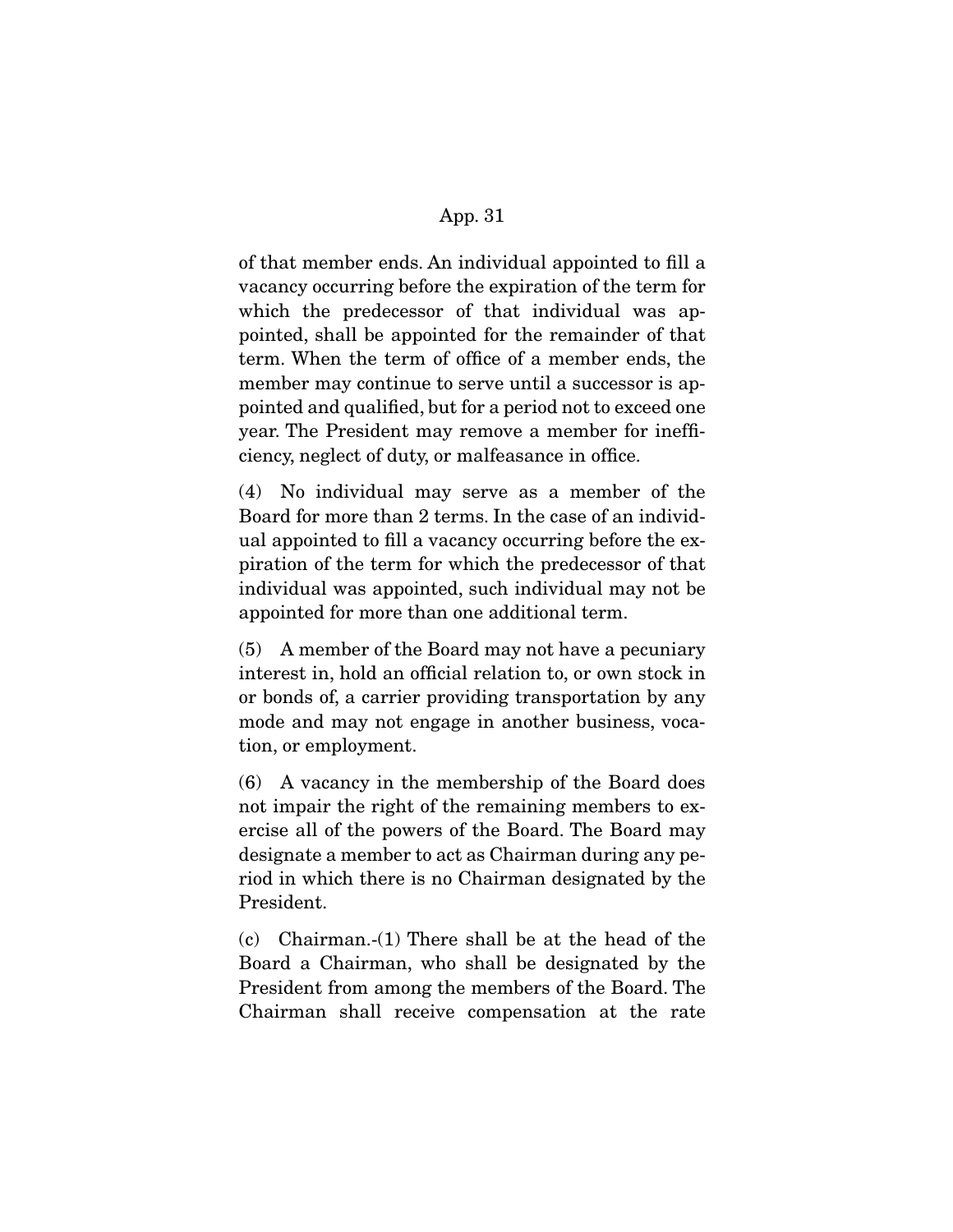prescribed for level III of the Executive Schedule under section 5314 of title 5.

(2) Subject to the general policies, decisions, findings, and determinations of the Board, the Chairman shall be responsible for administering the Board. The Chairman may delegate the powers granted under this paragraph to an officer, employee, or office of the Board. The Chairman shall-

(A) appoint and supervise, other than regular and full-time employees in the immediate offices of another member, the officers and employees of the Board, including attorneys to provide legal aid and service to the Board and its members, and to represent the Board in any case in court;

(B) appoint the heads of offices with the approval of the Board;

(C) distribute Board business among officers and employees and offices of the Board;

(D) prepare requests for appropriations for the Board and submit those requests to the President and Congress with the prior approval of the Board; and

(E) supervise the expenditure of funds allocated by the Board for major programs and purposes.

(Added Pub. L. 104-88, title II, §201(a), Dec. 29, 1995, 109 Stat. 932, §701; amended Pub. L. 104-287, §5(5), Oct. 11, 1996, 110 Stat. 3389 ; renumbered §1301 and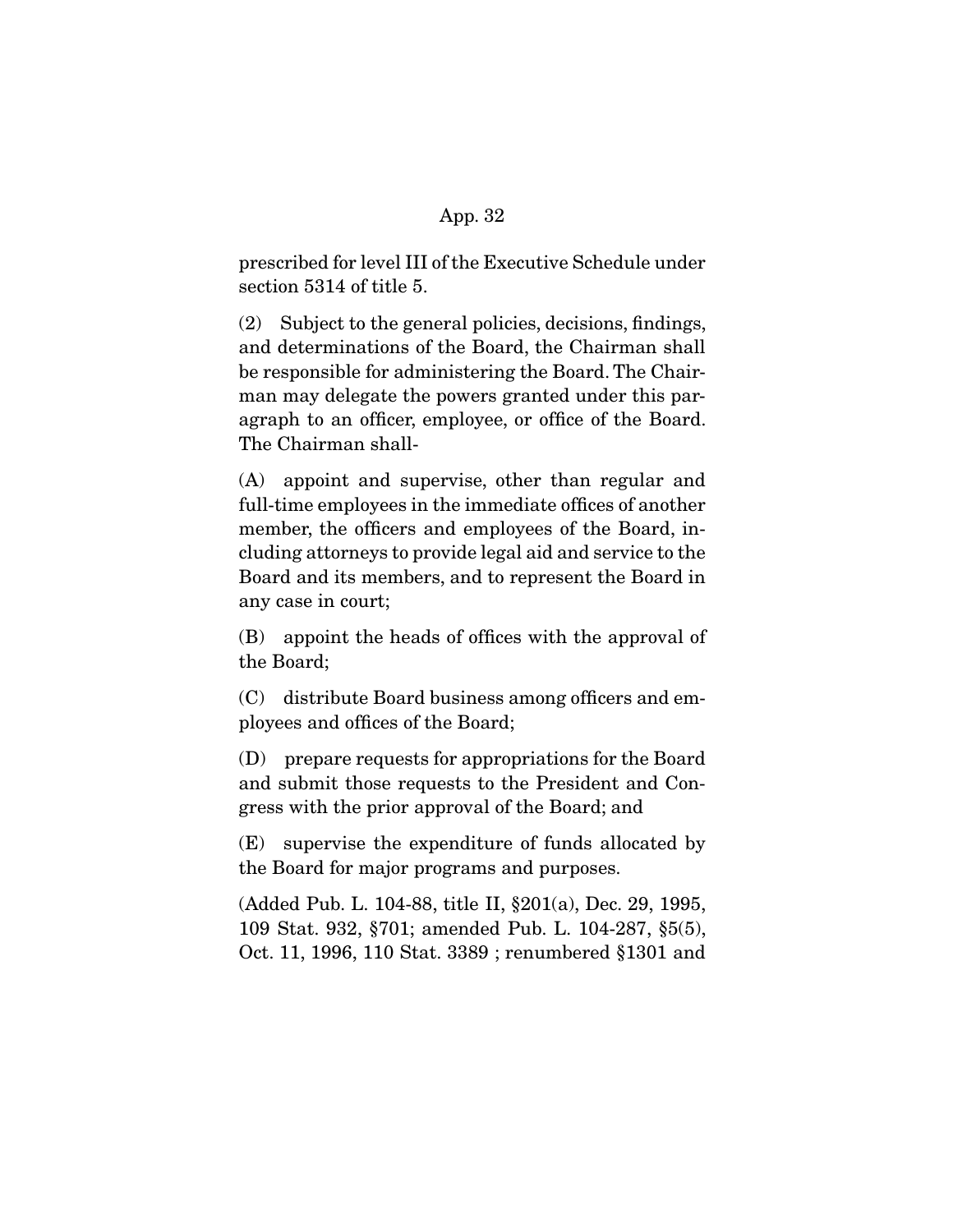amended Pub. L. 114-110, §§3(a)(3), (b), 4, Dec. 18, 2015, 129 Stat. 2228, 2229.)